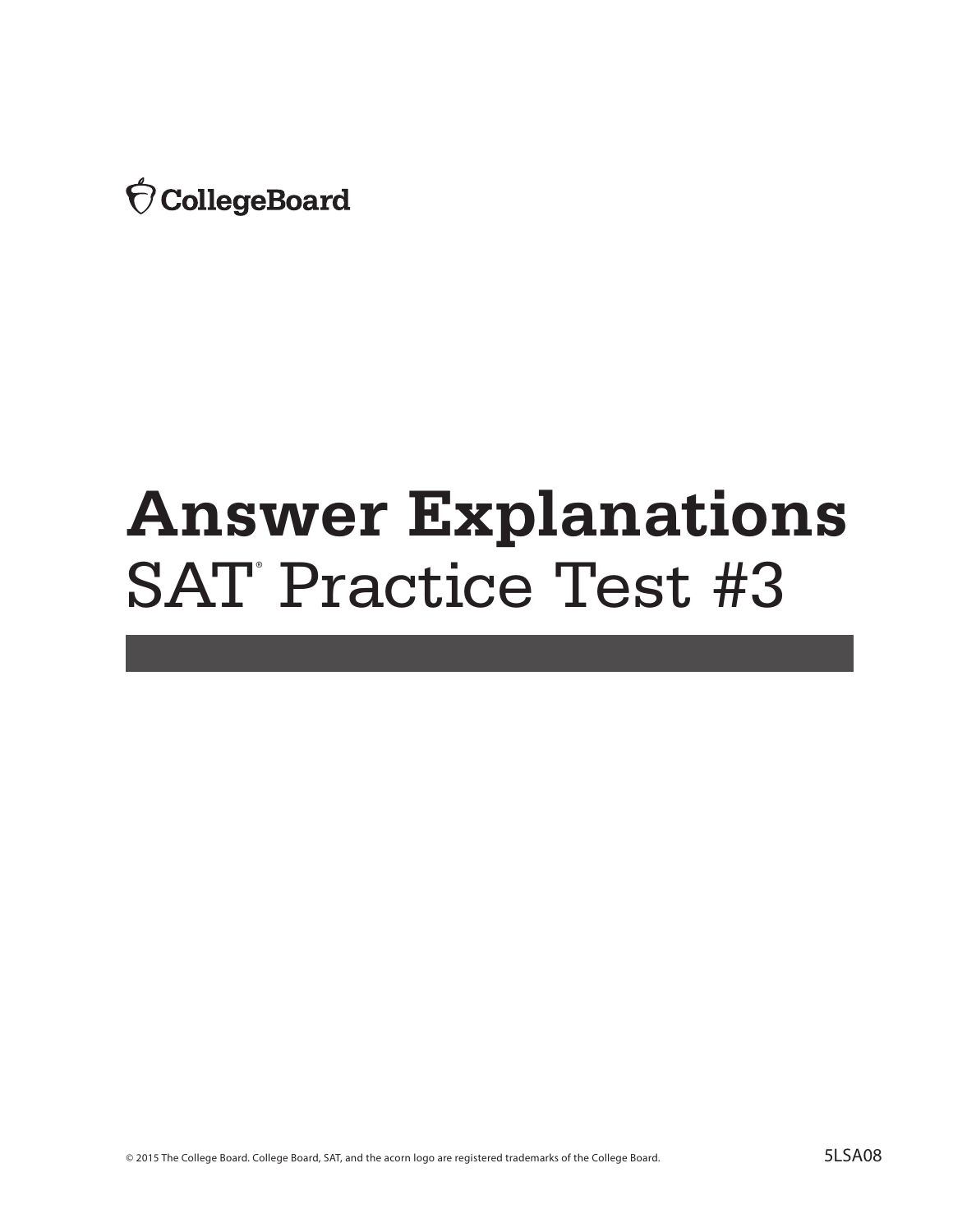## Answer Explanations

## SAT Practice Test #3

## **Section 1: Reading Test**

## **QUESTION 1.**

**Choice B is the best answer.** In the passage, Lady Carlotta is approached by the "imposingly attired lady" Mrs. Quabarl while standing at a train station (lines 32-35). Mrs. Quabarl assumes Lady Carlotta is her new nanny, Miss Hope: "You must be Miss Hope, the governess I've come to meet" (lines 36-37). Lady Carlotta does not correct Mrs. Quabarl's mistake and replies, "Very well, if I must I must" (line 39).

Choices A, C, and D are incorrect because the passage is not about a woman weighing a job choice, seeking revenge on an acquaintance, or disliking her new employer.

## **QUESTION 2.**

**Choice C is the best answer.** In lines 1-3, the narrator states that Lady Carlotta "stepped out on to the platform of the small wayside station and took a turn or two up and down its uninteresting length" in order to "kill time." In this context, Lady Carlotta was taking a "turn," or a short walk, along the platform while waiting for the train to leave the station.

Choices A, B, and D are incorrect because in this context "turn" does not mean slight movement, change in rotation, or course correction. While Lady Carlotta may have had to rotate her body while moving across the station, "took a turn" implies that Lady Carlotta took a short walk along the platform's length.

## **QUESTION 3.**

**Choice A is the best answer.** In lines 10-14, the narrator states that some of Lady Carlotta's acquaintances would often admonish, or criticize, Lady Carlotta for meddling in or openly expressing her opinion on other people's affairs.

Choices B, C, and D are incorrect because the narrator does not suggest that other people viewed Lady Carlotta as tactful, ambitious, or unfriendly.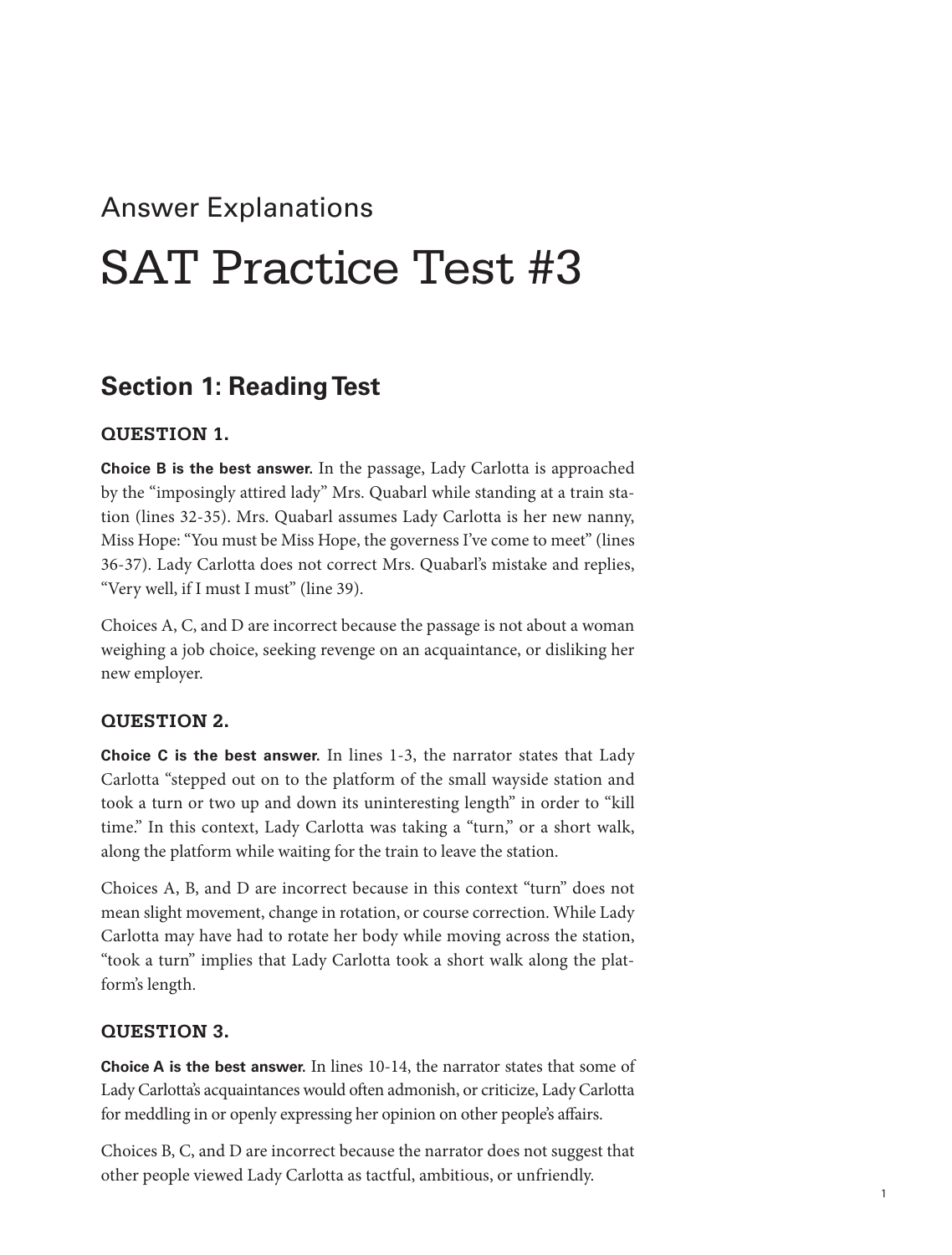## **QUESTION 4.**

**Choice A is the best answer.** In lines 10-14, the narrator states that people often criticized Lady Carlotta and suggested that she not interfere in other people's affairs, which were "none of her business." The fact that people often were critical of Lady Carlotta's behavior provides evidence that Lady Carlotta was outspoken.

Choices B, C, and D do not provide the best evidence that Lady Carlotta was outspoken. Choices B, C, and D mention Lady Carlotta, but do not specify how others view her.

## **QUESTION 5.**

**Choice C is the best answer.** The narrator notes that Lady Carlotta decided not to interfere when one of her "most eloquent exponents" was stuck in a tree because an angry boar was nearby (lines 14-22). This "eloquent exponent" was a woman who often criticized Lady Carlotta for interfering in other people's affairs. Lady Carlotta's decision to "put the doctrine of noninterference into practice" (to not help her female acquaintance who was "besieged" in a tree) suggests that Lady Carlotta has a sense of humor.

Choices A, B, and D are incorrect because the description of how she "put the doctrine of non-interference into practice" does not suggest that Lady Carlotta is deceptive or cruel, or explain a surprising change in her behavior.

## **QUESTION 6.**

**Choice A is the best answer.** The narrator explains that Mrs. Quabarl told Lady Carlotta about the "nature of the charge" when she gave Lady Carlotta details about the Quabarl children (line 53-61). Since Lady Carlotta is pretending to be a governess, the term "charge" refers to her responsibilities, or job duties, when caring for the Quabarl children.

Choices B, C, and D are incorrect because in this context "charge" does not mean attack, fee, or expense.

## **QUESTION 7.**

**Choice A is the best answer.** Lady Carlotta learns about Mrs. Quabarl's children Claude, Wilfrid, and Irene (lines 53-58). The narrator then describes Mrs. Quabarl's child Viola as "something or other else of a mould equally commonplace among children of that class and type in the twentieth century" (lines 58-61). This statement about Viola implies that all of the Quabarl children have skills typical, or "of a mould equally commonplace," to other peers in their social class.

Choices B, C, and D are incorrect because the narrator does not indicate that all of the Quabarl children are unusually creative and intelligent, hostile to the idea of having a governess, or more educated than their peers.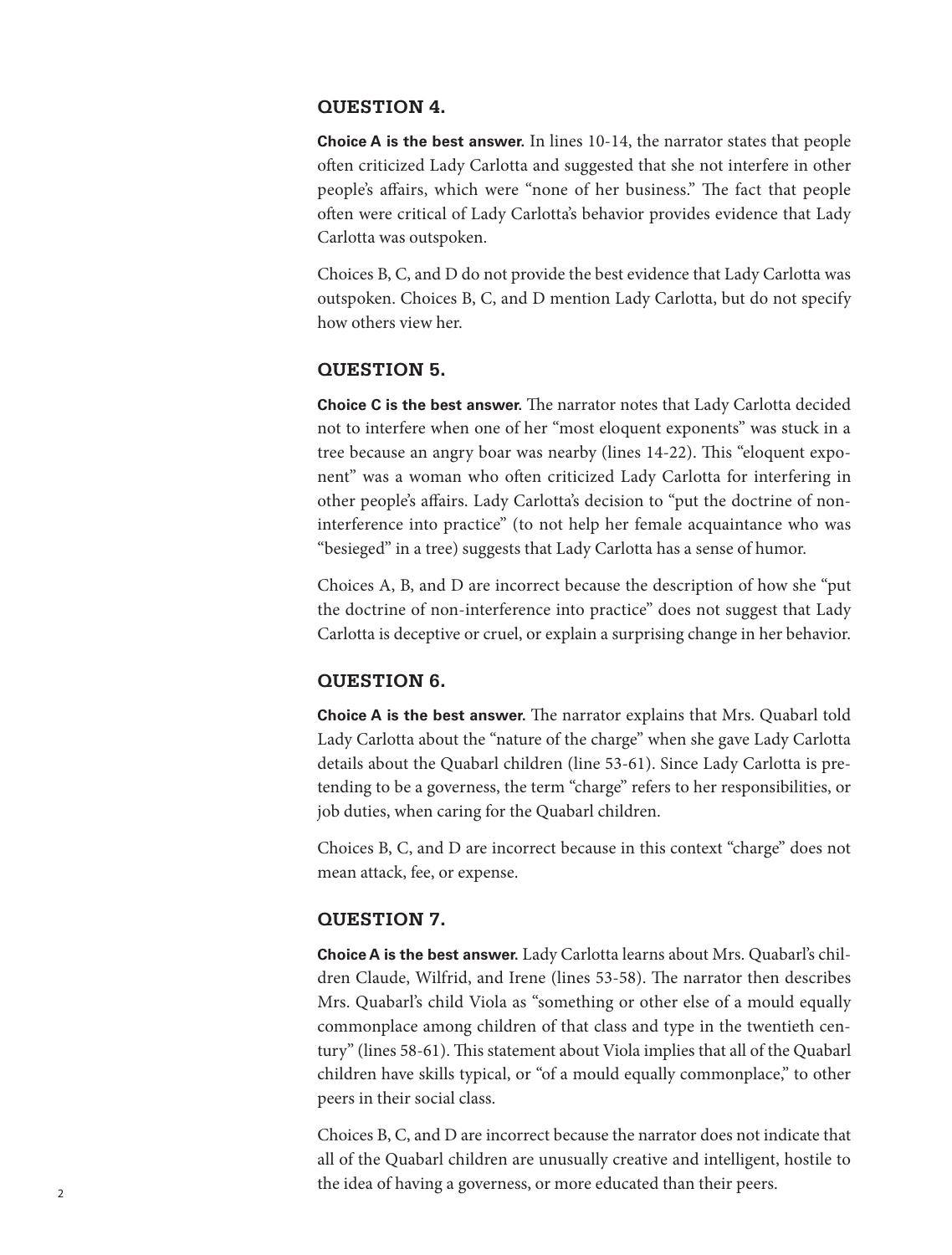## **QUESTION 8.**

**Choice B is the best answer.** In lines 62-69, Mrs. Quabarl explains to Lady Carlotta that she wants her children to actively participate in their education, and that Lady Carlotta should not create lessons that require her children to simply memorize historical figures and dates. Mrs. Quabarl emphasizes an education centered on active engagement when she states that her children should "not only be TAUGHT . . . but INTERESTED in what they learn."

Choices A, C, and D are incorrect because the narrator does not suggest that Mrs. Quabarl favors an education that emphasizes traditional values, artistic experimentation, or factual retention.

## **QUESTION 9.**

**Choice B is the best answer.** In lines 77-82, the narrator describes Mrs. Quabarl as appearing "magnificent and autocratic," or outwardly domineering, but easily "cowed and apologetic" when someone challenges, or defies, her authority.

Choices A, C, and D are incorrect because the narrator does not describe Mrs. Quabarl as selfish, bitter, or frequently imprudent.

## **QUESTION 10.**

**Choice D is the best answer.** In lines 77-82, the narrator provides evidence that Mrs. Quabarl appears imposing, or autocratic, but is easily defied, or opposed: "She was one of those imperfectly self-assured individuals who are magnificent and autocratic as long as they are not seriously opposed. The least show of unexpected resistance goes a long way towards rendering them cowed and apologetic."

Choices A, B, and C do not provide the best evidence that Mrs. Quabarl appears imposing but is easily defied. Choices A and B are incorrect because they present Mrs. Quabarl's opinions on railway companies and education, and choice C is incorrect because it focuses on Lady Carlotta, not Mrs. Quabarl.

## **QUESTION 11.**

**Choice A is the best answer.** While the author predominantly supports the use of public transportation, in the third paragraph he recognizes some limitations to the public transportation system: it is a "depressing experience" (lines 25-26) and "underfunded, ill-maintained, and ill-planned" (line 31).

Choices B, C, and D are incorrect because the third paragraph does not expand upon an argument made in the first two paragraphs, provide an overview of a problem, or advocate ending the use of public transportation.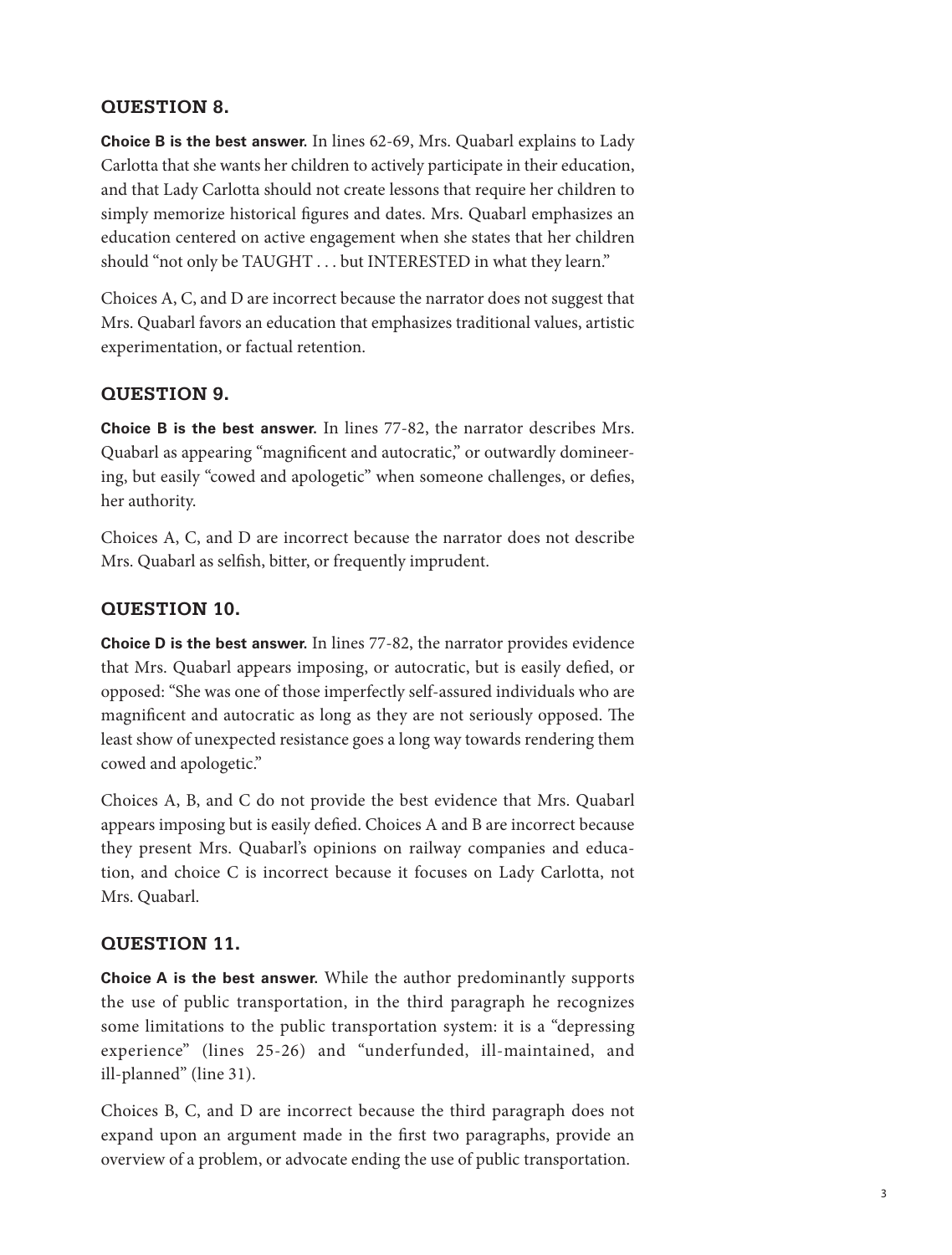## **QUESTION 12.**

**Choice C is the best answer.** The author notes that in North America "hopping in a car almost always gets you to your destination more quickly" (lines 32-34). This statement suggests that speed is one advantage to driving in North America.

Choices A, B, and D are incorrect because the author does not cite environmental impact, convenience, or cost as advantages of driving in North America.

## **QUESTION 13.**

**Choice D is the best answer.** In lines 32-34, the author provides evidence that speed is one advantage to driving in North America, because driving "almost always gets you to your destination more quickly."

Choices A, B, and C do not provide the best evidence that speed is one advantage to driving in North America. Choices A and B are incorrect because they offer general information about using public transportation. Choice C is incorrect because although these lines mention North America, they focus on the disadvantages of public transportation.

## **QUESTION 14.**

**Choice B is the best answer.** The author argues in the fourth paragraph that public transportation "can be faster, more comfortable, and cheaper than the private automobile" (lines 36-37) and provides examples of fast and convenient public transportation systems.

Choices A, C, and D are incorrect because they focus on points made in the fourth paragraph rather than the paragraph's central idea.

## **QUESTION 15.**

**Choice B is the best answer.** In lines 35-37, the author provides evidence that some public transportation systems are superior to driving, because public transportation "can be faster, more comfortable, and cheaper than the private automobile."

Choices A, C, and D do not provide the best evidence that some public transportation systems are superior to driving, as they highlight points made in the fourth paragraph rather than the paragraph's central idea.

## **QUESTION 16.**

**Choice C is the best answer.** In the last paragraph, the author explains the trend that people who became adults around the end of the twentieth century are more willing to use public transportation than people from older generations. The author notes, "If you credit the demographers, this transit trend has legs" (lines 58-59). In this context, "credit" means to believe the demographers' claims about the trend.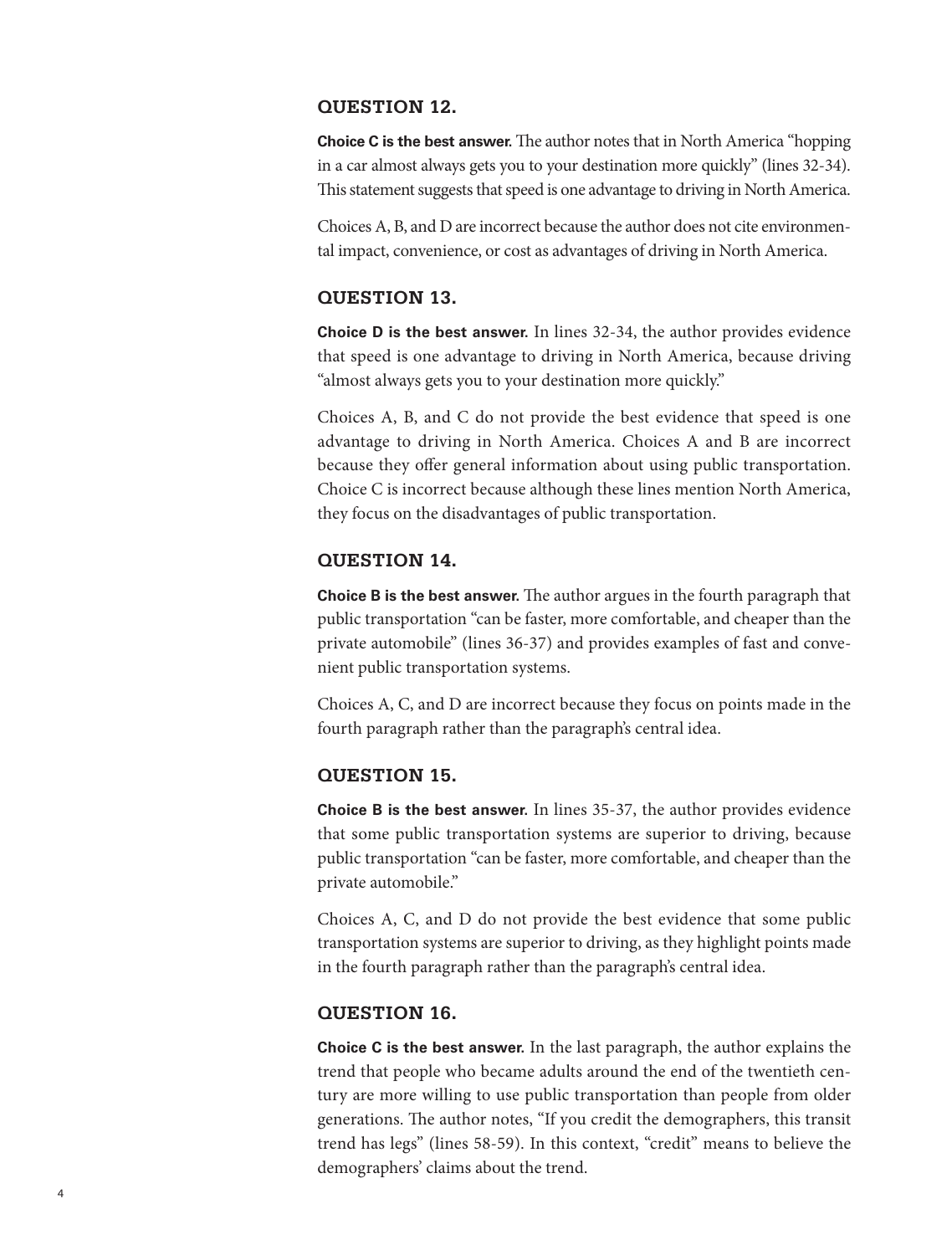Choices A, B, and D are incorrect because in this context, "credit" does not mean endow, attribute, or honor.

## **QUESTION 17.**

**Choice B is the best answer.** In lines 59-63, the author explains the trend of people who became adults around the end of the twentieth century "tend[ing] to favor cities over suburbs." In this context, these adults "favor," or prefer, cities over suburbs.

Choices A, C, and D are incorrect because in this context "favor" does not mean indulge, resemble, or serve.

## **QUESTION 18.**

**Choice B is the best answer**. In lines 63-67, the author explains that while riding on public transportation, people can use personal electronic devices, such as "iPads, MP3 players, Kindles, and smartphones."

Choices A, C, and D are incorrect because they do not show that public transportation is compatible with the use of personal electronic devices.

## **QUESTION 19.**

**Choice A is the best answer.** Figure 1 shows that 10.7% of public transportation passengers are students and 6.7% of public transportation passengers are retirees. Thus, more students than retirees use public transportation.

Choices B and C are incorrect because figure 1 shows that more employed than unemployed people use public transportation and that more employed people than homemakers use public transportation. Choice D is incorrect because figure 1 does not explain how frequently passengers use public transportation; it only identifies public transportation passengers by their primary occupation.

## **QUESTION 20.**

**Choice A is the best answer.** Figure 1 shows that 72% of public transportation passengers are "employed outside the home," and figure 2 indicates that 59.1% of public transportation trips are for "work." It can be inferred from these figures that many public transportation passengers take public transportation to their place of employment.

Choices B, C, and D are incorrect because figure 1 and figure 2 do not indicate that public transportation passengers primarily use the system to run errands, use their own car on weekends, or are planning to purchase a car.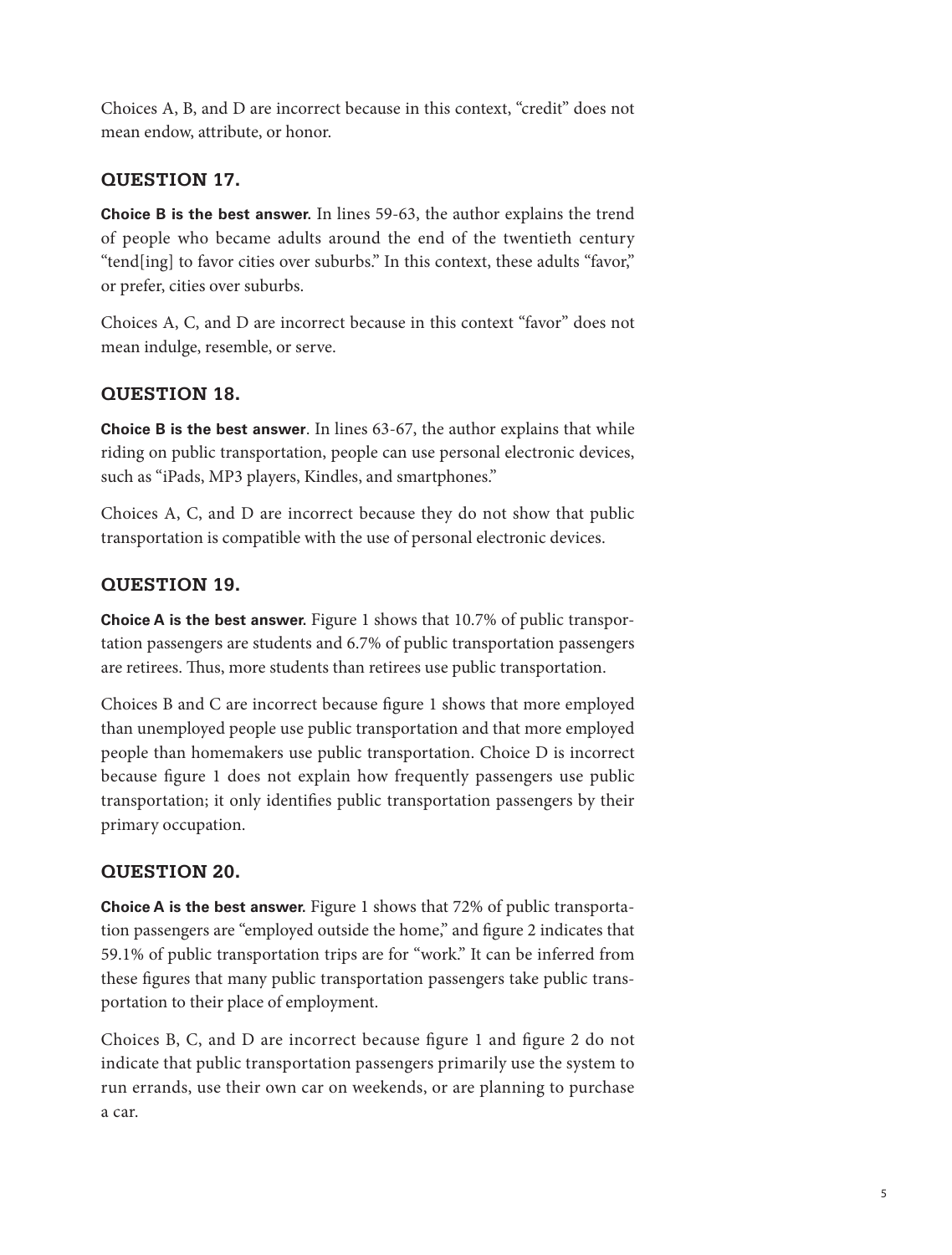## **QUESTION 21.**

**Choice D is the best answer.** The author explains that Ken Dial created an experiment to study the evolution of flight by observing how baby Chukars learn to fly. During the experiment, Dial noticed the unusual way Chukars use their "'wings and legs cooperatively'" to scale hay bales (lines 38-43), and he created "a series of ingenious experiments" (line 46) to study this observation. After his additional experiments, Dial determined that these baby birds angle "their wings differently from birds in flight" (lines 49-50).

Choices A, B, and C are incorrect because they do not accurately reflect the sequence of events in the passage.

## **QUESTION 22.**

**Choice A is the best answer.** In lines 6-9, the author explains that Dial was "challenged," or dared, by graduate students to develop "new data" on a longstanding scientific debate (the "ground-up-tree-down" theory).

Choices B, C, and D are incorrect because in this context "challenged" does not mean required, disputed with, or competed with.

## **QUESTION 23.**

**Choice A is the best answer.** The author explains that Dial created his initial experiment to try and create "new data on the age-old ground-up-tree-down debate," and that he looked for "clues" in "how baby game birds learned to fly" (lines 8-11). The note at the beginning of the passage explains the "ageold ground-up-tree down debate" and offers two different theories on how birds evolved to fly. Finally, the last paragraph of the passage discusses WAIR in an evolutionary context.

Choices B, C, and D are incorrect because they do not identify Dial's central assumption in setting up his research.

## **QUESTION 24.**

**Choice B is the best answer.** In lines 6-11, the author provides evidence that Dial's central assumption in setting up his research is that the acquisition of flight in young birds is linked to the acquisition of flight in their ancestors. The author notes that Dial created a project to "come up with new data on the age-old ground-up-tree-down debate."

Choices A, C, and D do not provide the best evidence that Dial's central assumption in setting up his research is that the acquisition of flight in young birds is linked to the acquisition of flight in their ancestors. Choices A, C, and D are incorrect because they focus on Dial's experiment and his observations on ground birds.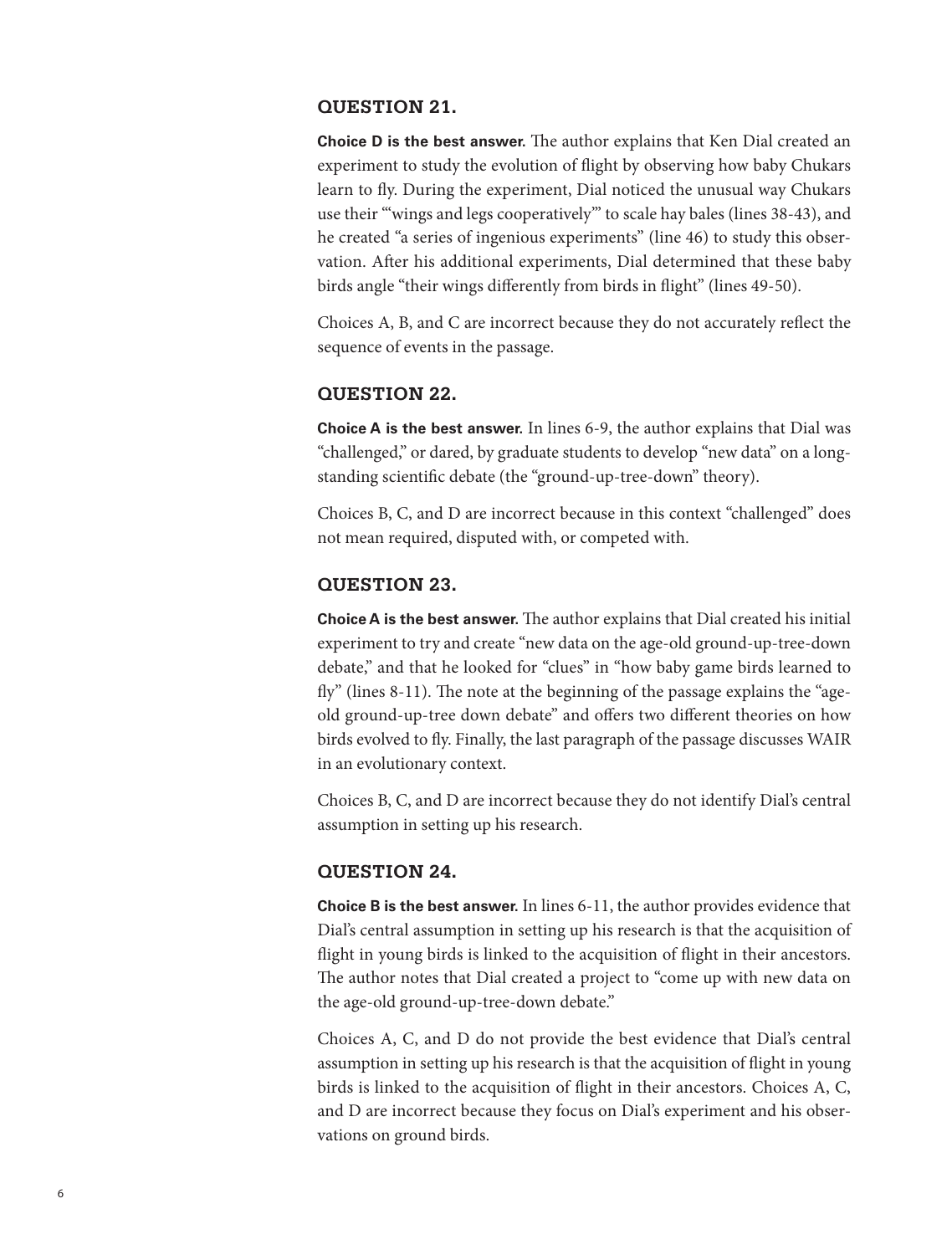## **QUESTION 25.**

**Choice C is the best answer.** When a rancher observed Dial's laboratory setup, he was "incredulous" that the Chukars were living on the ground, and he advised Dial to give the birds "something to climb on" (lines 16-23). This "key piece of advice" (line 14) led Dial to add hay bales to his laboratory. Dial later noticed that the Chukars were using their legs and wings to scale the hay bales, and this observation became the focal point of his research.

Choices A, B, and D are incorrect because the incident with the local rancher did not serve to reveal Dial's motivation for creating the project, emphasize differences in laboratory and field research, or introduce a contributor to a scientific theory.

## **QUESTION 26.**

**Choice C is the best answer.** The author explains that Dial's "aha moment" came when he determined the Chukars used "their legs and wings cooperatively" to scale the hay bales (lines 40-42). Dial then created additional experiments to study how the birds dealt with gradually steeper inclines: "[he filmed] the birds as they raced up textured ramps tilted at increasing angles" (lines 46-48).

Choices A, B, and D are incorrect because Dial's "aha moment" was not followed by Dial teaching the birds to fly, studying videos to find out why the birds no longer hopped, or consulting with other researchers.

## **QUESTION 27.**

**Choice B is the best answer.** Dial observed that as the Chukars raced up steep ramps, they "began to flap" and "aimed their flapping down and backward, using the force . . . to keep their feet firmly pressed against the ramp" (lines 49-53). Dial determined that the position of their flapping wings facilitated the baby Chukars' traction on the steep ramps.

Choices A, C, and D are incorrect because the passage does not indicate that the Chukars' speed, alternation of wing and foot movement, or continual hopping motions facilitated their traction on steep ramps.

## **QUESTION 28.**

**Choice B is the best answer.** In lines 61-63, the author explains that Dial named his scientific finding "WAIR, for wing-assisted incline running, and went on to document it in a wide range of species." In this context, Dial "documented," or recorded, the existence of WAIR in numerous bird species.

Choices A, C, and D are incorrect because in this context, "document" does not mean to portray, publish, or process.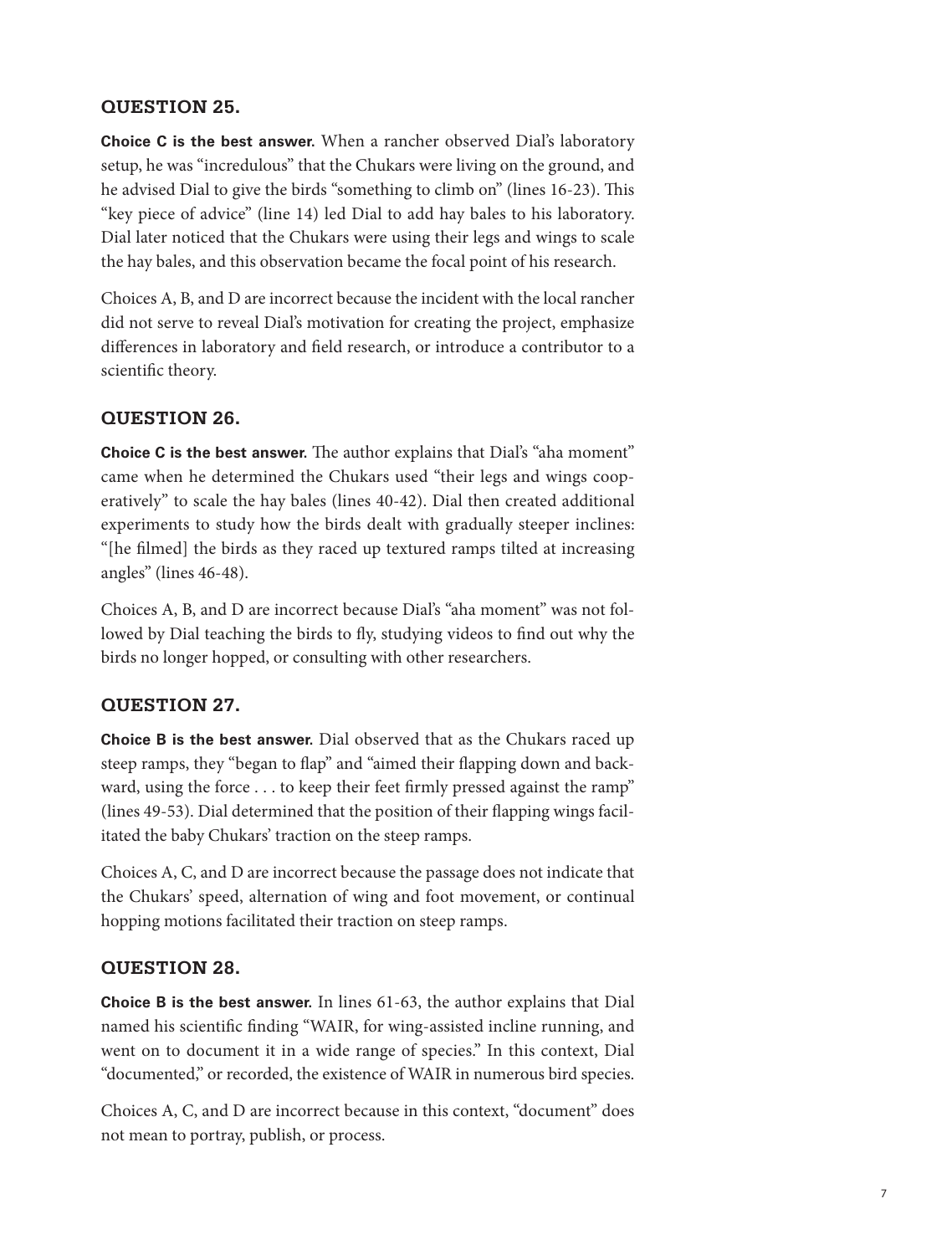## **QUESTION 29.**

**Choice D is the best answer.** In lines 70-74, the author explains that gliding animals do not use a "flapping flight stroke," or WAIR, wing-assisted incline running. Since Chukars, a ground bird, use WAIR to help scale steep inclines, it can be reasonably inferred that gliding animals do not use WAIR to aid in climbing slopes.

Choices A, B, and C are incorrect because the passage does not include information on gliding animals' offspring, their method of locomotion, or their feeding habits.

## **QUESTION 30.**

**Choice D is the best answer.** In lines 73-75, the author provides evidence that "the flapping flight stroke" is "something gliding animals don't do."

Choices A, B, and C do not provide the best evidence that gliding animals do not use a flapping stroke to aid in climbing slopes. These choices do not contain information about gliding animals.

## **QUESTION 31.**

**Choice B is the best answer.** In lines 21-24, the authors of Passage 1 state society's "common happiness" is dependent on women never becoming involved in politics. In this context, the authors of Passage 1 are suggesting that all members of society can have a "common," or shared, happiness.

Choices A, C, and D are incorrect because in this context, "common" does not mean average, coarse, or similar.

## **QUESTION 32.**

**Choice C is the best answer.** In lines 25-30, the authors of Passage 1 state that women should seek "gentle occupations and the cares of the home" so they can avoid performing difficult, or "strenuous," and unpleasant, or "onerous," tasks.

Choices A, B, and D are incorrect because the authors of Passage 1 do not suggest that running a household and raising children are rewarding for both sexes, yield less value for society, or require professional or political skills.

## **QUESTION 33.**

**Choice C is the best answer.** In lines 25-30, the authors of Passage 1 provide evidence that women should run households and raise children because these roles do not require "strenuous habits and onerous duties."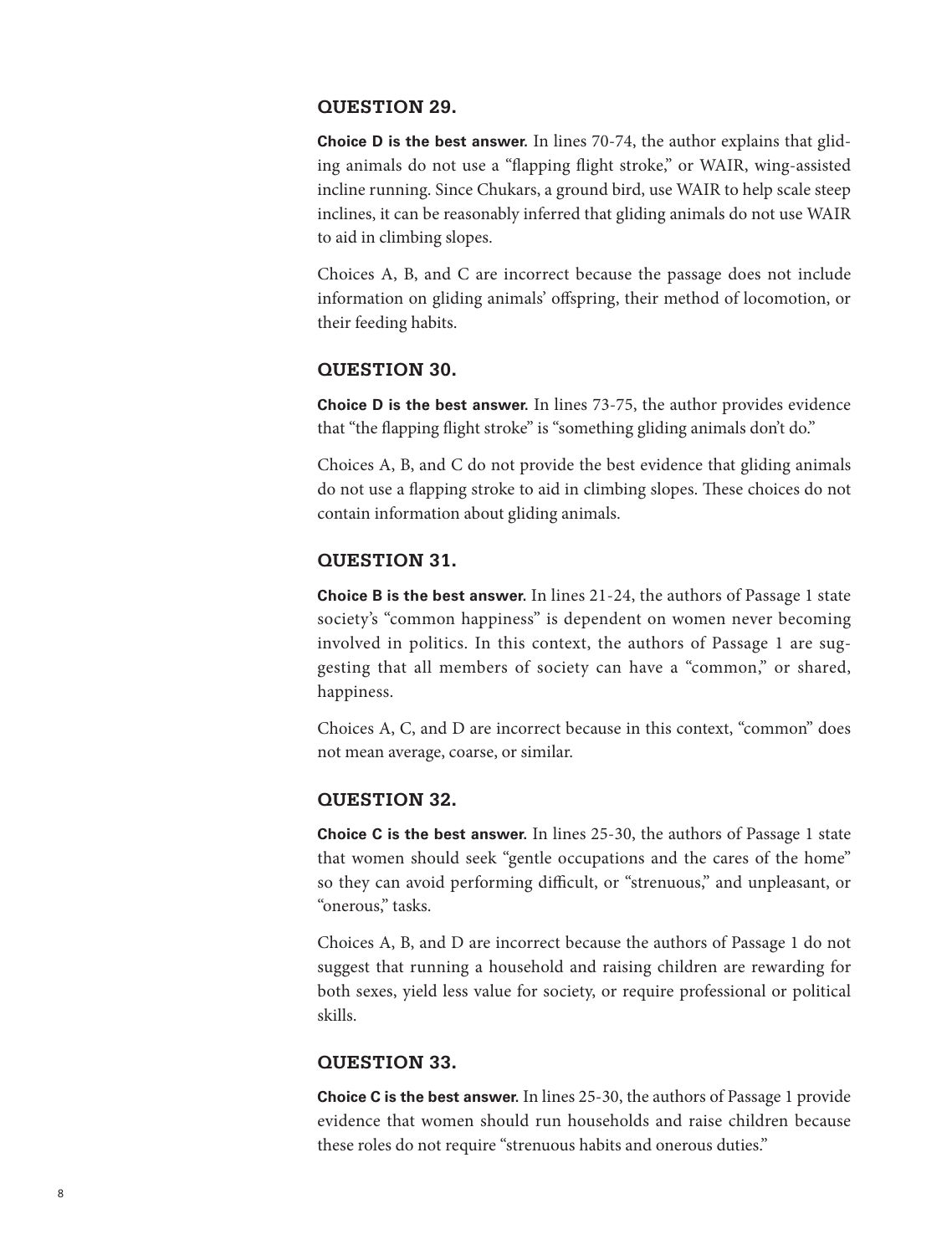Choices A, B, and D do not provide the best evidence that running a household and raising children entail very few activities that are difficult or unpleasant; rather, these lines offer general information about the differences between the sexes.

## **QUESTION 34.**

**Choice D is the best answer.** In lines 41-46, Wollstonecraft argues that if women do not receive an education "to become the companion of man," or one that is comparable to men's education, then society will not progress in "knowledge and virtue."

Choices A, B, and C are incorrect because Wollstonecraft does not suggest that society can progress only if women have happiness and financial security, follow societal rules, or replace men as figures of power.

## **QUESTION 35.**

**Choice C is the best answer.** Wollstonecraft argues that women should be granted an education comparable to men's so that truth is "common to all" (lines 41-46). Wollstonecraft states that education will "strengthen [women's] reason till she comprehend her duty" (lines 49-50). In this context, Wollstonecraft is arguing that education will improve women's "reason," or intellect, and allow women to consider their role in society.

Choices A, B, and D are incorrect because in this context "reason" does not mean motive, sanity, or explanation.

## **QUESTION 36.**

**Choice A is the best answer.** In lines 72-78, Wollstonecraft argues that the laws passed by society's leaders allow men to "contend for their freedom" but serve to "subjugate women." In this context, "subjugate" means to control. Wollstonecraft is arguing that society's leaders grant men freedoms that are denied to women.

Choices B, C, and D are incorrect because Wollstonecraft does not claim that society's leaders have granted freedoms that created a general reduction in individual virtue, caused arguments about happiness, or ensured equality for all people.

## **QUESTION 37.**

**Choice D is the best answer.** In lines 72-75, Wollstonecraft provides evidence that society's leaders grant freedoms that privilege men. She argues that while society's leaders believe they "are acting in the manner best calculated to promote [women's] happiness," their decisions don't allow women to "contend for their freedom."

Choices A, B, and C do not provide the best evidence that society's leaders grant freedoms that privilege men over women.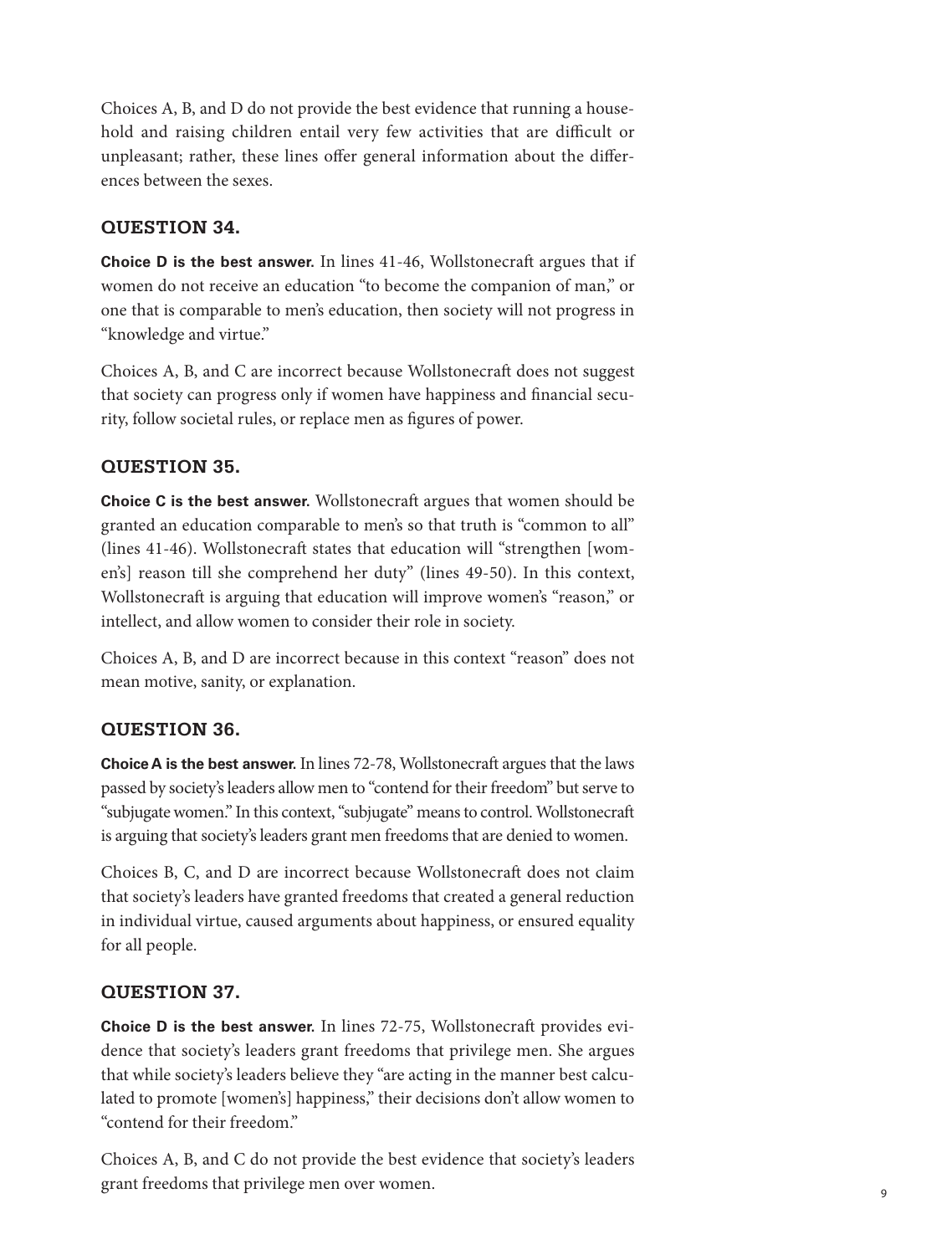## **QUESTION 38.**

**Choice C is the best answer.** Wollstonecraft cites the statement made by the authors of Passage 1 that excluding women from political participation is "according to abstract principles . . . impossible to explain" (lines 61-65). Wollstonecraft then states that if the authors of Passage 1 can discuss "the abstract rights of man" they should be able to discuss the abstract rights of women (lines 66-69). In these lines, Wollstonecraft is developing her argument by highlighting a flaw in the reasoning presented by the authors of Passage 1.

Choices A, B, and D are incorrect because Wollstonecraft does not refer to the statement made in Passage 1 to call into question the authors' qualifications, dispute the assertion that women are excluded by their own government (sentence one of Passage 1), or validate the authors' conclusions on gender roles.

## **QUESTION 39.**

**Choice A is the best answer.** The authors of Passage 1 argue that while restricting women's freedoms may be "impossible to explain" (line 7), this restriction is necessary for society's overall happiness (lines 13-17). Wollstonecraft, however, strongly challenges this argument, asking the authors of Passage 1, "Who made man the exclusive judge" of which freedoms are granted to women, and likening society's male leaders to tyrants as they deny women their "civil and political rights" and leave them "groping in the dark" (lines 78-88).

Choices B, C, and D are incorrect because they do not characterize the overall relationship between Passage 1 and Passage 2.

## **QUESTION 40.**

**Choice D is the best answer.** The authors of Passage 1 admit that women are "excluded by the other half [men] from any participation in government" (lines 1-2), and Wollstonecraft states that society's male leaders create laws that deny women "civil and political rights" (line 86).

Choices A, B, and C are incorrect because the authors of both passages would not agree that women had the same preferences as men, required a good education, or were as happy as men.

## **QUESTION 41.**

**Choice A is the best answer.** Wollstonecraft argues in the final paragraph of Passage 2 that society's male leaders are like "tyrants" that deny women "civil and political rights" (lines 81-88). The authors of Passage 1 would most likely argue that allowing women these rights would be "a reversal of [society's] primary destines" as society's leaders should only seek women's interests as they pertain to the "wishes of nature," such as women's role as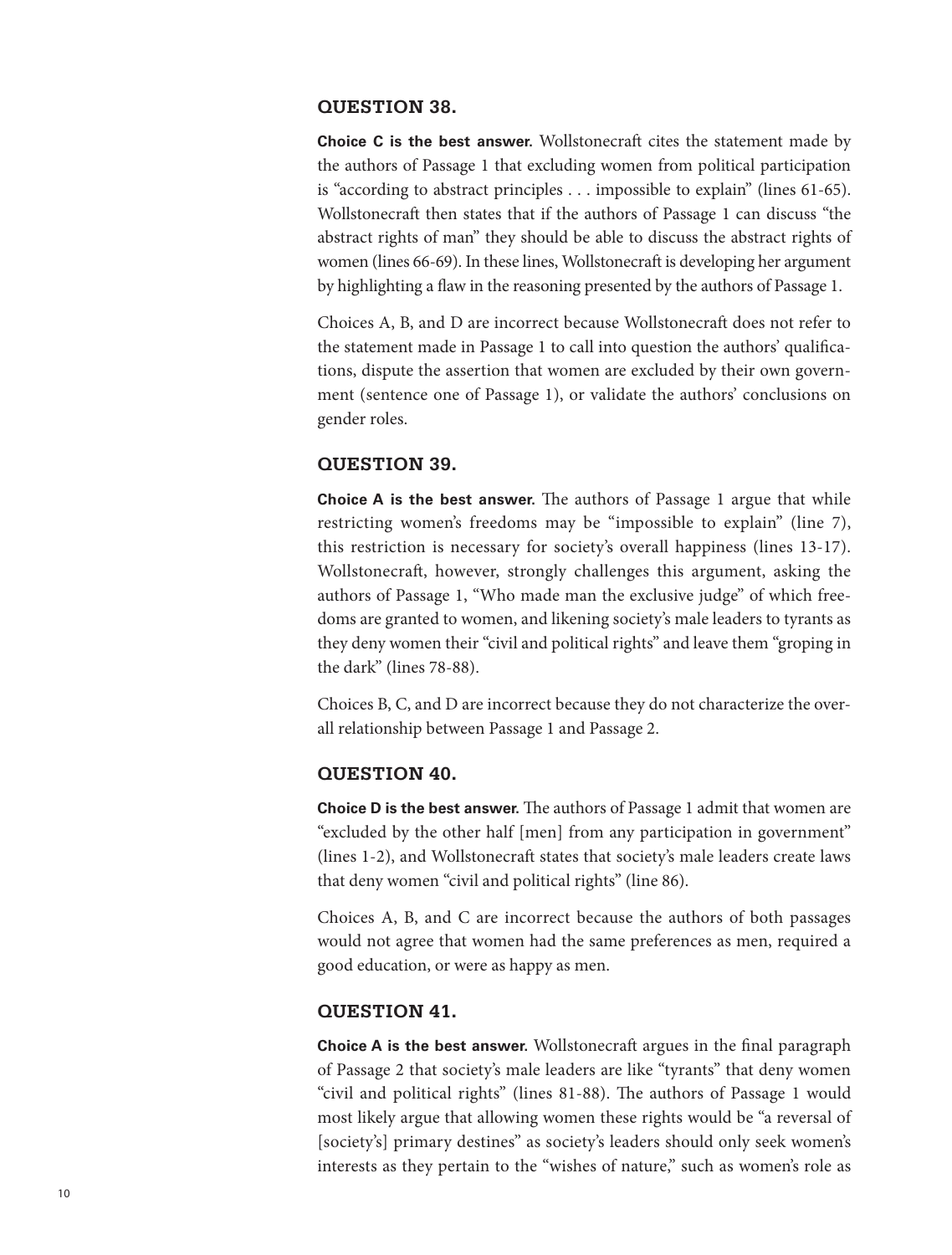mothers (lines 18-30). The authors of Passage 1 clarify that "nature" created two sexes for a particular reason, so while men can exercise civil and political rights, women are not naturally suited to these activities (lines 30-36).

Choices B and C are incorrect because they are not supported by information in Passage 1. Choice D is incorrect because the authors of Passage 1 do not mention "natural law," only the "wishes of nature."

## **QUESTION 42.**

**Choice C is the best answer.** When discussing problems with bee colonies, the authors use phrases like "we suspect" (line 19) and "we postulate" (line 21) to show they are hypothesizing reasons for bee colonies' susceptibility to mite infestations. The use of "can," "may," and "could" creates a tentative tone and provides further evidence that the authors believe, but are not certain, that their hypothesis is correct.

Choices A, B, and D are incorrect because the authors' use of "can," "may," and "could" does not create an optimistic, dubious, or critical tone.

## **QUESTION 43.**

**Choice C is the best answer.** In lines 24-28, the authors hypothesize that bee colonies will be susceptible to mite infestations if they do not occasionally feed on pyrethrum producing plants. In lines 42-46, they suggest creating a trial where a "small number of commercial honey bee colonies are offered a number of pyrethrum producing plants" to test their hypothesis.

Choices A, B, and D are incorrect because the authors do not hypothesize that honeybees' exposure to both pyrethrums and mites will cause the honeybees to develop secondary infections, that beekeepers should increase their use of insecticides, or that humans are more susceptible to varroa mites.

## **QUESTION 44.**

**Choice D is the best answer.** In lines 24-28, the authors provide evidence that a bee colony may be more resistant to mite infections if the bees eat pyrethrums because this diet may help prevent bees from becoming "immunocompromised or nutritionally deficient." In lines 42-50, the authors suggest testing this hypothesis in a trial on honeybees.

Choices A, B, and C do not describe any of the authors' hypotheses.

## **QUESTION 45.**

**Choice D is the best answer.** The authors explain that when beekeepers use commercially produced insecticides to fight mite infections, they may "further weaken" bees that are "immunocompromised or nutritionally deficient" (lines 31-35).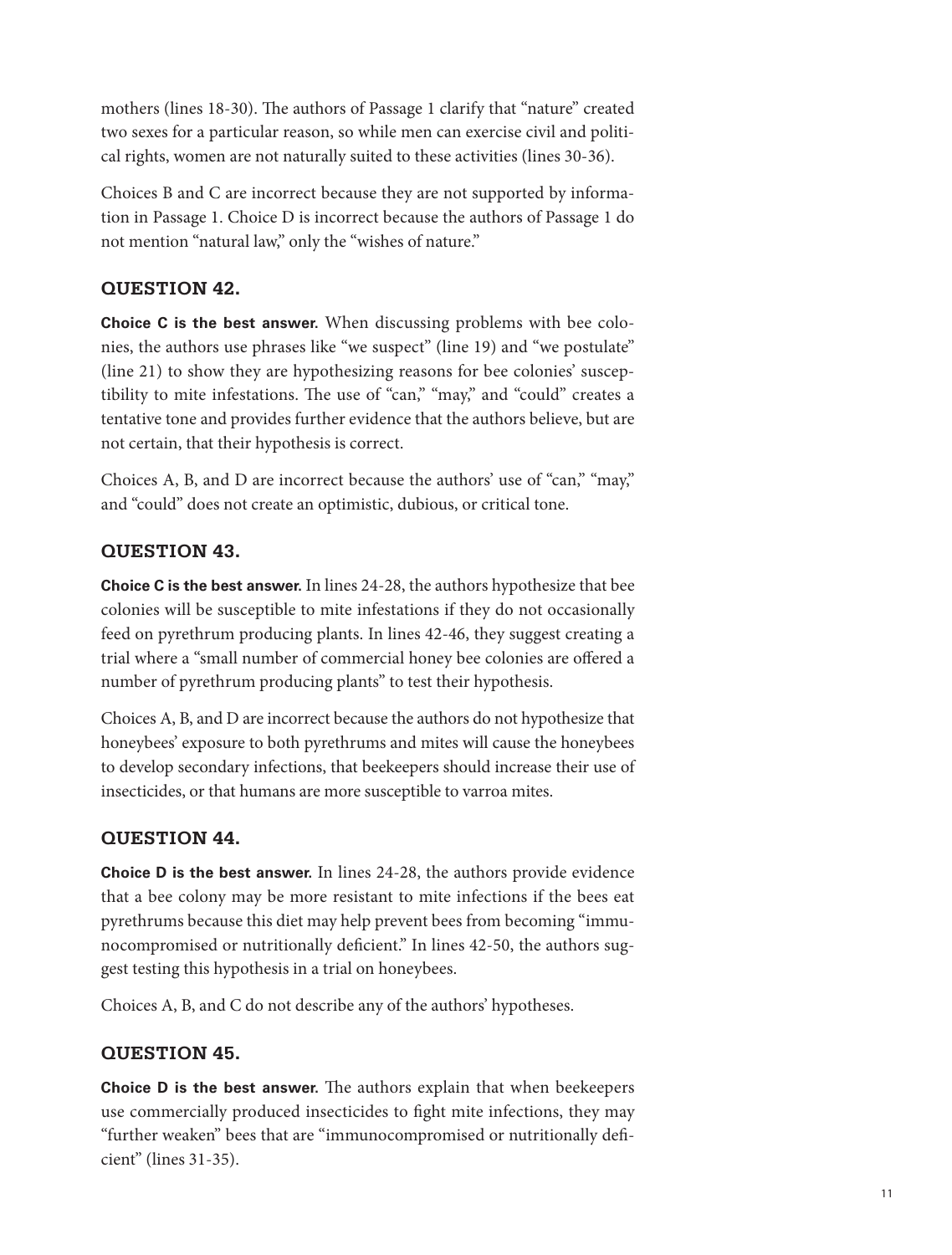Choices A, B, and C are incorrect because the authors do not suggest that beekeepers' use of commercially produced insecticides increases mite populations, kills bacteria, or destroys bees' primary food source.

## **QUESTION 46.**

**Choice C is the best answer.** In lines 31-35, the authors provide evidence that beekeepers' use of commercially produced insecticides may cause further harm to "immunocompromised or nutritionally deficient bees."

Choices A, B, and D are incorrect because they do not provide the best evidence that beekeepers' use of commercially produced insecticides may be harmful to bees; choices A, B, and D focus on mite infestations' impact on honeybees.

## **QUESTION 47.**

**Choice B is the best answer.** In lines 31-35, the authors argue that beekeepers' use of insecticides to control mite infestations may be harmful to some bees. The authors then state, "We further postulate that the proper dosage necessary to prevent mite infestation may be better left to the bees" (lines 35-37). In this context, the authors "postulate," or put forth the idea that the bees may naturally control mite infestations better than insecticides.

Choices A, C, and D are incorrect because in this context, "postulate" does not mean to make an unfounded assumption, question a belief or theory, or conclude based on firm evidence.

## **QUESTION 48.**

**Choice B is the best answer.** In the fourth paragraph the authors propose a trial to study if honeybees' consumption of pyrethrum producing plants helps the honeybees defend against mite infestations. In the experiment, the authors plan to offer honey bee colonies both pyrethrum producing plants and "a typical bee food source such as clover" to determine if these different diets affect the bees' susceptibility to mite infestations.

Choices A, C, and D are incorrect because the main purpose of the fourth paragraph is not to summarize the results of an experiment, provide a comparative nutritional analysis, or predict an outcome of an unfinished experiment.

## **QUESTION 49.**

**Choice A is the best answer.** In lines 43-45, the authors propose a scientific trial in which honeybees are "offered a number of pyrethrum producing plants, as well as a typical bee food source such as clover." Since the authors contrast the "pyrethrum producing plants" with clover, a "typical bee food source," it can be assumed that clover does not produce pyrethrums.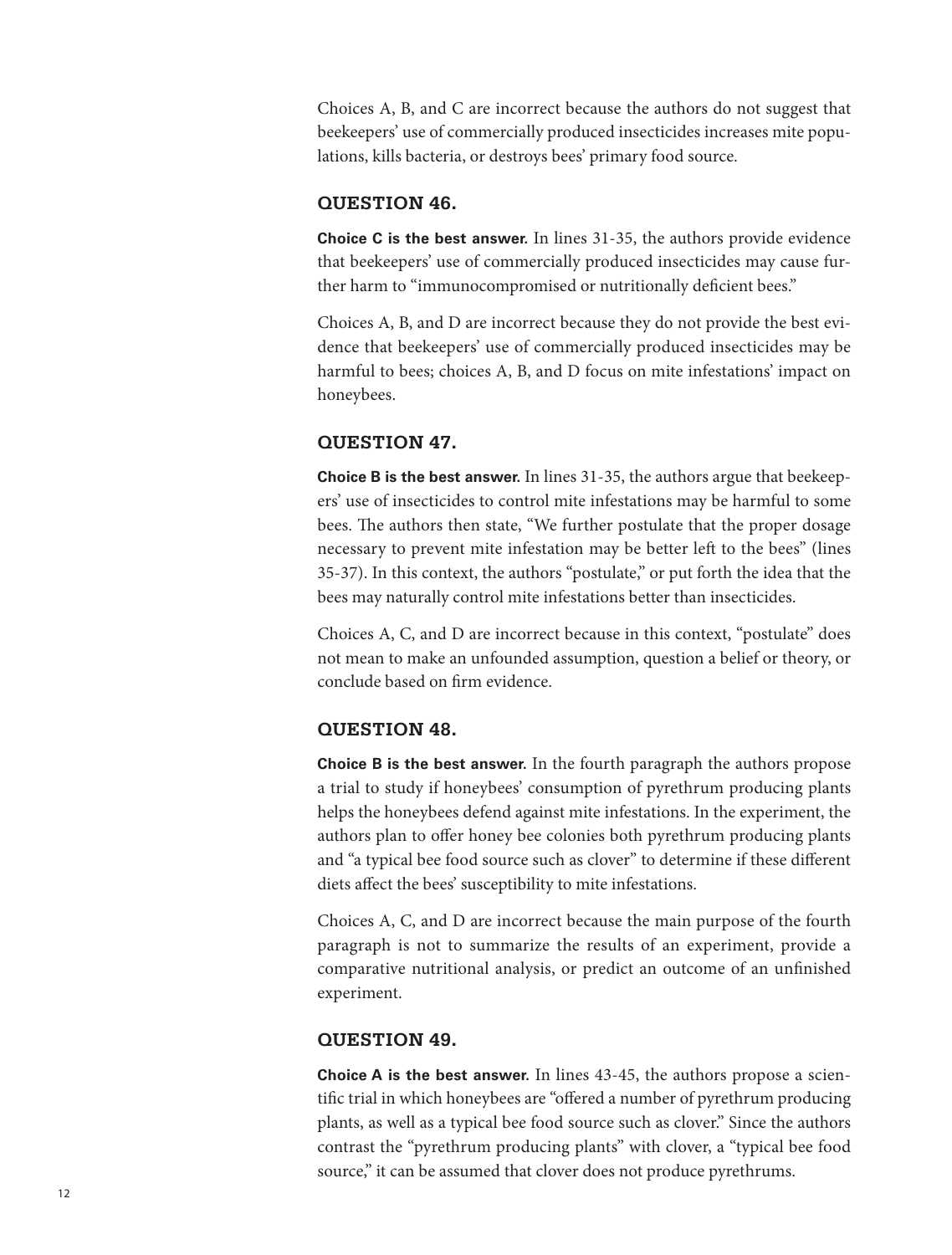Choice B is incorrect because it is stated in the passage. Choices C and D are incorrect because they are not assumptions made by the authors.

## **QUESTION 50.**

**Choice B is the best answer.** The table shows that 77 percent of the honeybee colonies with colony collapse disorder were infected by all four pathogens.

Choices A, C, and D are incorrect because they do not identify the percent of honeybee colonies with colony collapse disorder that were infected by all four pathogens as based on data in the table.

## **QUESTION 51.**

**Choice D is the best answer.** The table shows that 81 percent of colonies without colony collapse disorder were affected by the pathogen *Nosema ceranae*.

Choices A, B, and C are incorrect because they do not identify the pathogen that infected the highest percentage of honeybee colonies without colony collapse disorder as based on data in the table.

## **QUESTION 52.**

**Choice D is the best answer.** The table discusses pathogen occurrence in honeybee colonies, but it includes no information as to whether these honeybees were infected with mites. Because the table does not suggest mites infested the honeybee colonies, no conclusions can be made as to whether mites increased the honeybees' "susceptibility to secondary infection with fungi, bacteria or viruses" (lines 4-5).

Choices A, B, and C are incorrect because the table provides no information about whether these honeybees were infected with mites.

## **Section 2: Writing and Language Test**

## **QUESTION 1.**

**Choice A is the best answer** because by providing the comparative adjective "healthier" and the word "more" to make "productive" comparative, it creates a parallel structure within the list that begins with "happier."

Choices B, C, and D are incorrect because none creates a parallel structure within the list of qualities.

## **QUESTION 2.**

**Choice B is the best answer.** The ways in which exposure to natural light affects employees is the main subject of the passage.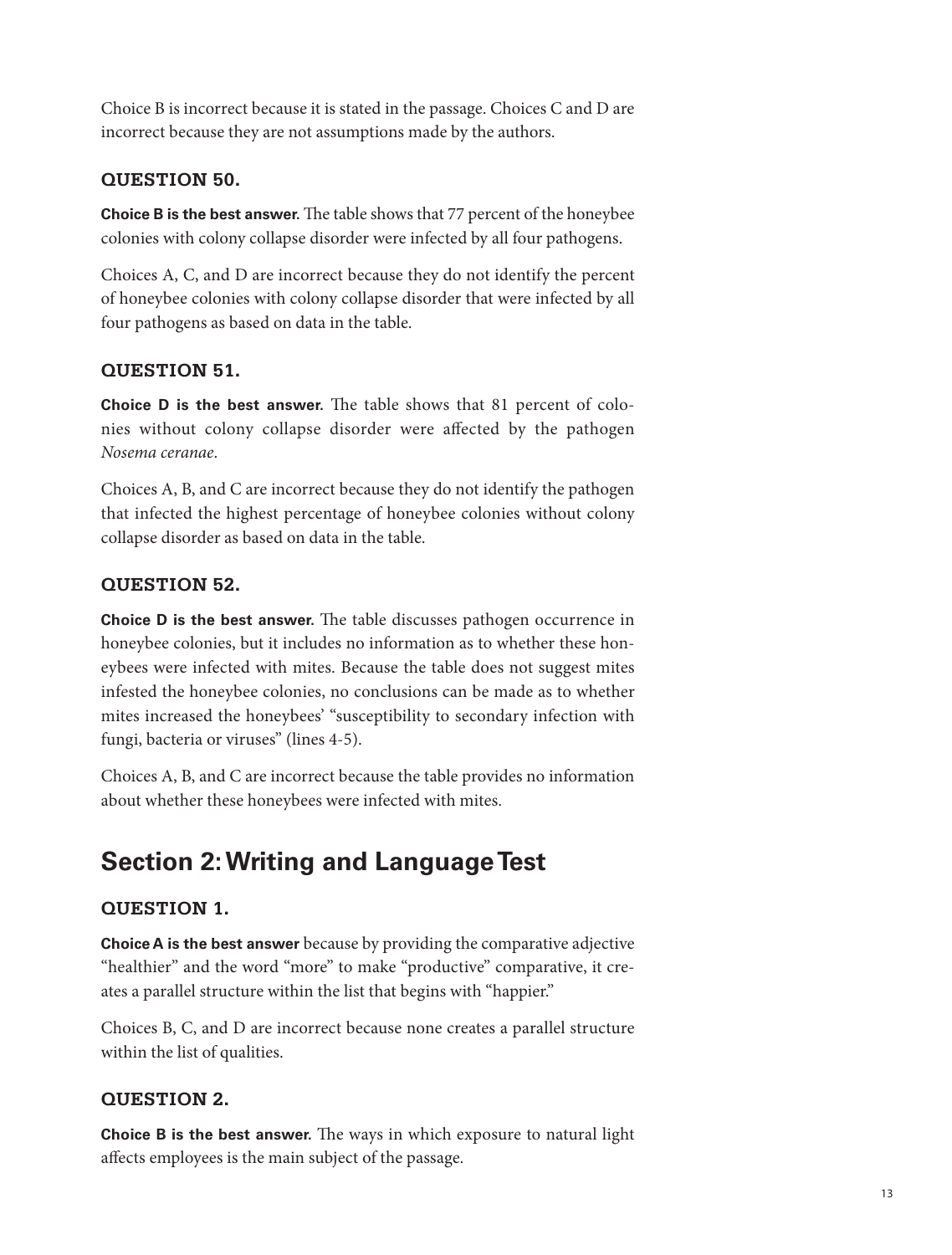Choices A, C, and D are incorrect because none introduces the topic discussed in the remainder of the passage.

## **QUESTION 3.**

**Choice C is the best answer.** It accurately notes that the proposed sentence would be placed directly between the first mention of circadian rhythms and the explanation of the term.

Choices A, B, and D are incorrect because each misinterprets the relationship between the proposed additional text and the ideas in the paragraph.

## **QUESTION 4.**

**Choice C is the best answer**. It provides the correct possessive construction for "body," which must be a singular noun when discussed in general terms as in this sentence. Choice C also provides the correct plural construction for "clocks."

Choices A, B, and D are incorrect because each applies either a possessive or a plural construction in a place where it doesn't belong.

## **QUESTION 5.**

**Choice A is the best answer**. The singular verb "is" agrees with the singular noun "absenteeism."

Choices B, C, and D are incorrect because each provides a verb that either fails to agree with the singular subject "absenteeism" or introduces redundancy.

## **QUESTION 6.**

**Choice B is the best answer**. It contains a direct reference to productivity, the topic introduced in the previous sentence.

Choices A, C, and D are incorrect because none directly addresses employee productivity, the primary subject of the previous sentence.

## **QUESTION 7.**

**Choice A is the best answer**. It opens with a reference to lowered worker productivity, creating a transition from the previous paragraph, and clearly positions the high energy costs of artificial light sources as an additional disadvantage.

Choices B, C, and D are incorrect because none of the choices offer an adequate transition from the previous paragraph: Each awkwardly inserts the issue of lower worker productivity into a statement about the high energy costs of artificial light sources.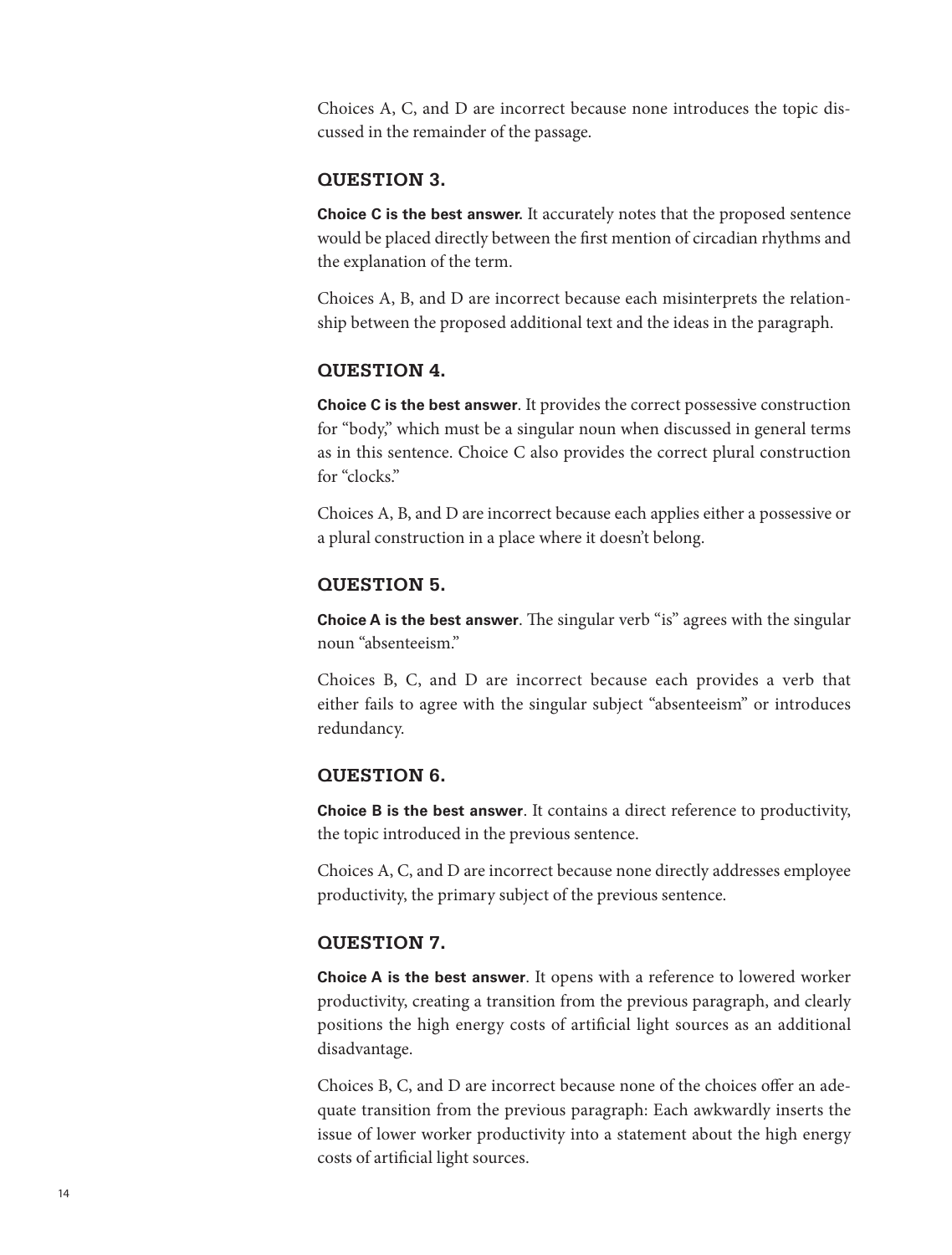## **QUESTION 8.**

**Choice D is the best answer**. The word "annual" is adequate to communicate that the savings occurred every year.

Choices A, B, and C are incorrect because each proposes an option that would result in a redundancy with "annual."

## **QUESTION 9.**

**Choice C is the best answer**. It provides a transitional adverb that accurately communicates that this sentence describes an option that companies could choose ("light tubes") instead of the option described in the previous sentence ("full-pane windows").

Choices A, B, and D are incorrect because each proposes a transitional adverb that does not accurately reflect the relationship between this sentence and the one preceding it.

## **QUESTION 10.**

**Choice C is the best answer**. It provides the correct relative pronoun to correspond with the plural referent "light tubes" and the correct verb to introduce the definition that follows.

Choices A, B, and D are incorrect because each offers a pronoun inappropriate for opening a dependent clause defining "light tubes."

## **QUESTION 11.**

**Choice B is the best answer**. The preposition "of" idiomatically follows the noun "means," particularly as a way to connect it to another noun or verb.

Choices A, C, and D are incorrect because each results in nonstandard phrasing with "means."

## **QUESTION 12.**

**Choice A is the best answer**. The plural reflexive pronoun "themselves" corresponds with the plural noun "settlers."

Choices B, C, and D are incorrect because each provides either a nonstandard phrase or a singular pronoun that does not correspond with "settlers."

## **QUESTION 13.**

**Choice C is the best answer**. It creates a transition from the poor food quality mentioned in the previous sentence to the information about Harvey in the remainder of the sentence.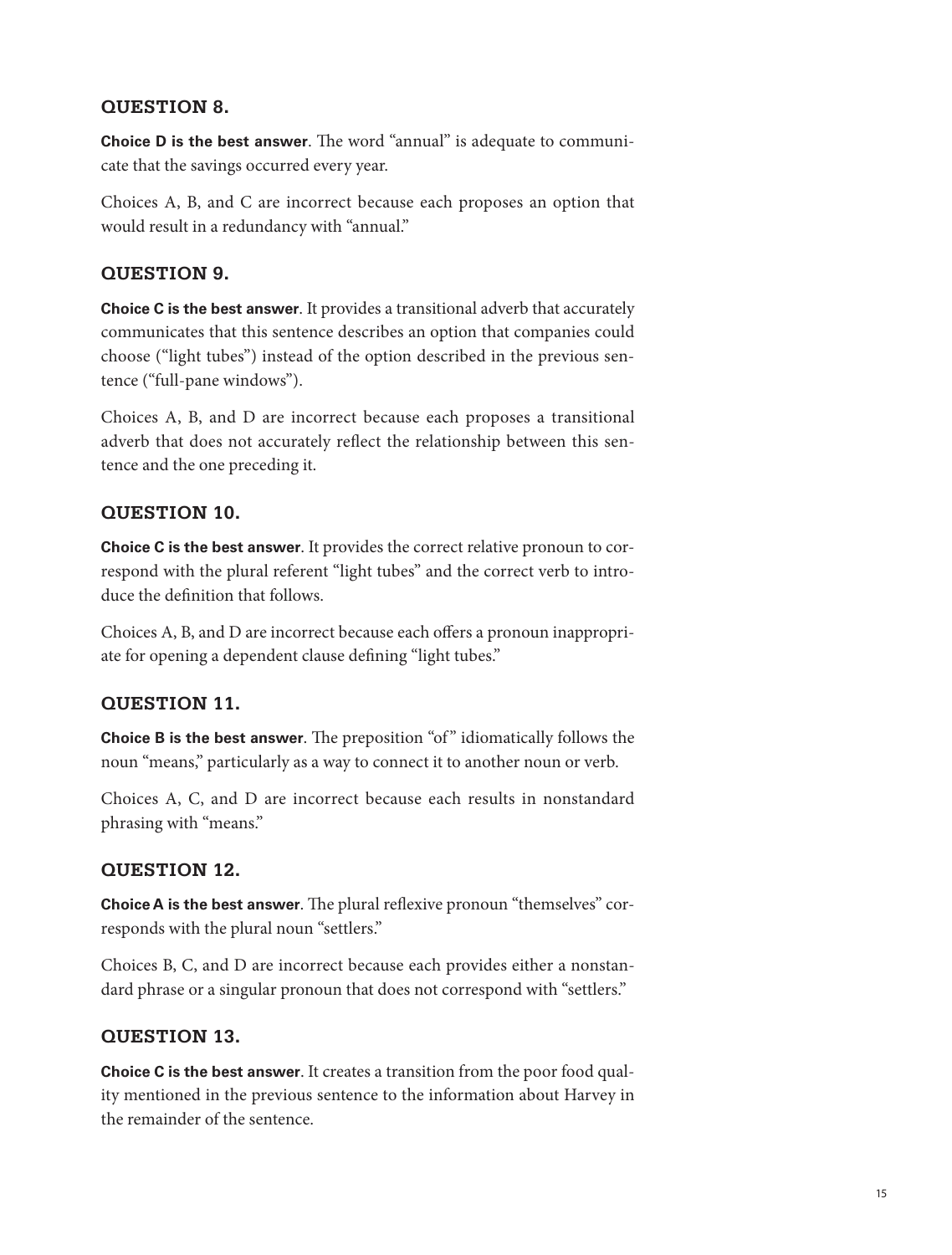Choices A, B, and D are incorrect because none offers a transition from the previous sentence or a detail that corresponds precisely with the information in the remainder of the sentence.

## **QUESTION 14.**

**Choice D is the best answer**. It correctly provides a comma to close the modifying clause "an English-born entrepreneur," which opens with a comma.

Choices A, B, and C are incorrect because each proposes punctuation that creates an inappropriately strong separation between the subject "Fred Harvey" and the verb "decided."

## **QUESTION 15.**

**Choice B is the best answer**. It provides the plural verb and plural possessive pronoun that grammatically correspond to the plural referent "Harvey Houses."

Choices A, C, and D are incorrect because each either fails to provide a verb that corresponds with the plural referent "Harvey Houses" or fails to provide the appropriate possessive pronoun.

## **QUESTION 16.**

**Choice C is the best answer.** It accurately echoes an earlier characterization of the food as being of "terrible quality," while maintaining the established tone of the passage.

Choices A, B, and D are incorrect either because the word is less formal than the established tone of the passage ("icky") or because it illogically attributes agency to food ("sinister," "surly").

## **QUESTION 17.**

**Choice C is the best answer**. It accurately interprets "not content to follow conventional business practices" as logically introducing the new practice of "employing women" described in the following sentences.

Choices A, B, and D are incorrect because none recognizes why the sentence is relevant to this particular location in the passage.

#### **QUESTION 18.**

**Choice B is the best answer.** It is concise and free of redundancies.

Choices A, C, and D are incorrect because each pairs "overwhelming" and "tremendous," adjectives so close in meaning that together they present a redundancy.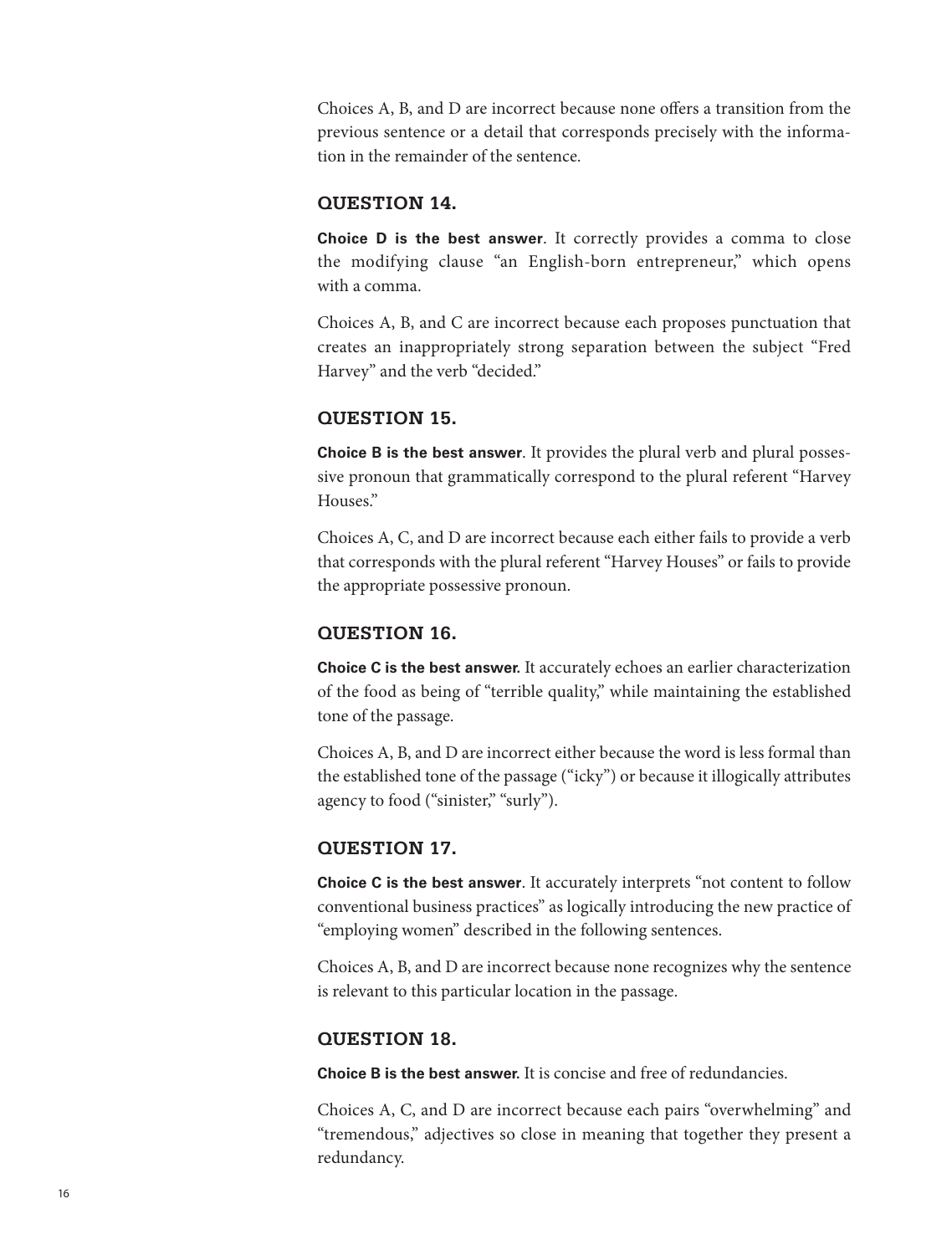## **QUESTION 19.**

**Choice D is the best answer**. It contains the pronoun "they," a necessary reference to "such regulations" in the previous clause.

Choices A, B, and C are incorrect because each lacks a necessary subject, such as a pronoun or noun.

## **QUESTION 20.**

**Choice C is the best answer**. It refers directly to benefits for the restaurants' female employees, the subject of the previous sentence.

Choices A, B, and D are incorrect because none logically builds upon the sentence that precedes it.

## **QUESTION 21.**

**Choice D is the best answer**. It provides punctuation that indicates that the opening dependent clause modifies the subject "Harvey Girls."

Choices A, B, and C are incorrect because each uses the punctuation for a dependent clause ("Living independently and demonstrating an intense work ethic") as if it were an independent clause.

## **QUESTION 22.**

**Choice A is the best answer**. It recognizes that the new information supports the previous sentence's claim that "the Harvey Girls became known as a transformative force."

Choices B, C, and D are incorrect because each misinterprets the relationship between the proposed text and the passage.

## **QUESTION 23.**

**Choice A is the best answer**. It opens with a clause that identifies how 1-MCP affects apples, which focuses the sentence on 1-MCP as the subject and allows the ideas in the sentence to progress logically.

Choices B, C, and D are incorrect because each displays awkward or flawed modification and progression of ideas, or creates redundancy.

## **QUESTION 24.**

**Choice D is the best answer**. Only the comma is necessary to separate "ethylene" from the appositive noun phrase that defines it.

Choices A, B, and C are incorrect because each creates a comma splice and/ or adds unnecessary words.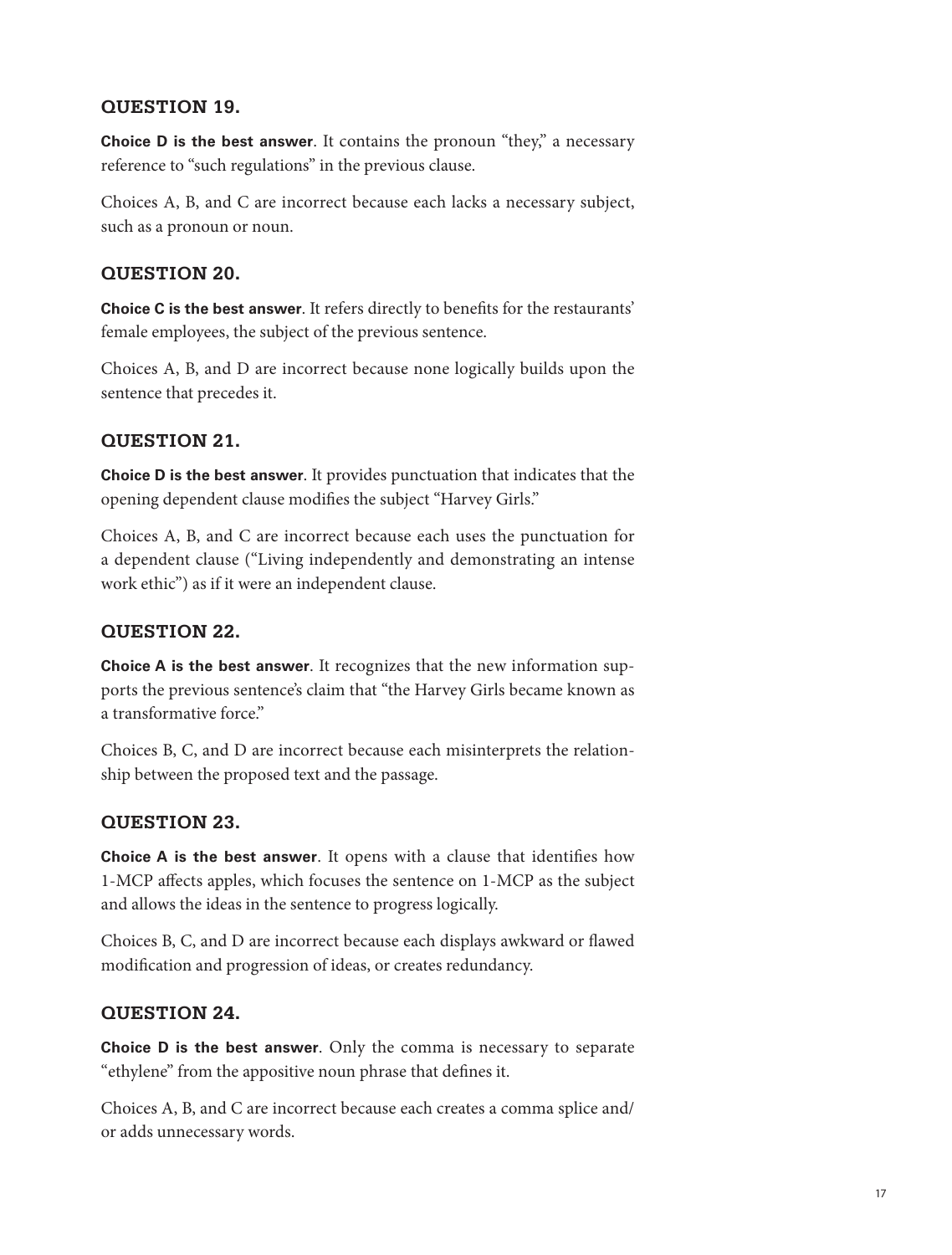## **QUESTION 25.**

**Choice B is the best answer**. It offers an adjective that accurately describes fresh apples.

Choices A, C, and D are incorrect because each proposes an adjective that does not describe a plausible fruit texture.

#### **QUESTION 26.**

**Choice A is the best answer**. The plural possessive pronoun "their" corresponds with the plural referent "apples."

Choices B, C, and D are incorrect because none provides a pronoun that is both possessive and plural.

## **QUESTION 27.**

**Choice D is the best answer**. It provides the pronoun "who," which accurately identifies the referent "consumers" as people and appropriately begins the relative clause.

Choices A, B, and C are incorrect because each contains a pronoun that either does not correspond with the human referent "consumers" or does not correctly begin the relative clause.

## **QUESTION 28.**

**Choice B is the best answer**. It provides the present tense verb "do," which corresponds to the present tense established earlier in the sentence.

Choices A, C, and D are incorrect because each contains a verb that deviates from the simple present tense established in the sentence.

## **QUESTION 29.**

**Choice B is the best answer**. It provides a colon to appropriately introduce the clause that follows, an elaboration on the preceding claim that Bartlett pears are an example of fruit that "do not respond as well to 1-MCP treatment."

Choices A, C, and D are incorrect because each either creates a comma splice or uses a transitional phrase ("For instance") illogically.

## **QUESTION 30.**

**Choice B is the best answer**. Sentence 4 begins with "But," indicating a contrast with a previous idea, and goes on to mention that 1-MCP can have negative effects. Sentence 1 continues the discussion of benefits of 1-MCP, and sentence 2 names the adverse effect of limiting scent production, so the most logical spot for sentence 4 is between these sentences.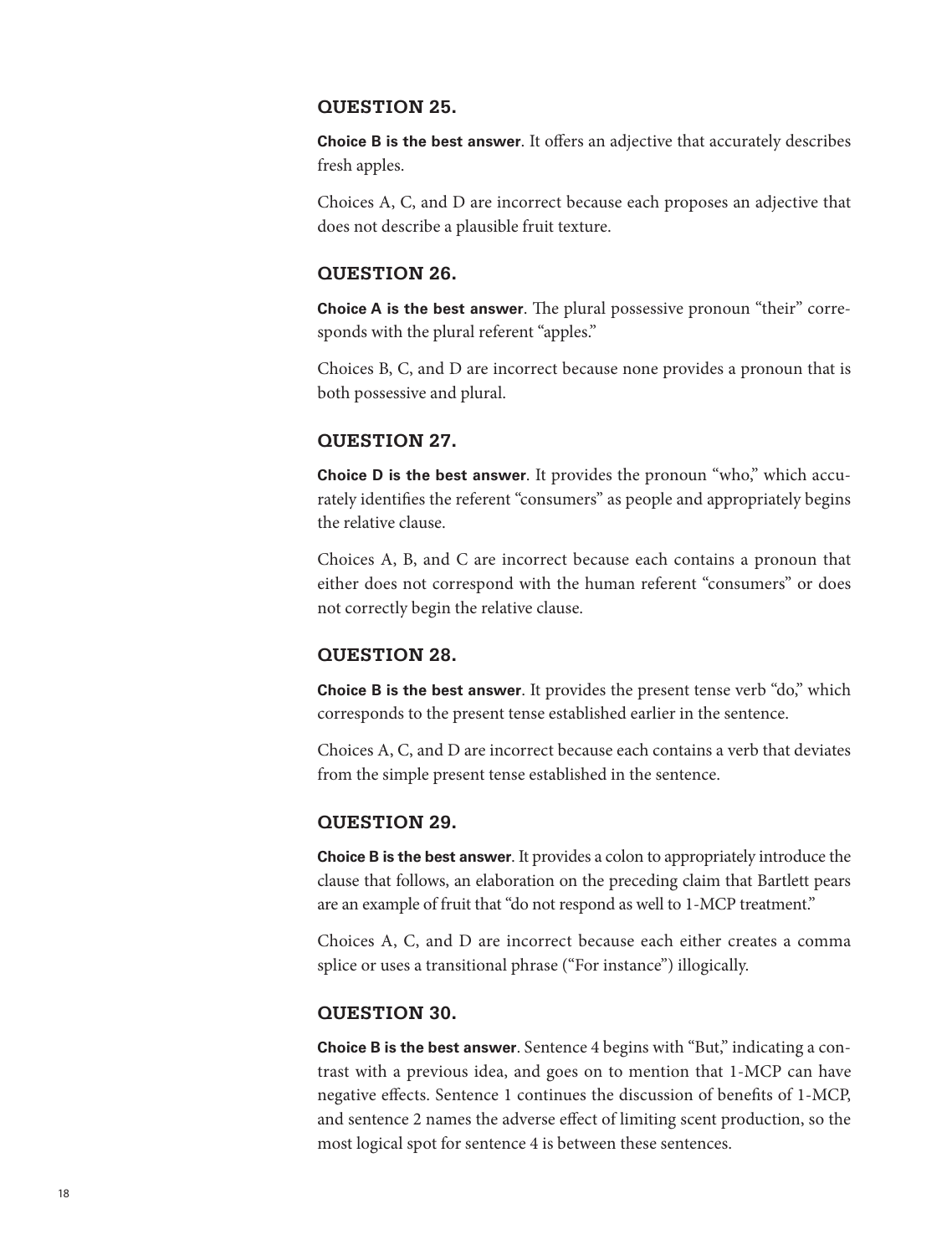Choices A, C, and D are incorrect because each proposes placing the sentence at a point where it would compromise the logical development of ideas in the paragraph.

## **QUESTION 31.**

**Choice D is the best answer**. It most accurately reflects the data in the graph, which shows a steep decrease in percentage of flesh browning when untreated apples are left in the open air for three weeks rather than placed immediately into a controlled atmosphere.

Choices A, B, and C are incorrect because each presents an inaccurate interpretation of the data in the graph.

## **QUESTION 32.**

**Choice B is the best answer.** It accurately interprets the data as indicating that "roughly half of their flesh turns brown" when apples are treated with 1-MCP: both bars representing 1-MCP treatment are near the 50% line.

Choices A, C, and D are incorrect because each proposes an inaccurate interpretation of the data.

## **QUESTION 33.**

**Choice C is the best answer**. It describes an action, weighing the relative values, that fruit sellers must take as a result of 1-MCP's limitations.

Choices A, B, and D are incorrect because none specifically connects the shortcomings of 1-MCP with any action on the part of fruit sellers.

## **QUESTION 34.**

**Choice D is the best answer**. It clearly communicates that the preceding dependent clause modifies "works by human artists."

Choices A, B, and C are incorrect because each fails to link the preceding dependent clause to an independent clause, resulting in an incomplete sentence.

## **QUESTION 35.**

**Choice B is the best answer**. It provides the necessary em dash to close the aside about artist C.M. Coolidge, which opens with an em dash.

Choices A, C, and D are incorrect because each provides closing punctuation for the aside that does not correspond with the opening punctuation.

## **QUESTION 36.**

**Choice C is the best answer.** The plural verb "portray" corresponds with the plural noun "works of art."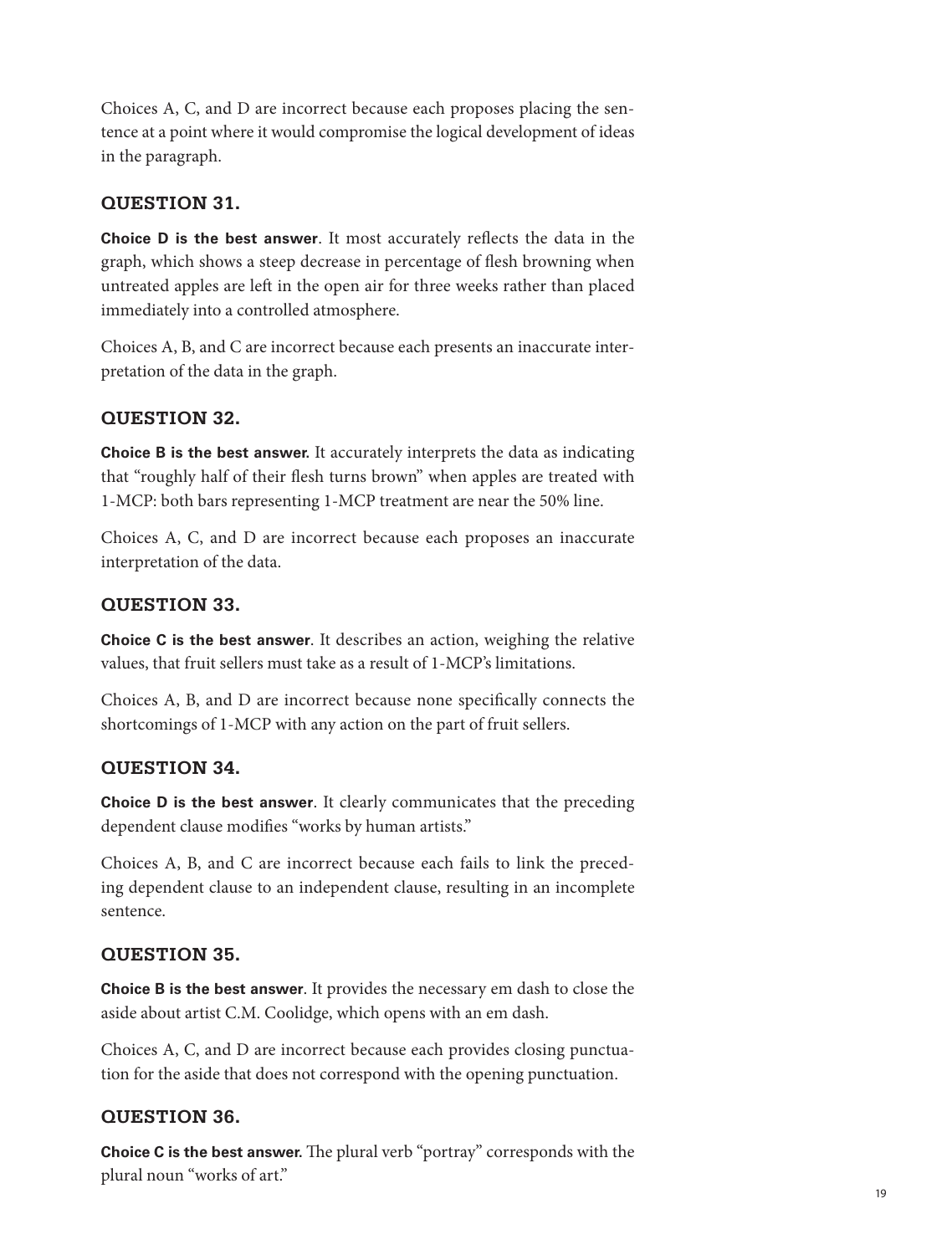Choices A, B, and D are incorrect because none provides the plural verb in the present tense that the sentence requires.

## **QUESTION 37.**

**Choice D is the best answer**. It names a "museum in Russia," which is the subject of the next paragraph.

Choices A, B, and C are incorrect because each provides an overly general phrase that does not specifically link to the paragraph that follows.

#### **QUESTION 38.**

**Choice C is the best answer**. It creates parallelism with the verb "could damage" that appears earlier in the clause ("rodents that could damage . . . [and could] scare off visitors").

Choices A, B, and D are incorrect because each presents a verb tense that is inconsistent with the sentence's other present-tense verb ("could damage") that shares "mice, rats, and other rodents" as its subject.

#### **QUESTION 39.**

**Choice C is the best answer**. Sentence 5, which discusses Peter the Great's daughter continuing his tradition, most logically follows the sentence about Peter the Great.

Choices A, B, and D are incorrect because each presents a placement that would compromise the logical development of the paragraph.

#### **QUESTION 40.**

**Choice B is the best answer**. "Commissioned" describes the act of hiring an artist to create a specific work.

Choices A, C, and D are incorrect because each provides a word that does not correspond logically with the context.

## **QUESTION 41.**

**Choice D is the best answer**. It provides punctuation that clearly places the noun phrase "digital artist Eldar Zakirov" as an appositive identifying the person mentioned in the previous phrase, "The person chosen for this task."

Choices A, B, and C are incorrect because each fails to open and close the uninterrupted appositive noun phrase "digital artist Eldar Zakirov" with commas.

#### **QUESTION 42.**

**Choice A is the best answer**. The phrase "noble individuals" corresponds with the subsequent examples of portraits where the cats are depicted as "aristocratic," "stately," and like a "trusted royal advisor."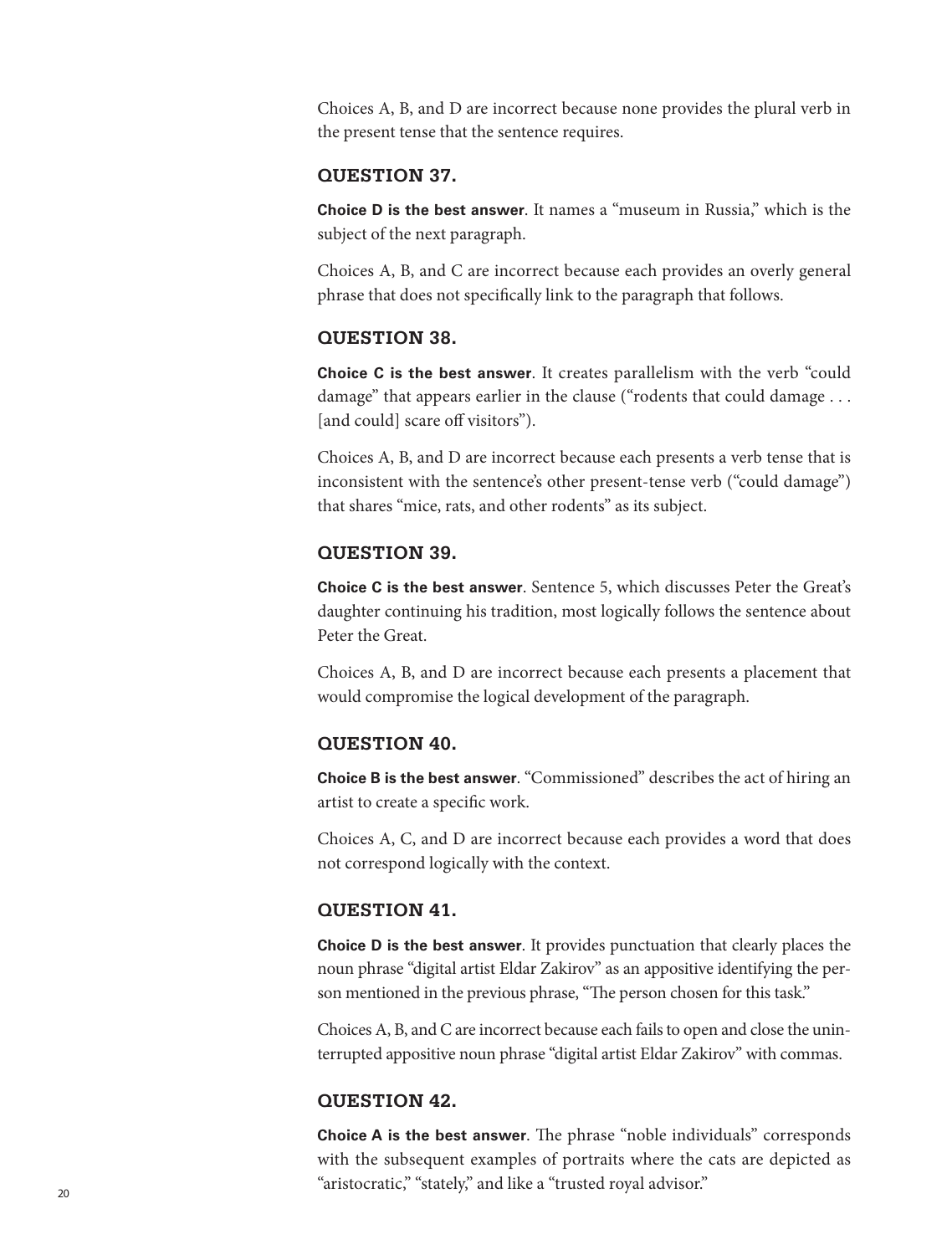Choices B, C, and D are incorrect because each provides a statement that does not logically connect to the examples that follow.

## **QUESTION 43.**

**Choice D is the best answer**. It accurately states that the information in the proposed additional sentence is not related to formal portraits of cats, the main topic of the paragraph.

Choices A, B, and C are incorrect because each fails to recognize that the proposed sentence interrupts the logical development of the paragraph.

## **QUESTION 44.**

**Choice D is the best answer**. The tone corresponds with that established in the passage, and the phrasing appropriately focuses on the cats' contribution to protecting artwork rather than on simply killing rodents.

Choices A, B, and C are incorrect because none makes explicit the link between the cats' hunting activities and the service to the museum.

## **Section 3: Math Test — No Calculator**

## **QUESTION 1.**

**Choice C is correct.** The painter's fee is given by *nK*ℓ*h*, where *n* is the number of walls,  $K$  is a constant with units of dollars per square foot,  $\ell$  is the length of each wall in feet, and *h* is the height of each wall in feet. Examining this equation shows that ℓ and *h* will be used to determine the area of each wall. The variable *n* is the number of walls, so *n* times the area of the walls will give the amount of area that will need to be painted. The only remaining variable is *K*, which represents the cost per square foot and is determined by the painter's time and the price of paint. Therefore, *K* is the only factor that will change if the customer asks for a more expensive brand of paint.

Choice A is incorrect because a more expensive brand of paint would not cause the height of each wall to change. Choice B is incorrect because a more expensive brand of paint would not cause the length of each wall to change. Choice D is incorrect because a more expensive brand of paint would not cause the number of walls to change.

## **QUESTION 2.**

**Choice D is correct.** Dividing each side of the equation  $3r = 18$  by 3 gives  $r = 6$ . Substituting 6 for *r* in the expression 6*r* + 3 gives 6(6) + 3 = 39.

Alternatively, the expression  $6r + 3$  can be rewritten as  $2(3r) + 3$ . Substituting 18 for 3*r* in the expression  $2(3r) + 3$  yields  $2(18) + 3 = 36 + 3 = 39$ .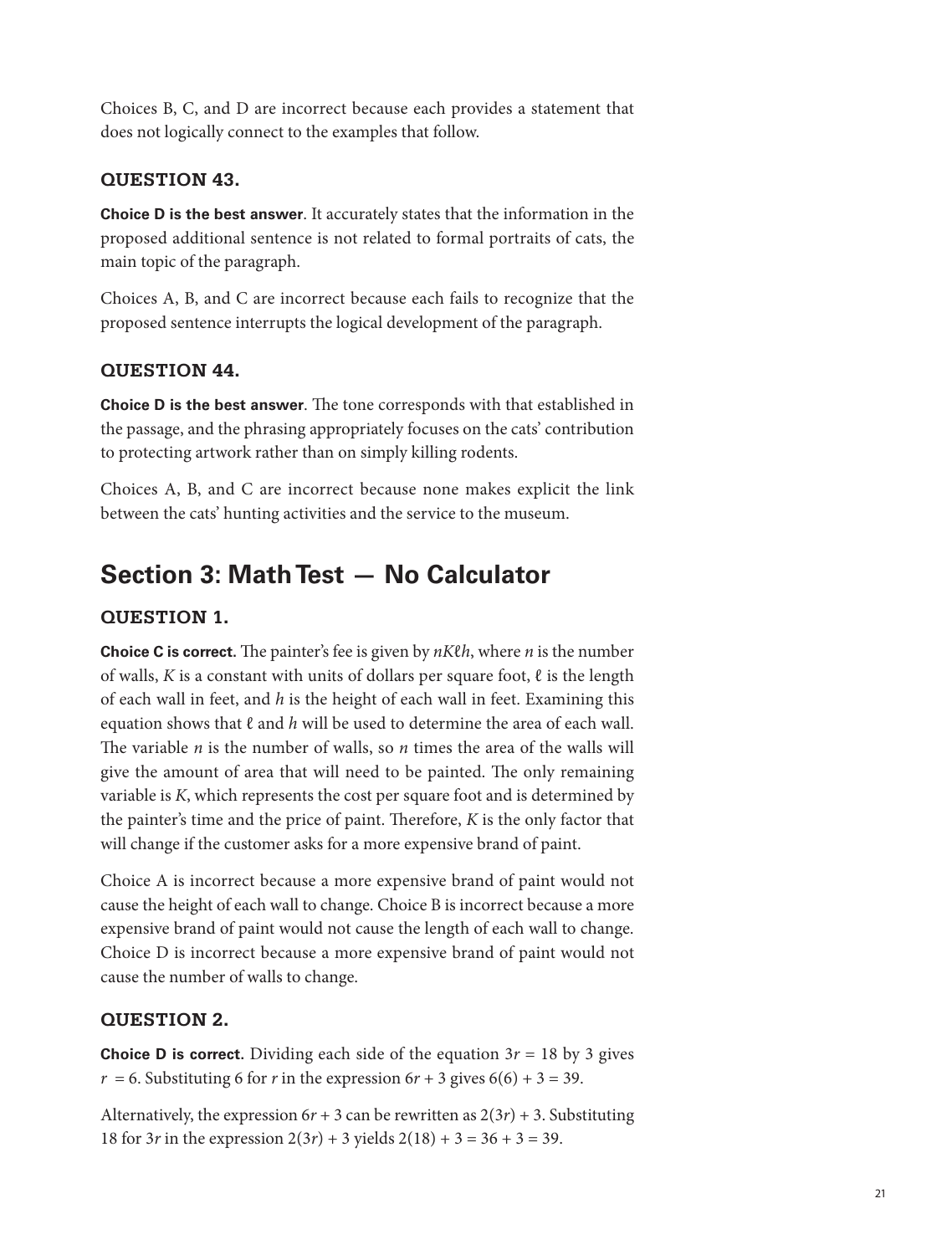Choice A is incorrect because 6 is the value of *r*; however, the question asks for the value of the expression  $6r + 3$ . Choices B and C are incorrect because if 6*r* + 3 were equal to either of these values, then it would not be possible for 3*r* to be equal to 18, as stated in the question.

#### **QUESTION 3.**

**Choice D is correct.** By definition,  $a^{\frac{m}{n}} = \sqrt[n]{a^m}$  for any positive integers *m* and *n*. It follows, therefore, that  $a^{\frac{2}{3}} = \sqrt[3]{a^2}$ .

Choice A is incorrect. By definition,  $a^{\frac{1}{n}} = \sqrt[n]{a}$  for any positive integer *n*. Applying this definition as well as the power property of exponents to the expression  $\sqrt{a^{\frac{1}{3}}}$  yields  $\sqrt{a^{\frac{1}{3}}} = (\frac{1}{a^{\frac{1}{3}}})^{\frac{1}{2}} = a^{\frac{1}{6}}$ . Because  $a^{\frac{1}{6}} \neq a^{\frac{2}{3}}$ ,  $\sqrt{a^{\frac{1}{3}}}$  is not the correct answer. Choice B is incorrect. By definition,  $a^{\frac{1}{n}} = \sqrt[n]{a}$  for any positive integer *n*. Applying this definition as well as the power property of exponents to the expression √  $\frac{e_{\Pi}}{2}$ *a*3 yields √  $\frac{S}{2}$  $\overline{a^3} = (a^3)^{\frac{1}{2}} = a^{\frac{3}{2}}$ . Because  $a^{\frac{3}{2}} \neq a^{\frac{2}{3}}$ ,  $\sqrt{3}$  $\frac{X}{2}$ *a*3 is not the correct answer. Choice C is incorrect. By definition,  $a^{\frac{1}{n}} = \sqrt[n]{a}$  for any positive integer *n*. Applying this definition as well as the power property of exponents to the expression  $\sqrt[3]{\frac{1}{a^2}}$  yields  $\sqrt[3]{\frac{1}{a^2}} = \left(\frac{1}{a^2}\right)$  $\frac{1}{3} = a^{\frac{1}{6}}$ . Because  $a^{\frac{1}{6}} \neq a^{\frac{2}{3}}$ ,  $\sqrt[3]{a^{\frac{1}{2}}}$  is not the correct answer.

#### **QUESTION 4.**

**Choice B is correct.** To fit the scenario described, 30 must be twice as large as *x*. This can be written as  $2x = 30$ .

Choices A, C, and D are incorrect. These equations do not correctly relate the numbers and variables described in the stem. For example, the expression in choice C states that 30 is half as large as *x*, not twice as large as *x*.

#### **QUESTION 5.**

**Choice C is correct.** Multiplying each side of  $\frac{5}{x}$  $\frac{3}{x}$  =  $\frac{15}{x + 20}$  by *x*(*x* + 20) gives  $15x = 5(x + 20)$ . Distributing the 5 over the values within the parentheses yields  $15x = 5x + 100$ , and then subtracting  $5x$  from each side gives  $10x = 100$ . Finally, dividing both sides by 10 gives  $x = 10$ . Therefore, the value of  $\frac{x}{5}$  is  $\frac{10}{5}$  = 2.

Choice A is incorrect because it is the value of *x*, not  $\frac{x}{5}$  $\frac{\lambda}{5}$ . Choices B and D are incorrect and may be the result of errors in arithmetic operations on the given equation.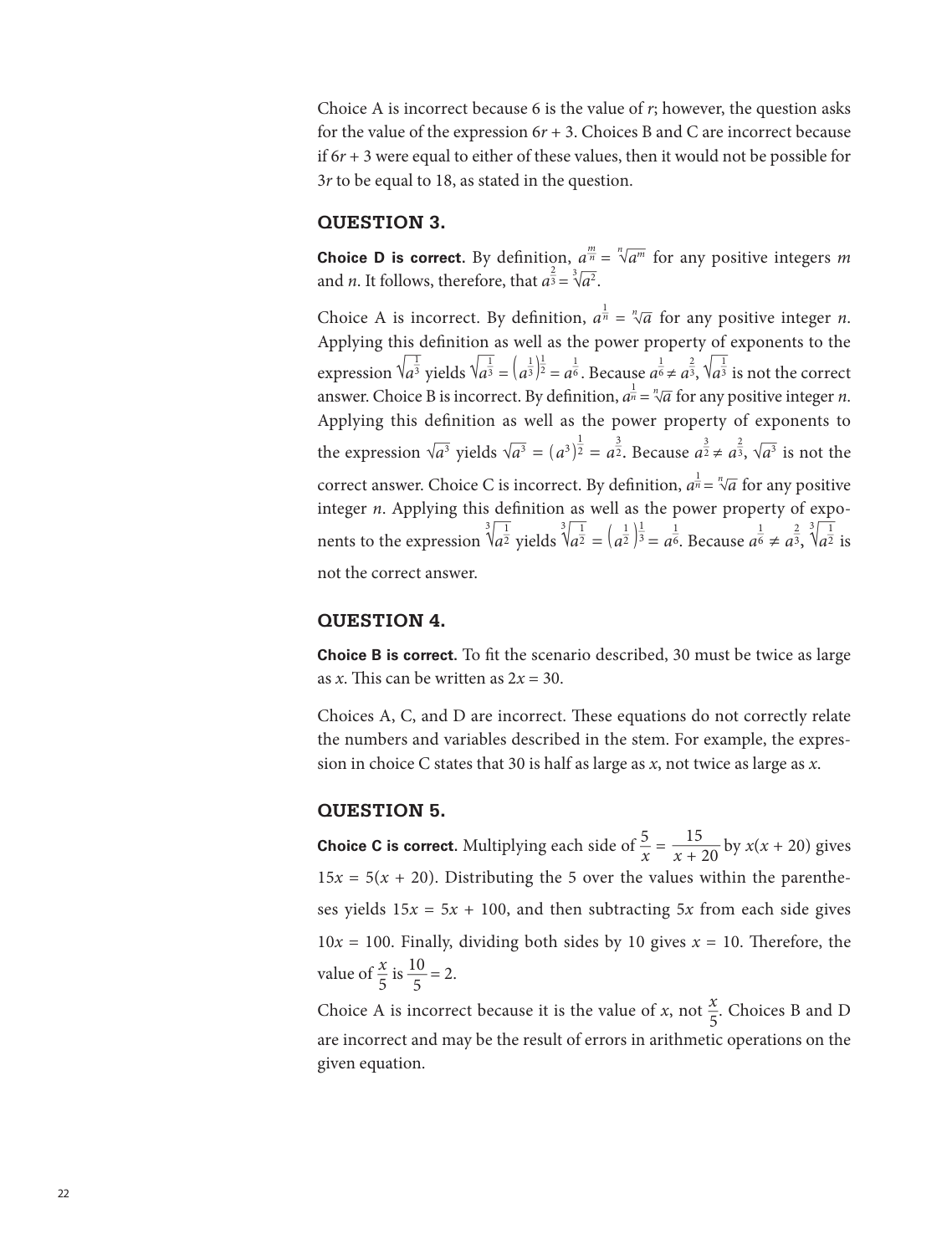## **QUESTION 6.**

**Choice C is correct.** Multiplying each side of the equation  $2x - 3y = -14$  by 3 gives  $6x - 9y = -42$ . Multiplying each side of the equation  $3x - 2y = -6$  by 2 gives  $6x - 4y = -12$ . Then, subtracting the sides of  $6x - 4y = -12$  from the corresponding sides of  $6x - 9y = -42$  gives  $-5y = -30$ . Dividing each side of the equation  $-5y = -30$  by  $-5$  gives  $y = 6$ . Finally, substituting 6 for *y* in  $2x - 3y = -14$  gives  $2x - 3(6) = -14$ , or  $x = 2$ . Therefore, the value of  $x - y$  is  $2 - 6 = -4.$ 

Alternatively, adding the corresponding sides of  $2x - 3y = -14$  and 3*x* − 2*y* = −6 gives 5*x* − 5*y* = −20, from which it follows that *x* − *y* = −4.

Choices A, B, and D are incorrect and may be the result of an arithmetic error when solving the system of equations.

## **QUESTION 7.**

**Choice C is correct.** If  $x - b$  is a factor of  $f(x)$ , then  $f(b)$  must equal 0. Based on the table,  $f(4) = 0$ . Therefore,  $x - 4$  must be a factor of  $f(x)$ .

Choice A is incorrect because  $f(2) \neq 0$ ; choice B is incorrect because no information is given about the value of  $f(3)$ , so  $x - 3$  may or may not be a factor of  $f(x)$ ; and choice D is incorrect because  $f(5) \neq 0$ .

## **QUESTION 8.**

**Choice A is correct.** The linear equation  $y = kx + 4$  is in slope-intercept form, and so the slope of the line is  $k$ . Since the line contains the point  $(c, d)$ , the coordinates of this point satisfy the equation  $y = kx + 4$ :  $d = kc + 4$ . Solving and so the slope of the line is *k*. Since the life<br>coordinates of this point satisfy the equation<br>this equation for the slope, *k*, gives  $k = \frac{d-4}{c}$  $\frac{d-4}{c}$ .

Choices B, C, and D are incorrect and may be the result of errors in substituting the coordinates of  $(c, d)$  in  $y = kx + 4$  or of errors in solving for *k* in the resulting equation.

## **QUESTION 9.**

**Choice A is correct.** If a system of two linear equations has no solution, then the lines represented by the equations in the coordinate plane are parallel. The equation  $kx - 3y = 4$  can be rewritten as  $y = \frac{k}{3}x - \frac{4}{3}$ , where  $\frac{k}{3}$  is the slope of the line, and the equation  $4x - 5y = 7$  can be rewritten as  $y = \frac{4}{5}$  $\frac{4}{5}x - \frac{7}{5}$  $\frac{7}{5}$ , where  $\frac{4}{5}$  is the slope of the line. If two lines are parallel, then the slopes of the line are equal. Therefore,  $\frac{4}{5} = \frac{k}{3}$ , or  $k = \frac{12}{5}$ . (Since the *y*-intercepts of the lines represented by the equations are  $-\frac{4}{3}$  and  $-\frac{7}{5}$ , the lines are parallel, not identical.)

Choices B, C, and D are incorrect and may be the result of a computational error when rewriting the equations or solving the equation representing the equality of the slopes for *k*.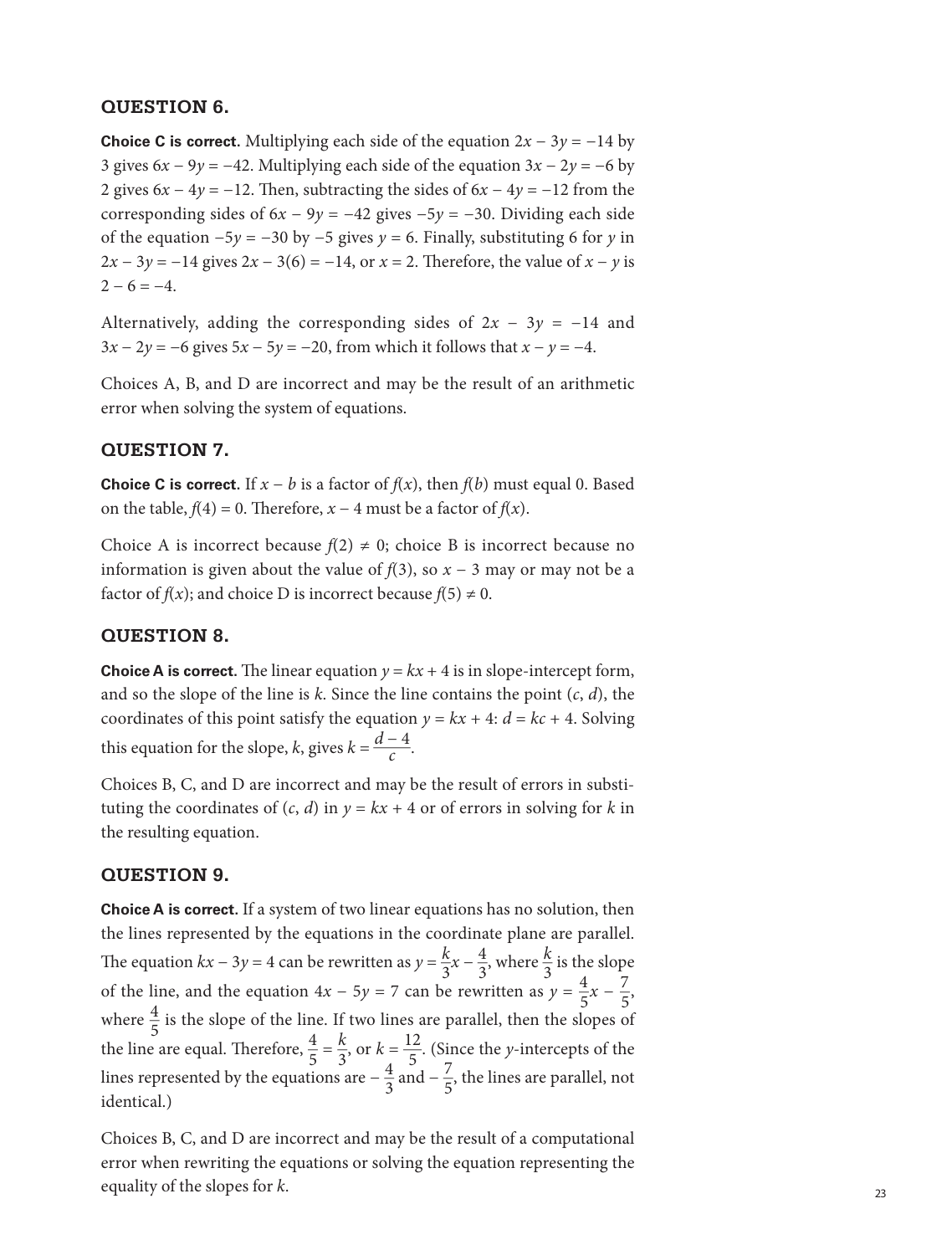## **QUESTION 10.**

**Choice A is correct.** Substituting 25 for *y* in the equation  $y = (x - 11)^2$  gives 25 =  $(x - 11)^2$ . It follows that  $x - 11 = 5$  or  $x - 11 = -5$ , so the *x*-coordinates of the two points of intersection are  $x = 16$  and  $x = 6$ , respectively. Since both points of intersection have a *y*-coordinate of 25, it follows that the two points are (16, 25) and (6, 25). Since these points lie on the horizontal line  $y = 25$ , the distance between these points is the positive difference of the *x*-coordinates: 16 − 6 = 10.

Choices B, C, and D are incorrect and may be the result of an error in solving the quadratic equation that results when substituting 25 for  $\gamma$  in the given quadratic equation.

## **QUESTION 11.**

**Choice B is correct.** Since the angles marked  $y^{\circ}$  and  $u^{\circ}$  are vertical angles,  $y = u$ . Subtracting the sides of  $y = u$  from the corresponding sides of  $x + y$  $u + w$  gives  $x = w$ . Since the angles marked  $w^{\circ}$  and  $z^{\circ}$  are vertical angles,  $w = z$ . Therefore,  $x = z$ , and so I must be true.

The equation in II need not be true. For example, if  $x = w = z = t = 70$  and  $y = u = 40$ , then all three pairs of vertical angles in the figure have equal measure and the given condition  $x + y = u + w$  holds. But it is not true in this case that *y* is equal to *w*. Therefore, II need not be true.

Since the top three angles in the figure form a straight angle, it follows that  $x + y + z = 180$ . Similarly,  $w + u + t = 180$ , and so  $x + y + z = w + u + t$ . Subtracting the sides of the given equation  $x + y = u + w$  from the corresponding sides of  $x + y + z = w + u + t$  gives  $z = t$ . Therefore, III must be true. Since only I and III must be true, the correct answer is choice B.

Choices A, C, and D are incorrect because each of these choices includes II, which need not be true.

#### **QUESTION 12.**

**Choice A is correct.** The parabola with equation  $y = a(x - 2)(x + 4)$  crosses the *x*-axis at the points  $(-4, 0)$  and  $(2, 0)$ . The *x*-coordinate of the vertex of the parabola is halfway between the *x*-coordinates of (−4, 0) and (2, 0). the *x*-axis at the points (-4, 0) and (2, 0). T<br>of the parabola is halfway between the *x*-coordinate of the vertex is  $\frac{-4+2}{2}$  $\frac{-4+2}{2}$  = -1. This is the value of *c*. To find the *y*-coordinate of the vertex, substitute −1 for *x* in  $y = a(x - 2)(x + 4)$ :  $y = a(x - 2)(x + 4) = a(-1 - 2)(-1 + 4) = a(-3)(3) = -9a$ .

Therefore, the value of *d* is −9*a*.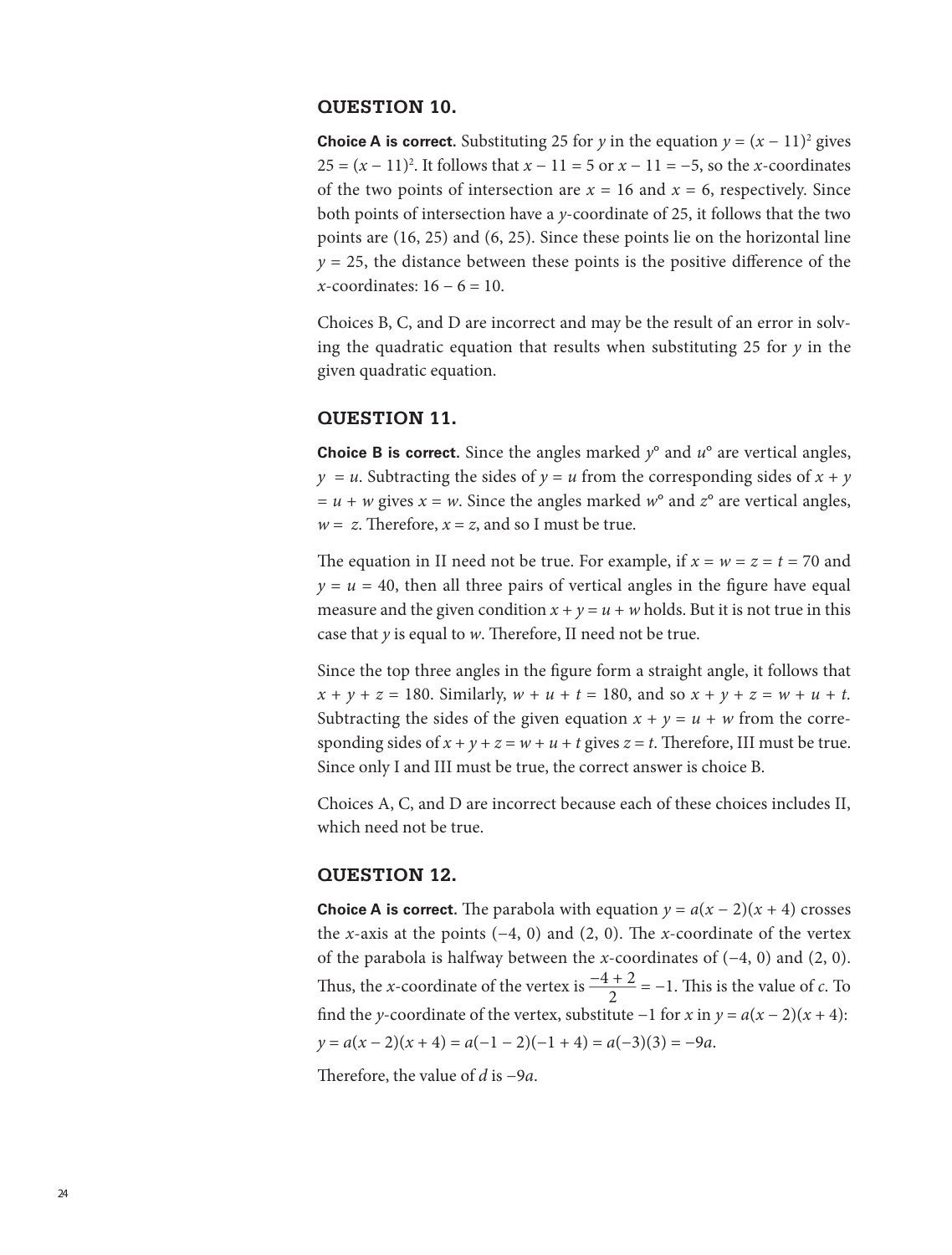Choice B is incorrect because the value of the constant term in the equation is not the *y*-coordinate of the vertex, unless there were no linear terms in the quadratic. Choice C is incorrect and may be the result of a sign error in finding the *x*-coordinate of the vertex. Choice D is incorrect because the negative of the coefficient of the linear term in the quadratic is not the *y*-coordinate of the vertex.

## **QUESTION 13.**

**Choice B is correct.** Since  $24x^2 + 25x - 47$  divided by  $ax - 2$  is equal to −8*x* −3 with remainder −53, it is true that (−8*x* − 3)(*ax* − 2) − 53 = 24*x*<sup>2</sup> + 25*x* −47. (This can be seen by multiplying each side of the given equation by *ax* − 2). This can be rewritten as  $-8ax^2 + 16x - 3ax = 24x^2 + 25x - 47$ . Since the coefficients of the  $x^2$ -term have to be equal on both sides of the equation,  $-8a = 24$ , or  $a = -3$ .

Choices A, C, and D are incorrect and may be the result of either a conceptual misunderstanding or a computational error when trying to solve for the value of *a*.

## **QUESTION 14.**

**Choice A is correct.** Dividing each side of the given equation by 3 gives the equivalent equation  $x^2 + 4x + 2 = 0$ . Then using the quadratic formula, **QUESTION**<br>Choice A is complete<br>the equivalent<br> $-b \pm \sqrt{b^2 - 4ac}$ **Choice A is correct**. Dividing each side of the given equation by 3 given equivalent equation  $x^2 + 4x + 2 = 0$ . Then using the quadratic forms  $-b \pm \sqrt{b^2 - 4ac}$ , with  $a = 1$ ,  $b = 4$ , and  $c = 2$ , gives the solutions  $x = -2 \pm$  $\overline{a}$ 2 .

Choices B, C, and D are incorrect and may be the result of errors when applying the quadratic formula.

## **QUESTION 15.**

**Choice D is correct.** If *C* is graphed against *F*, the slope of the graph is equal to  $\frac{5}{9}$  degrees Celsius/degrees Fahrenheit, which means that for an increase of 1 degree Fahrenheit, the increase is  $\frac{5}{9}$  of 1 degree Celsius. Thus, statement I is true. This is the equivalent to saying that an increase of 1 degree Celsius is equal to an increase of  $\frac{9}{5}$  $\frac{9}{5}$  degrees Fahrenheit. Since  $\frac{9}{5}$  $\frac{5}{5}$  = 1.8, statement II is true. On the other hand, statement III is not true, since a temperature increase of  $\frac{9}{5}$  degrees Fahrenheit, not  $\frac{5}{9}$  degree Fahrenheit, is equal to a temperature increase of 1 degree Celsius.

Choices A, B, and C are incorrect because each of these choices omits a true statement or includes a false statement.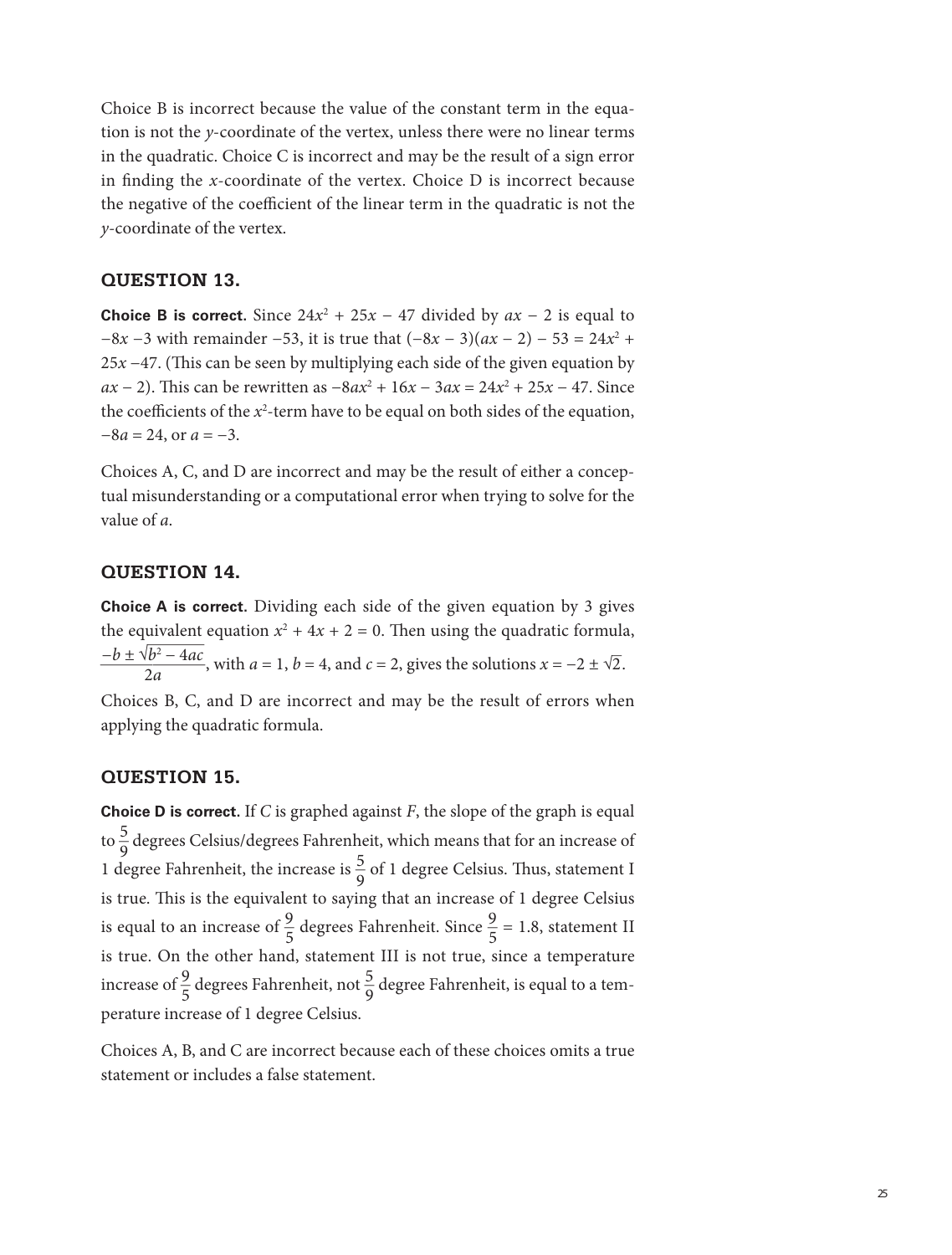## **QUESTION 16.**

**The correct answer is either 1 or 2.** The given equation can be rewritten as  $x^5 - 5x^3 + 4x = 0$ . Since the polynomial expression on the left has no constant term, it has *x* as a factor:  $x(x^4 - 5x^2 + 4) = 0$ . The expression in parentheses is a quadratic equation in  $x^2$  that can be factored, giving  $x(x^2 - 1)(x^2 - 4) = 0$ . This further factors as  $x(x - 1)(x + 1)(x - 2)(x + 2) = 0$ . The solutions for *x* are  $x = 0$ ,  $x = 1$ ,  $x = -1$ ,  $x = 2$ , and  $x = -2$ . Since it is given that  $x > 0$ , the possible values of *x* are  $x = 1$  and  $x = 2$ . Either 1 or 2 may be gridded as the correct answer.

### **QUESTION 17.**

**The correct answer is 2.** First, clear the fractions from the given equation by multiplying each side of the equation by 36 (the least common multiple of 4, 9, and 12). The equation becomes  $28x - 16x = 9 + 15$ . Combining like terms on each side of the equation yields  $12x = 24$ . Finally, dividing both sides of the equation by 12 yields  $x = 2$ .

Alternatively, since  $\frac{7}{9}x - \frac{4}{9}x = \frac{3}{9}x = \frac{1}{3}x$  and  $\frac{1}{4} + \frac{5}{12} = \frac{3}{12} + \frac{5}{12} = \frac{8}{12} = \frac{2}{3}$ , the given equation simplifies to  $\frac{1}{2}$  $\frac{1}{3}x = \frac{2}{3}$  $\frac{2}{3}$ . Multiplying each side of  $\frac{1}{3}$  $\frac{1}{3}x = \frac{2}{3}$  $rac{2}{3}$  by 3 yields  $x = 2$ .

#### **QUESTION 18.**

**The correct answer is 105.** Since  $180 - z = 2y$  and  $y = 75$ , it follows that 180 − *z* = 150, and so *z* = 30. Thus, each of the base angles of the isosceles triangle on the right has measure e 180 − *z*<br>us, each of<br> $\frac{180^{\circ} - 30^{\circ}}{2}$ <br>= 105°, an  $\frac{2}{2}$  = 75°. Therefore, the measure of the angle marked  $x^{\circ}$  is 180° − 75° = 105°, and so the value of *x* is 105.

#### **QUESTION 19.**

**The correct answer is 370.** A system of equations can be used where *h* represents the number of calories in a hamburger and *f* represents the number of calories in an order of fries. The equation  $2h + 3f = 1700$  represents the fact that 2 hamburgers and 3 orders of fries contain a total of 1700 calories, and the equation  $h = f + 50$  represents the fact that one hamburger contains 50 more calories than an order of fries. Substituting  $f + 50$  for  $h$  in  $2h + 3f =$ 1700 gives  $2(f + 50) + 3f = 1700$ . This equation can be solved as follows:

$$
2f + 100 + 3f = 1700
$$

$$
5f + 100 = 1700
$$

$$
5f = 1600
$$

$$
f = 320
$$

The number of calories in an order of fries is 320, so the number of calories in a hamburger is 50 more than 320, or 370.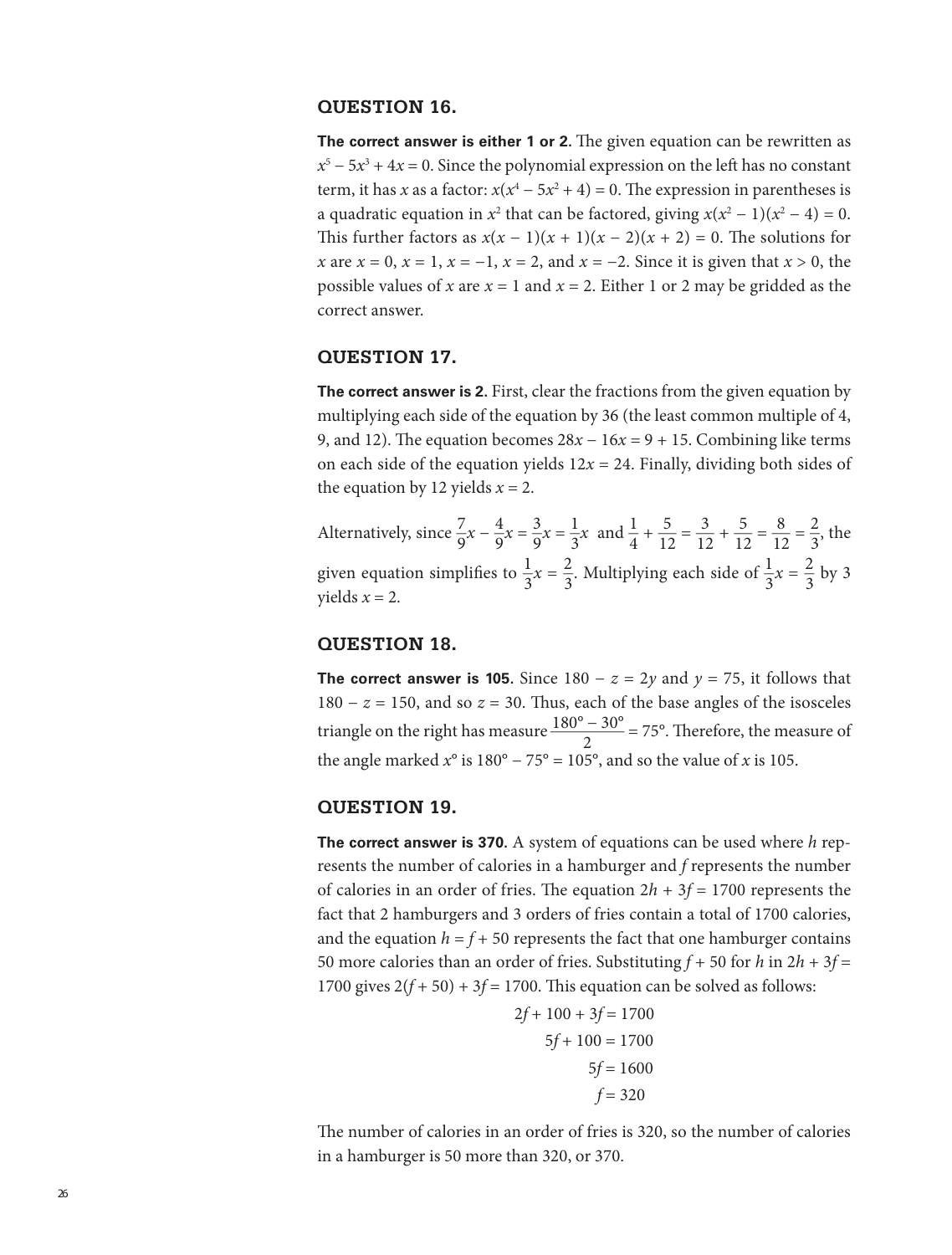## **QUESTION 20.**

**The correct answer is**  $\frac{3}{5}$  **or .6.** Triangle *ABC* is a right triangle with its right angle at *B*. Thus,  $\overline{AC}$  is the hypotenuse of right triangle *ABC*, and  $\overline{AB}$  and  $\overline{BC}$  are the legs of right triangle angle at *B*. Thus,  $\overline{AC}$  is the hypotenuse of right triangle ABC, and  $\overline{AB}$  and *BC* are the legs of right triangle *ABC*. By the Pythagorean theorem, *AB* =  $\sqrt{20^2 - 16^2} = \sqrt{400 - 256} = \sqrt{144} = 12$ . Since triangle *DEF* is similar to triy po<br>igle<br>144 angle *ABC*, with vertex *F* corresponding to vertex *C*, the measure of angle *F* equals the measure of angle *C*. Thus, sin*F* = sin*C*. From the side lengths of triangle *ABC*,  $\sin C = \frac{0}{1}$ triangle *ABC*<br>=  $\sqrt{144}$  = 1:<br><sup>2</sup> correspond<br>angle *C*. Thu<br>opposite side<br>hypotenuse<br>uivalent, .6, i pposite side  $\frac{\text{opposite side}}{\text{hypotenuse}} = \frac{AB}{AC}$  $\frac{AB}{AC} = \frac{12}{20} = \frac{3}{5}$ . Therefore,  $\sin F = \frac{3}{5}$ . Either  $\frac{3}{5}$  or its decimal equivalent, .6, may be gridded as the correct answer.

## **Section 4: Math Test – Calculator**

## **QUESTION 1.**

**Choice C is correct.** Marilyn's distance from her campsite remained the same during the time she ate lunch. This is represented by a horizontal segment in the graph. The only horizontal segment in the graph starts at a time of about 1:10 p.m. and ends at about 1:40 p.m. Therefore, Marilyn finished her lunch and continued her hike at about 1:40 p.m.

Choices A, B, and D are incorrect and may be the result of a misinterpretation of the graph. For example, choice B is the time Marilyn started her lunch, and choice D is the time Marilyn was at the maximum distance from her campsite.

## **QUESTION 2.**

**Choice B is correct.** Of the 25 people who entered the contest, there are 8 females under age 40 and 2 males age 40 or older. Therefore, the probability that the contest winner will be either a female under age 40 or a male age 40 or older is  $\frac{8}{25} + \frac{2}{25} = \frac{10}{25}$ .

Choice A is incorrect and may be the result of dividing 8 by 2, instead of adding 8 to 2, to find the probability. Choice C is incorrect; it is the probability that the contest winner will be either a female under age 40 or a female age 40 or older. Choice D is incorrect and may be the result of multiplying 8 and 2, instead of adding 8 and 2, to find the probability.

#### **QUESTION 3.**

**Choice C is correct.** Based on the graph, sales increased in the first 3 years since 1997, which is until year 2000, and then generally decreased thereafter.

Choices A, B, and D are incorrect; each of these choices contains inaccuracies in describing the general trend of music album sales from 1997 to 2000.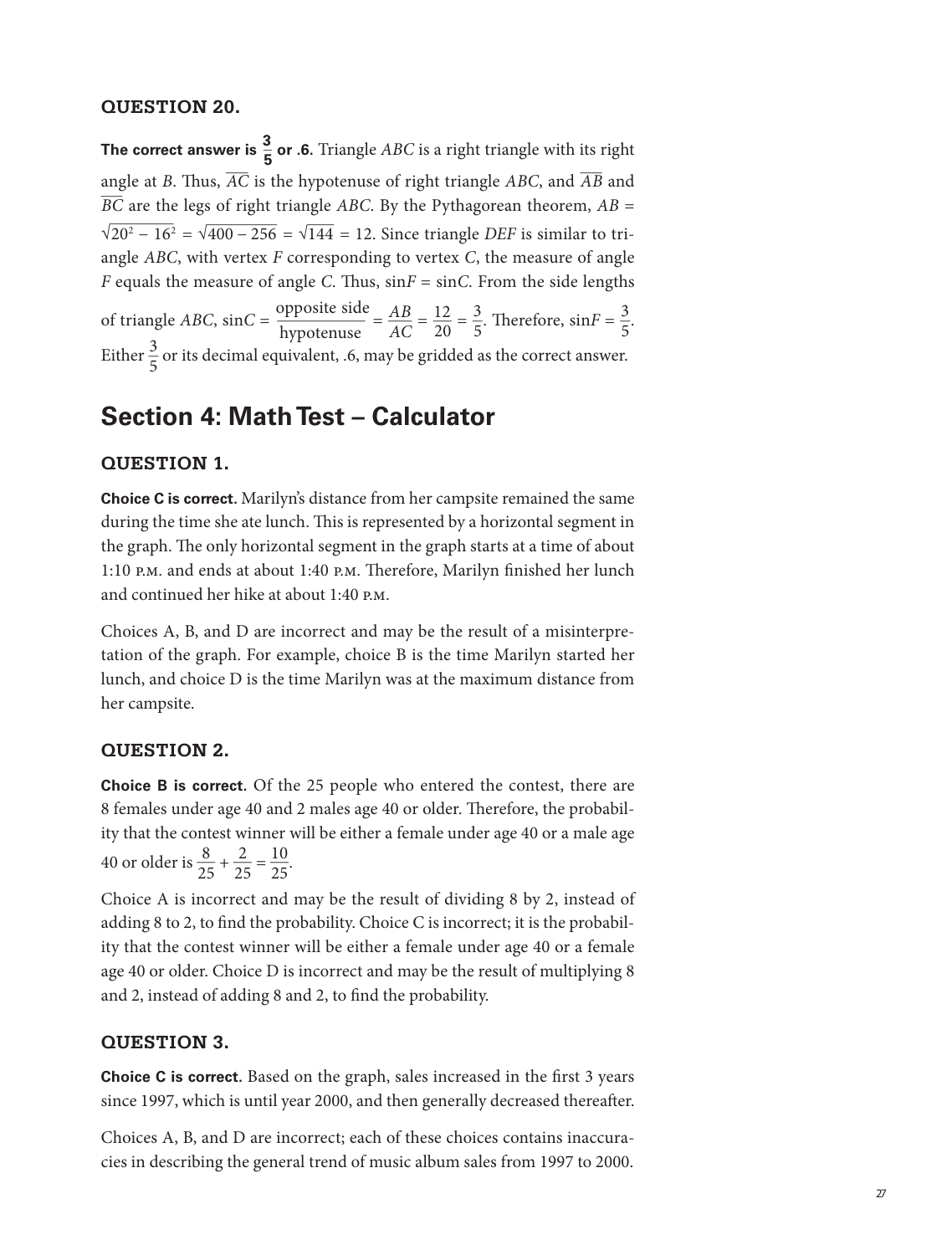## **QUESTION 4.**

**Choice C is correct.** The graph of  $y = f(n)$  in the coordinate plane is a line that passes through each of the points given in the table. From the table, one can see that an increase of 1 unit in *n* results in an increase of 3 units in  $f(n)$ ; for example,  $f(2) - f(1) = 1 - (-2) = 3$ . Therefore, the graph of  $y = f(n)$  in the coordinate plane is a line with slope 3. Only choice C is a line with slope 3. The *y*-intercept of the line is the value of *f*(0). Since an increase of 1 unit in *n* results in an increase of 3 units in  $f(n)$ , it follows that  $f(1) - f(0) = 3$ . Since  $f(1) = -2$ , it follows that  $f(0) = f(1) - 3 = -5$ . Therefore, the *y*-intercept of the graph of *f*(*n*) is −5, and the slope-intercept equation for *f*(*n*) is *f*(*n*) = 3*n* − 5.

Choices A, B, and D are incorrect because each equation has the incorrect slope of the line (the *y*-intercept in each equation is also incorrect).

## **QUESTION 5.**

**Choice B is correct.** Since 7 percent of the 562 juniors is 0.07(562) and 5 percent of the 602 seniors is  $0.05(602)$ , the expression  $0.07(562) + 0.05(602)$  can be evaluated to determine the total number of juniors and seniors inducted into the honor society. Of the given choices, 69 is closest to the value of the expression.

Choice A is incorrect and may be the result of adding the number of juniors and seniors and the percentages given and then using the expression  $(0.07 + 0.05)(562 + 602)$ . Choices C and D are incorrect and may be the result of finding either only the number of juniors inducted or only the number of seniors inducted.

## **QUESTION 6.**

**Choice A is correct.** The sum of the two polynomials is  $(3x^2 - 5x + 2)$  + ( 5*x*<sup>2</sup> − 2*x* − 6). This can be rewritten by combining like terms:

 $(3x^2 - 5x + 2) + (5x^2 - 2x - 6) = (3x^2 + 5x^2) + (-5x - 2x) + (2 - 6) = 8x^2 - 7x - 4.$ 

Choice B is incorrect and may be the result of a sign error when combining the coefficients of the *x-*term. Choice C is incorrect and may be the result of adding the exponents, as well as the coefficients, of like terms. Choice D is incorrect and may be the result of a combination of the errors described in B and C.

## **QUESTION 7.**

**Choice D is correct.** To solve the equation for *w*, multiply both sides of the equation by the reciprocal of  $\frac{3}{5}$  $\frac{3}{5}$ , which is  $\frac{5}{3}$  $\frac{5}{3}$ . This gives  $\left(\frac{5}{3}\right)$  $\left(\frac{5}{3}\right) \cdot \frac{3}{5}w = \frac{4}{5}$  $rac{4}{5} \cdot \left(\frac{5}{3}\right)$  $\frac{3}{3}$ , which simplifies to  $w = \frac{20}{9}$ .

Choices A, B, and C are incorrect and may be the result of errors in arithmetic when simplifying the given equation.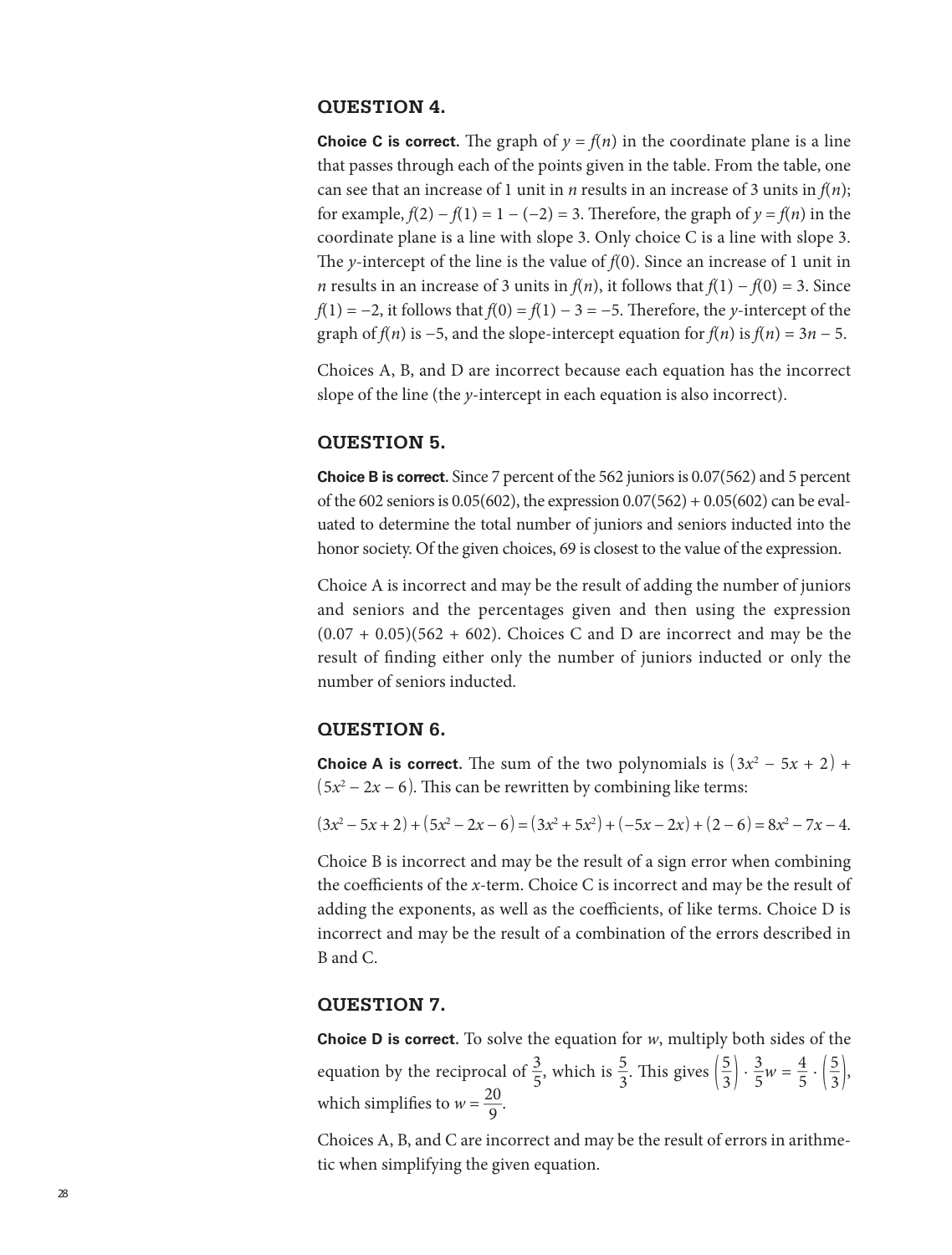## **QUESTION 8.**

**Choice C is correct.** In the equation  $y = 0.56x + 27.2$ , the value of *x* increases by 1 for each year that passes. Each time *x* increases by 1, *y* increases by 0.56 since 0.56 is the slope of the graph of this equation. Since *y* represents the average number of students per classroom in the year represented by *x*, it follows that, according to the model, the estimated increase each year in the average number of students per classroom at Central High School is 0.56.

Choice A is incorrect because the total number of students in the school in 2000 is the product of the average number of students per classroom and the total number of classrooms, which would appropriately be approximated by the *y*-intercept (27.2) times the total number of classrooms, which is not given. Choice B is incorrect because the average number of students per classroom in 2000 is given by the *y*-intercept of the graph of the equation, but the question is asking for the meaning of the number 0.56, which is the slope. Choice D is incorrect because 0.56 represents the estimated yearly change in the average number of students per classroom. The estimated difference between the average number of students per classroom in 2010 and 2000 is 0.56 times the number of years that have passed between 2000 and 2010, that is,  $0.56 \times 10 = 5.6$ .

#### **QUESTION 9.**

**Choice B is correct.** Because Nate walks 25 meters in 13.7 seconds, and 4 minutes is equal to 240 seconds, the proportion  $\frac{25}{1}$  $\frac{13.7}{25}$  meters<br>13.7 sec<br>alks in 4 1  $\frac{5 \text{ meters}}{13.7 \text{ sec}} = \frac{x}{2}$ nds, and<br>
<u>x meters</u><br>
240 sec can be used to find out how many meters, *x*, Nate walks in 4 minutes. The can be used to find out how many meters, *x*, Nate walks in 4 minutes. The proportion can be simplified to  $\frac{25}{13.7} = \frac{x}{240}$ , because the units of meters per second cancel, and then each side of the equation can be multiplied by 240, giving  $\frac{(240)(25)}{13.7}$ used to fi<br>tion can b<br>cancel, are<br> $\frac{(240)(25)}{13.7}$ <br>to the dist  $\frac{13.7}{13.7}$  = *x* ≈ 438. Therefore, of the given options, 450 meters is closest to the distance Nate will walk in 4 minutes.

Choice A is incorrect and may be the result of setting up the proportion as  $\frac{13}{3}$ .<br>sest to the<br>oice A is<br> $\frac{13.7}{25}$  meters  $\frac{13.7 \text{ sec}}{25 \text{ meters}} = \frac{x}{25}$ ance Nat<br>
orrect an<br>
<u>x meters</u><br>
240 sec meters and finding that  $x \approx 132$ , which is close to 150. Choices C and D are incorrect and may be the result of errors in calculation.

## **QUESTION 10.**

**Choice D is correct.** On Mercury, the acceleration due to gravity is 3.6 m/sec<sup>2</sup>. Substituting 3.6 for *g* and 90 for *m* in the formula  $W = mg$  gives  $W = 90(3.6) = 324$  newtons.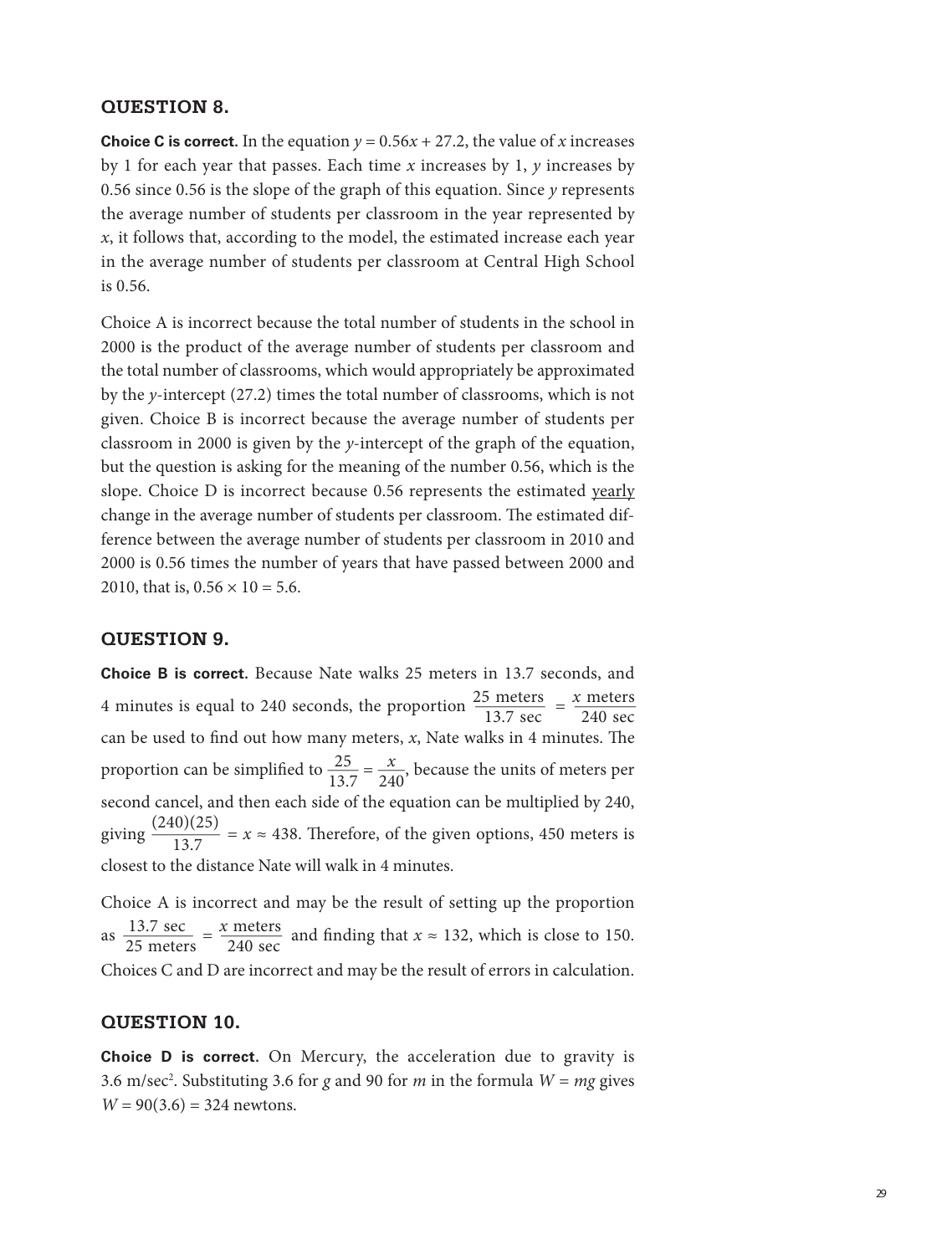Choice A is incorrect and may be the result of dividing 90 by 3.6. Choice B is incorrect and may be the result of subtracting 3.6 from 90 and rounding to the nearest whole number. Choice C is incorrect because an object with a weight of 101 newtons on Mercury would have a mass of about 28 kilograms, not 90 kilograms.

## **QUESTION 11.**

**Choice B is correct.** On Earth, the acceleration due to gravity is 9.8 m/sec<sup>2</sup>. Thus, for an object with a weight of 150 newtons, the formula *W* = *mg* becomes 150 = *m*(9.8), which shows that the mass of an object with a weight of 150 newtons on Earth is about 15.3 kilograms. Substituting this mass into the formula  $W = mg$  and now using the weight of 170 newtons gives 170 = 15.3*g*, which shows that the second planet's acceleration due to gravity is about 11.1 m/sec<sup>2</sup>. According to the table, this value for the acceleration due to gravity holds on Saturn.

Choices A, C, and D are incorrect. Using the formula *W* = *mg* and the values for *g* in the table shows that an object with a weight of 170 newtons on these planets would not have the same mass as an object with a weight of 150 newtons on Earth.

## **QUESTION 12.**

**Choice D is correct.** A zero of a function corresponds to an *x*-intercept of the graph of the function in the *xy*-plane. Therefore, the complete graph of the function *f*, which has five distinct zeros, must have five *x*-intercepts. Only the graph in choice D has five *x*-intercepts, and therefore, this is the only one of the given graphs that could be the complete graph of *f* in the *xy*-plane.

Choices A, B, and C are incorrect. The number of *x*-intercepts of each of these graphs is not equal to five; therefore, none of these graphs could be the complete graph of *f*, which has five distinct zeros.

## **QUESTION 13.**

**Choice D is correct.** Starting with the original equation,  $h = -16t^2 + vt + k$ , in order to get *v* in terms of the other variables, −16*t* 2 and *k* need to be subtracted from each side. This yields  $vt = h + 16t^2 - k$ , which when divided by *t* will give *v* in terms of the other variables. However, the equa- $\text{tion } v = \frac{h + 16t}{t}$ **is correct.**<br>
to get *v* in<br>
ed from each<br>
y *t* will give<br>  $\frac{h + 16t^2 - k}{t}$ <br>
er simplifie  $\frac{5t - k}{t}$  is not one of the options, so the right side needs to be further simplified. Another way to write the previous equation is be furth<br> $v = \frac{h - k}{t}$  $\frac{h-k}{t} + \frac{16t^2}{t}$ 2 implified. Another way to write the  $\frac{6t^2}{t}$ , which can be simplified to  $v = \frac{h - k}{t}$  $\frac{h-k}{t}$  + 16*t*.

Choices A, B, and C are incorrect and may be the result of arithmetic errors when rewriting the original equation to express *v* in terms of *h*, *t*, and *k*.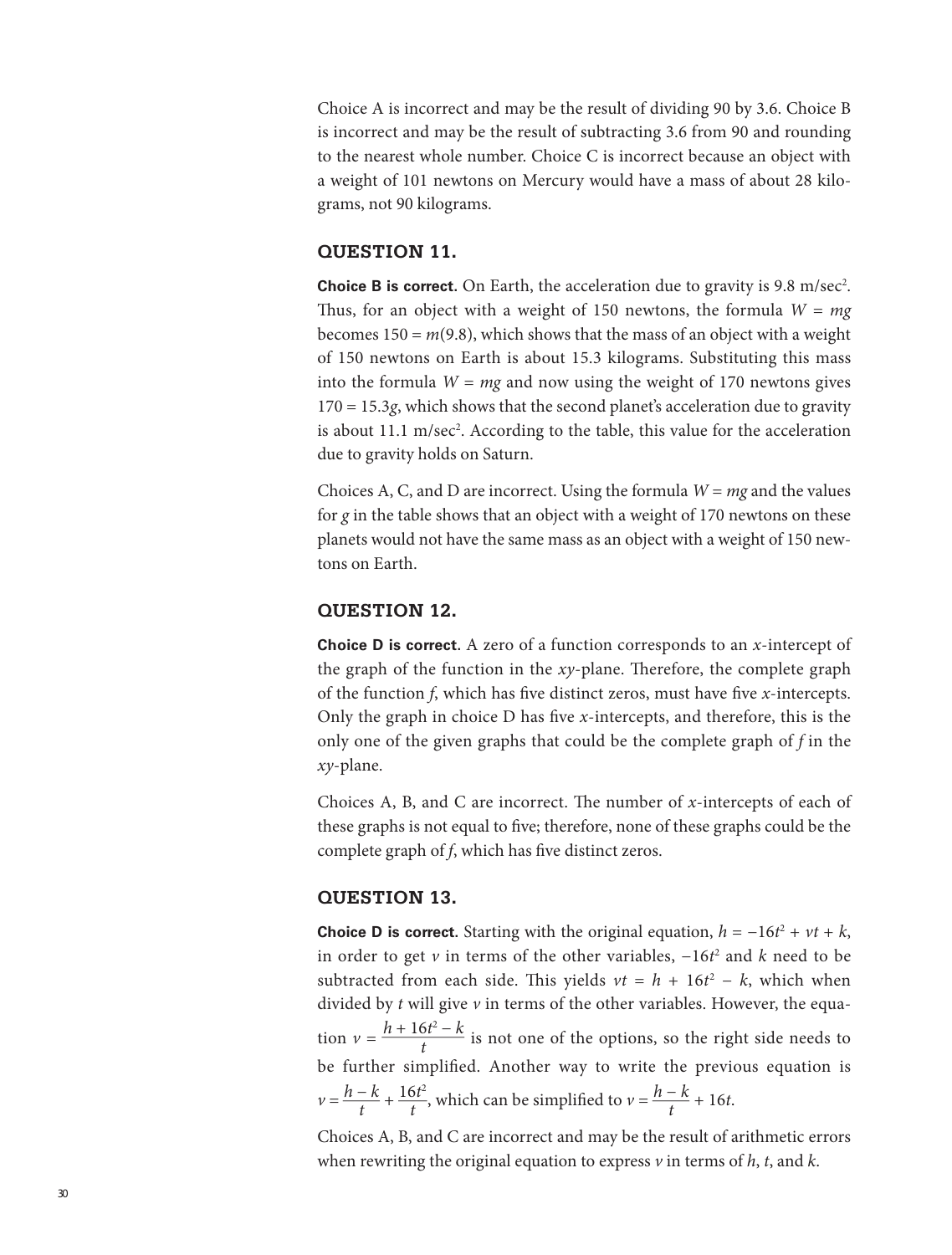## **QUESTION 14.**

**Choice A is correct.** The hotel charges \$0.20 per minute to use the meetingroom phone. This per-minute rate can be converted to the hourly rate using<br>the conversion 1 hour = 60 minutes, as shown below.<br> $\frac{$0.20}{$minute} \times \frac{60 \text{ minutes}}{1 \text{ hour}} = \frac{\$(0.20 \times 60)\${hour}}$ the conversion 1 hour  $= 60$  minutes, as shown below. he hotel charges \$0.2<br>-minute rate can be c<br>= 60 minutes, as sho<br>\$0.20  $\times$  60 minutes<br>minute 1 hour rges \$0.20 per minute to<br>
es, as shown below.<br>
<u>I hour</u> =  $\frac{$(0.20 \times 60)}{1 \text{ hour}}$ <br>
=  $\frac{$(0.20 \times 60)}{1 \text{ hour}}$ 

$$
\frac{\$0.20}{\text{minute}} \times \frac{60 \text{ minutes}}{1 \text{ hour}} = \frac{\$(0.20 \times 60)}{\text{hour}}
$$

Thus, the hotel charges  $$(0.20 \times 60)$  per hour to use the meeting-room phone. Therefore, the cost *c*, in dollars, for *h* hours of use is  $c = (0.20 \times 60)h$ , which is equivalent to  $c = 0.20(60h)$ .

Choice B is incorrect because in this expression the per-minute rate is multiplied by *h*, the number of hours of phone use. Furthermore, the equation indicates that there is a flat fee of \$60 in addition to the per-minute or perhour rate. This is not the case. Choice C is incorrect because the expression hour rate. This is not the case. Choice C is incorrect because the expression indicates that the hotel charges  $\frac{\sqrt{60}}{0.20}$  per hour for use of the meetingroom phone, not \$0.20(60) per hour. Choice D is incorrect because the expression indicates that the hourly rate is  $\frac{1}{60}$  times the per-minute rate, not 60 times the per-minute rate.

## **QUESTION 15.**

**Choice A is the correct answer.** Experimental research is a method used to study a small group of people and generalize the results to a larger population. However, in order to make a generalization involving cause and effect:

- $\blacktriangleright$  The population must be well defined.
- The participants must be selected at random.
- $\blacktriangleright$  The participants must be randomly assigned to treatment groups.

When these conditions are met, the results of the study can be generalized to the population with a conclusion about cause and effect. In this study, all conditions are met and the population from which the participants were selected are people with poor eyesight. Therefore, a general conclusion can be drawn about the effect of Treatment X on the population of people with poor eyesight.

Choice B is incorrect. The study did not include all available treatments, so no conclusion can be made about the relative effectiveness of all available treatments. Choice C is incorrect. The participants were selected at random from a large population of people with poor eyesight. Therefore, the results can be generalized only to that population and not to anyone in general. Also, the conclusion is too strong: an experimental study might show that people are likely to be helped by a treatment, but it cannot show that anyone who takes the treatment will be helped. Choice D is incorrect.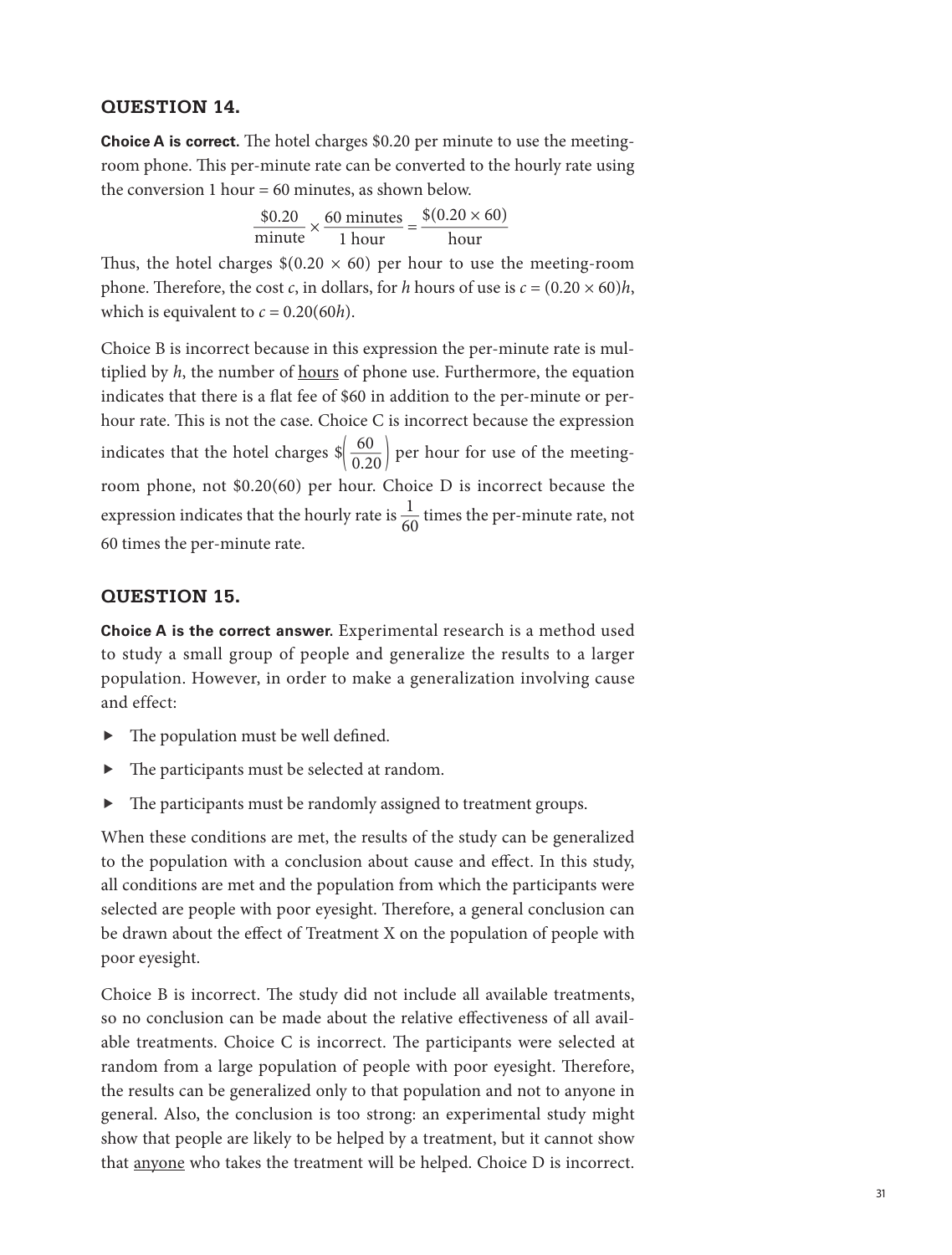This conclusion is too strong. The study shows that Treatment X is likely to improve the eyesight of people with poor eyesight, but it cannot show that the treatment definitely will cause improvement in eyesight for every person. Furthermore, since the people undergoing the treatment in the study were selected from people with poor eyesight, the results can be generalized only to this population, not to all people.

#### **QUESTION 16.**

**Choice B is correct.** For any value of *x*, say  $x = x_0$ , the point  $(x_0, f(x_0))$  lies on the graph of *f* and the point  $(x_o, g(x_o))$  lies on the graph of *g*. Thus, for any value of *x*, say  $x = x_0$ , the value of  $f(x_0) + g(x_0)$  is equal to the sum of the *y*-coordinates of the points on the graphs of *f* and *g* with *x*-coordinate equal to  $x_0$ . Therefore, the value of *x* for which  $f(x) + g(x)$  is equal to 0 will occur when the *y*-coordinates of the points representing  $f(x)$  and  $g(x)$  at the same value of *x* are equidistant from the *x*-axis and are on opposite sides of the *x*-axis. Looking at the graphs, one can see that this occurs at *x* = −2: the point (−2, −2) lies on the graph of *f*, and the point (−2, 2) lies on the graph of *g*. Thus, at *x* = −2, the value of *f*(*x*) + *g*(*x*) is −2 + 2 = 0.

Choices A, C, and D are incorrect because none of these *x*-values satisfy the given equation,  $f(x) + g(x) = 0$ .

#### **QUESTION 17.**

**Choice B is correct.** The quantity of the product supplied to the market is given by the function  $S(P) = \frac{1}{2}P + 40$ . If the price *P* of the product increases by \$10, the effect on the quantity of the product supplied can be determined by substituting  $P + 10$  for  $P$  as the argument in the function. This gives  $S(P + 10) = \frac{1}{2}(P + 10) + 40 = \frac{1}{2}P + 45$ , which shows that  $S(P + 10) = S(P) + 5$ . Therefore, the quantity supplied to the market will increase by 5 units when the price of the product is increased by \$10.

Alternatively, look at the coefficient of *P* in the linear function *S*. This is the slope of the graph of the function, where *P* is on the horizontal axis and *S*(*P*) is on the vertical axis. Since the slope is  $\frac{1}{2}$ , for every increase of 1 in *P*, there will be an increase of  $\frac{1}{2}$  $\frac{1}{2}$  in *S*(*P*), and therefore, an increase of 10 in *P* will yield an increase of 5 in *S*(*P*).

Choice A is incorrect. If the quantity supplied decreases as the price of the product increases, the function *S*(*P*) would be decreasing, but *S*(*P*) =  $\frac{1}{2}$  $\frac{1}{2}P + 40$  is an increasing function. Choice C is incorrect and may be the result of assuming the slope of the graph of *S*(*P*) is equal to 1. Choice D is incorrect and may be the result of confusing the *y*-intercept of the graph of *S*(*P*) with the slope, and then adding 10 to the *y*-intercept.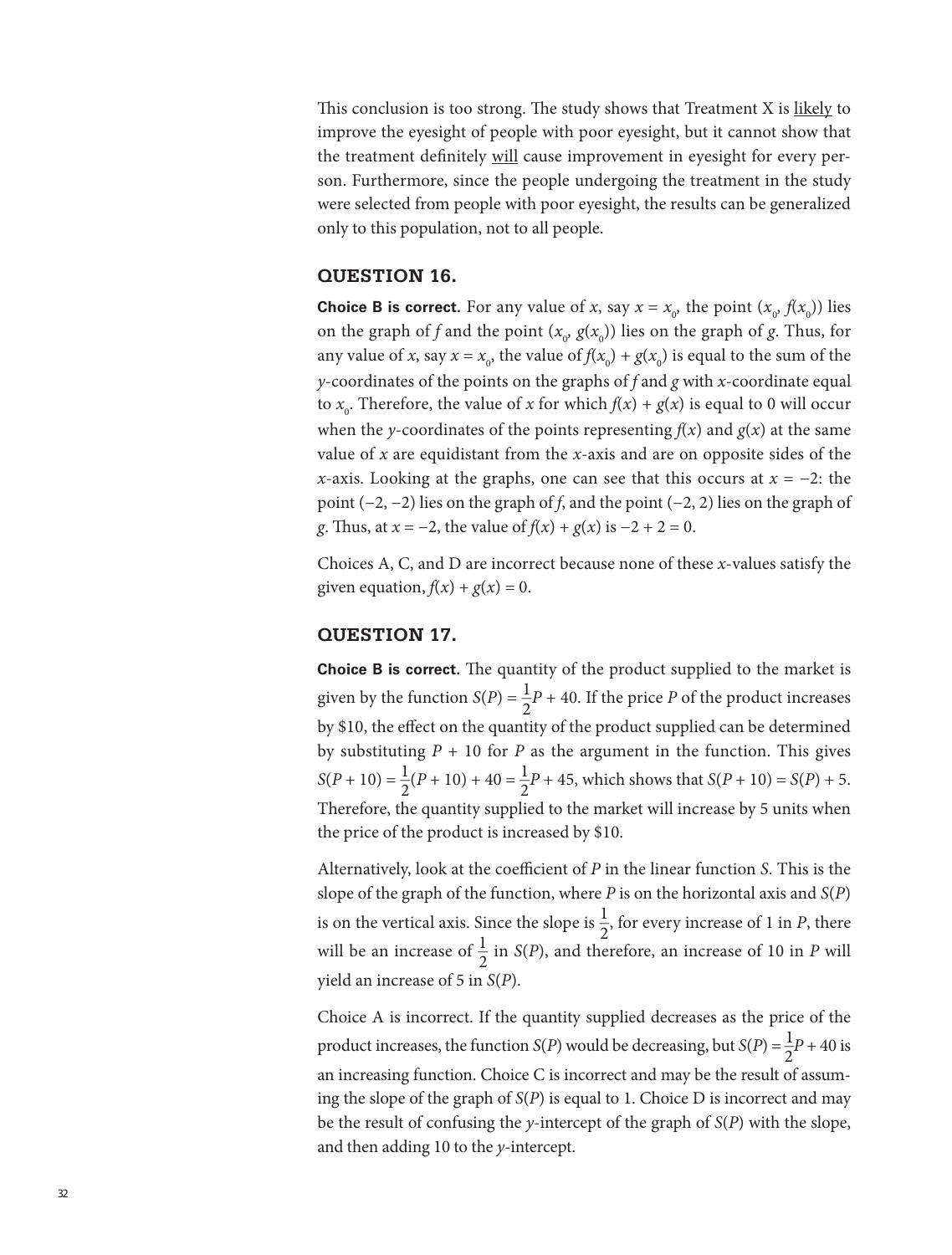## **QUESTION 18.**

**Choice B is correct.** The quantity of the product supplied to the market will equal the quantity of the product demanded by the market if *S*(*P*) is equal to *D*(*P*), that is, if  $\frac{1}{2}P + 40 = 220 - P$ . Solving this equation gives *P* = 120, and so \$120 is the price at which the quantity of the product supplied will equal the quantity of the product demanded.

Choices A, C, and D are incorrect. At these dollar amounts, the quantities given by *S*(*P*) and *D*(*P*) are not equal.

## **QUESTION 19.**

**Choice C is correct.** It is given that 1 ounce of graphene covers 7 football fields. Therefore, 48 ounces can cover  $7 \times 48 = 336$  football fields. If each football field has an area of  $1\frac{1}{3}$  acres, than 336 football fields have a total area of 336  $\times$  1 $\frac{1}{3}$  = 448 acres. Therefore, of the choices given, 450 acres is closest to the number of acres 48 ounces of graphene could cover.

Choice A is incorrect and may be the result of dividing, instead of multiplying, the number of football fields by  $1\frac{1}{2}$  $\frac{1}{3}$ . Choice B is incorrect and may be the result of finding the number of football fields, not the number of acres, that can be covered by 48 ounces of graphene. Choice D is incorrect and may be the result of setting up the expression the B is incode B is incode.<br>  $\frac{3 \times 48 \times 4}{3}$  $\frac{3}{3}$  and then finding only the numerator of the fraction.

#### **QUESTION 20.**

**Choice B is correct.** To answer this question, find the point in the graph that represents Michael's 34-minute swim and then compare the actual heart rate for that swim with the expected heart rate as defined by the line of best fit. To find the point that represents Michael's swim that took 34 minutes, look along the vertical line of the graph that is marked "34" on the horizontal axis. That vertical line intersects only one point in the scatterplot, at 148 beats per minute. On the other hand, the line of best fit intersects the vertical line representing 34 minutes at 150 beats per minute. Therefore, for the swim that took 34 minutes, Michael's actual heart rate was 150 − 148 = 2 beats per minute less than predicted by the line of best fit.

Choices A, C, and D are incorrect and may be the result of misreading the scale of the graph.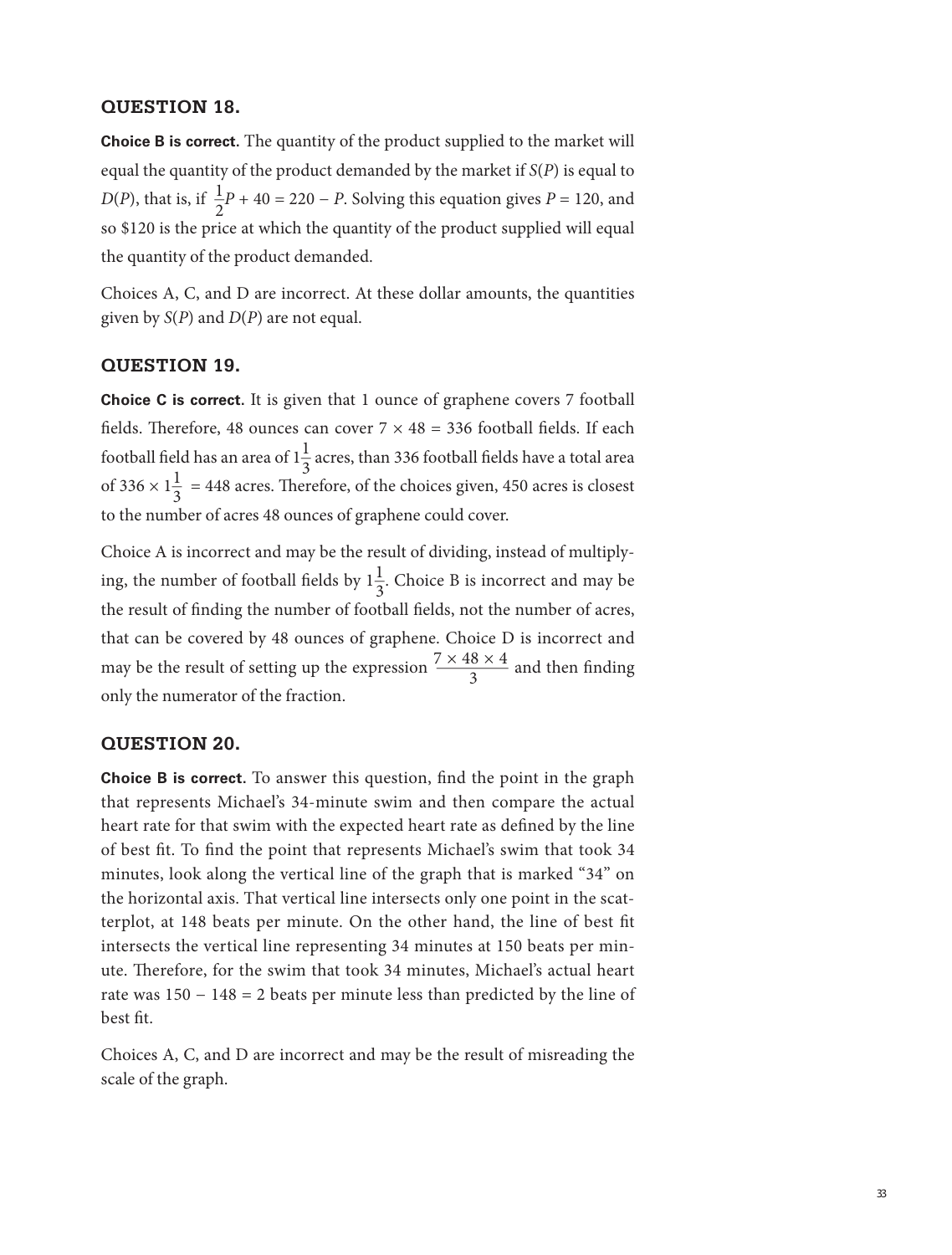## **QUESTION 21.**

**Choice C is correct.** Let *I* be the initial savings. If each successive year, 1% of the current value is added to the value of the account, then after 1 year, the amount in the account will be  $I + 0.01I = I(1 + 0.01)$ ; after 2 years, the amount in the  $account will be I(1 + 0.01) + 0.01I(1 + 0.01) = (1 + 0.01)I(1 + 0.01) = I(1 + 0.01)<sup>2</sup>;$ and after *t* years, the amount in the account will be  $I(1 + 0.01)^t$ . This is exponential growth of the money in the account.

Choice A is incorrect. If each successive year, 2% of the initial savings, *I*, is added to the value of the account, then after *t* years, the amount in the account will be *I* + 0.02*It*, which is linear growth. Choice B is incorrect. If each successive year, 1.5% of the initial savings, *I*, and \$100 is added to the value of the the account, then after *t* years the amount in the account will be  $I + (0.015I + 100)t$ , which is linear growth. Choice D is incorrect. If each successive year, \$100 is added to the value of the account, then after *t* years the amount in the account will be  $I + 100t$ , which is linear growth.

## **QUESTION 22.**

**Choice B is correct.** One of the three numbers is *x*; let the other two numbers be *y* and *z*. Since the sum of three numbers is 855, the equation  $x + y + z = 855$ is true. The statement that  $x$  is 50% more than the sum of the other two is true. The statement that *x* is 50% more than the sum of the other two numbers can be represented as  $x = 1.5(y + z)$ , or  $\frac{x}{1.5} = y + z$ . Substituting  $\frac{x}{1.5}$ for  $y + z$  in  $x + y + z = 855$  gives  $x + \frac{x}{1.5} = 855$ . This last equation can be rewritten as  $x + \frac{2x}{3} = 855$ , or  $\frac{5x}{3} = 855$ . Therefore, *x* equals  $\frac{3}{5} \times 855 = 513$ .

Choices A, C, and D are incorrect and may be the result of calculation errors.

## **QUESTION 23.**

**Choice C is correct.** Since the angles are acute and  $sin(a^{\circ}) = cos(b^{\circ})$ , it follows from the complementary angle property of sines and cosines that  $a + b = 90$ . Substituting 4*k* − 22 for *a* and 6*k* − 13 for *b* gives (4*k* − 22) + (6*k* − 13) = 90, which simplifies to 10*k* − 35 = 90. Therefore, 10*k* = 125, and *k* = 12.5.

Choice A is incorrect and may be the result of mistakenly assuming that *a* + *b* and making a sign error. Choices B and D are incorrect because they result in values for *a* and *b* such that  $sin(a^{\circ}) \neq cos(b^{\circ})$ .

#### **QUESTION 24.**

**Choice D is correct.** Let *c* be the number of students in Mr. Kohl's class. The conditions described in the question can be represented by the equations  $n = 3c + 5$  and  $n + 21 = 4c$ . Substituting  $3c + 5$  for *n* in the second equation gives  $3c + 5 + 21 = 4c$ , which can be solved to find  $c = 26$ .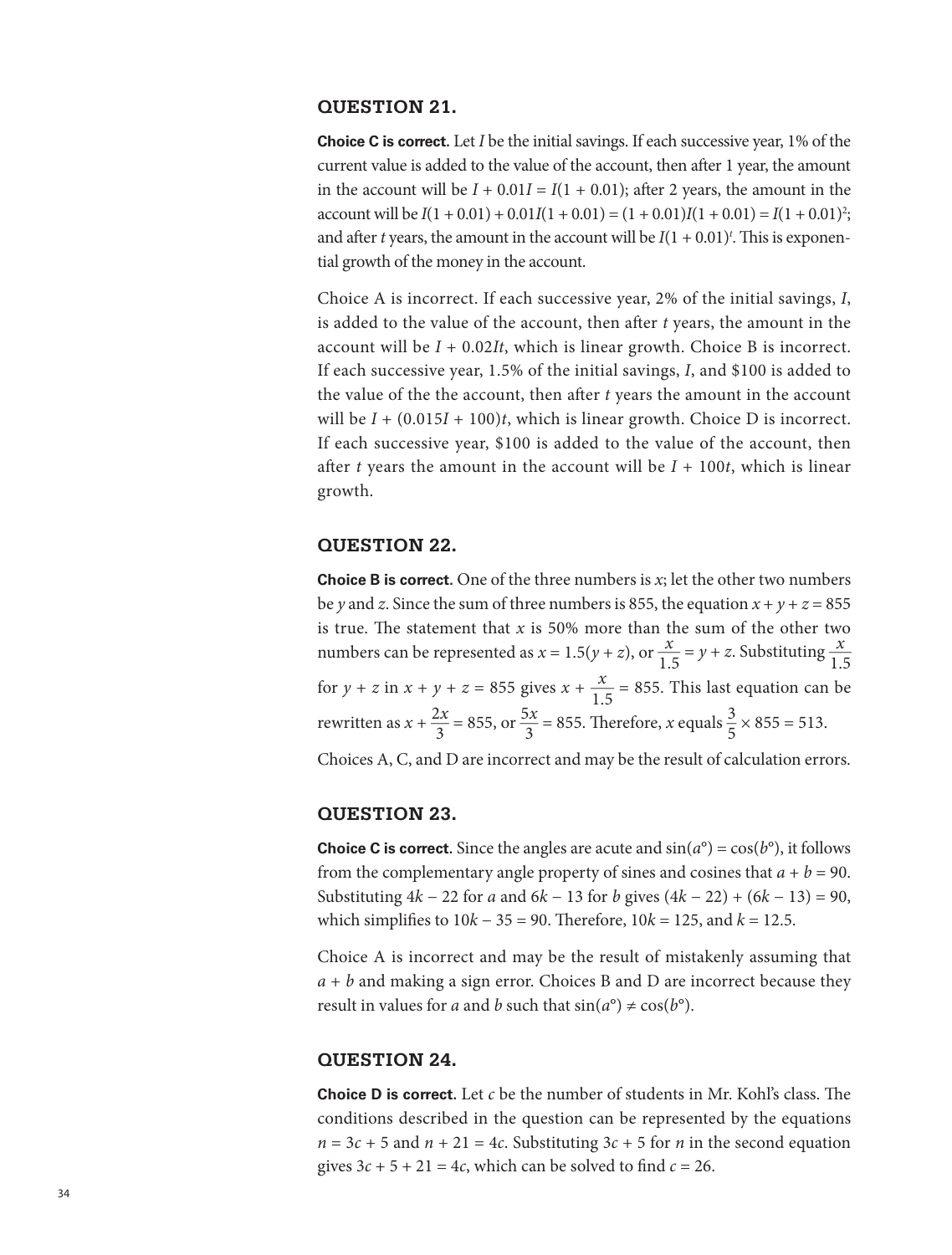Choices A, B, and C are incorrect because the values given for the number of students in the class cannot fulfill both conditions given in the question. For example, if there were 16 students in the class, then the first condition would imply that there are  $3(16) + 5 = 53$  milliliters of solution in the beaker, but the second condition would imply that there are  $4(16) - 21 = 43$  milliliters of solution in the beaker. This contradiction shows that there cannot be 16 students in the class.

## **QUESTION 25.**

**Choice D is correct.** The volume of the grain silo can be found by adding the volumes of all the solids of which it is composed. The silo is made up of a cylinder with height 10 feet (ft) and base radius 5 feet and two cones, each having height 5 ft and base radius 5 ft. The formulas  $V_{\text{cylinder}} = \pi r^2 h$  and  $V_{\text{cone}} = \frac{1}{3} \pi r^2 h$  can be used to determine the total volume of the silo. Since the two cones have identical dimensions, the total volume, in cubic feet, of the silo is given by  $V_{\rm silo} = \pi (5)^2 (10) + (2) \left(\frac{1}{3}\right) \pi (5)^2 (5) = \left(\frac{4}{3}\right) (250) \pi$ , which is approximately equal to 1,047.2 cubic feet.

Choice A is incorrect because this is the volume of only the two cones. Choice B is incorrect because this is the volume of only the cylinder. Choice C is incorrect because this is the volume of only one of the cones plus the cylinder.

## **QUESTION 26.**

**Choice C is correct.** The line passes through the origin, (2, *k*), and (*k*, 32). Any two of these points can be used to find the slope of the line. Since the **Choice C is correct.** The line passes through the origin, (2, *k*), and (*k*, 32). Any two of these points can be used to find the slope of the line. Since the line passes through (0, 0) and (2, *k*), the slope of the li Similarly, since the line passes through (0, 0) and (*k*, 32), the slope of the line line passes through (0, 0) and (2, *k*), the slope of the line is equal to  $\frac{k-0}{2-0} = \frac{k}{2}$ .<br>Similarly, since the line passes through (0, 0) and (*k*, 32), the slope of the line is equal to  $\frac{32-0}{k-0} = \frac{32}{k}$ . Sin it must be true that  $\frac{k}{2}$  $\frac{k}{2} = \frac{32}{k}$  $\frac{32}{k}$ . Multiplying each side of  $\frac{k}{2}$  $\frac{k}{2} = \frac{32}{k}$  $\frac{b2}{k}$  by 2*k* gives  $k^2 = 64$ , from which it follows that  $k = 8$  or  $k = -8$ . Therefore, of the given choices, only 8 could be the value of *k*.

Choices A, B, and D are incorrect and may be the result of calculation errors.

#### **QUESTION 27.**

**Choice C is correct.** Let  $\ell$  and  $w$  be the length and width, respectively, of the original rectangle. The area of the original rectangle is  $A = \ell w$ . The rectangle is altered by increasing its length by 10 percent and decreasing its width by  $p$  percent; thus, the length of the altered rectangle is 1.1 $\ell$ , and the width of p percent; thus, the length of the<br>the altered rectangle is  $\left(1 - \frac{p}{100}\right)$ *p*  $\frac{1}{100}$  *w*. The alterations decrease the area by 12 percent, so the area of the altered rectangle is  $(1 - 0.12)A = 0.88A$ .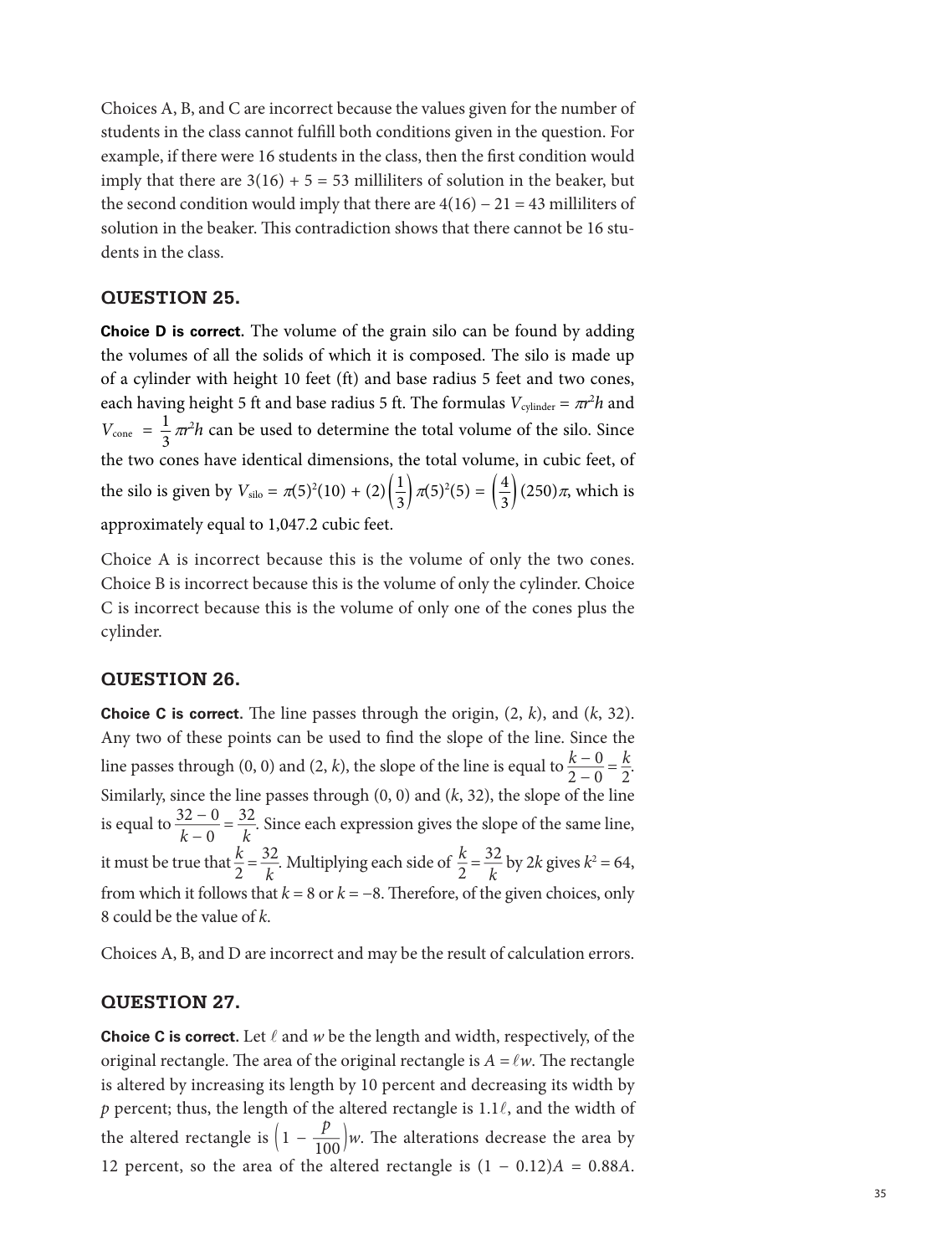The altered rectangle is the product of its length and width, so 0.88*A* = The altered rec<br>(1.1 $\ell$ ) $\left(1 - \frac{p}{100}\right)$ *p*  $\frac{1}{100}$  *w*. Since *A* = *lw*, this last equation can be rewritten as  $(1.1 \times)(1 - 100)^{100}$ <br>0.88*A* =  $(1.1)(1 - \frac{P}{100})$ *P*  $\frac{P}{100}$  $\ell w = (1.1)\left(1 - \frac{P}{100}\right)A$ , from which it follows that  $0.88A = (1.1)(1 - \frac{P}{100})$  $\frac{P}{100}$ , or  $0.8 = \left(1 - \frac{P}{100}\right)$ . Therefore,  $\frac{P}{100} = 0.2$ , and so the value of *p* is 20.

Choice A is incorrect and may be the result of confusing the 12 percent decrease in area with the percent decrease in width. Choice B is incorrect because decreasing the width by 15 percent results in a 6.5 percent decrease in area, not a 12 percent decrease. Choice D is incorrect and may be the result of adding the percents given in the question  $(10 + 12)$ .

## **QUESTION 28.**

**Choice D is correct.** For the present population to decrease by 10 percent, it must be multiplied by the factor 0.9. Since the engineer estimates that the population will decrease by 10 percent every 20 years, the present population, 50,000, must be multiplied by (0.9)*<sup>n</sup>* , where *n* is the number of 20-year periods that will have elapsed *t* years from now. After *t* years, the number of

20-year periods that have elapsed is  $\frac{t}{20}$ . Therefore, 50,000(0.9)<sup> $\frac{t}{20}$ </sup> represents the engineer's estimate of the population of the city *t* years from now.

Choices A, B, and C are incorrect because each of these choices either confuses the percent decrease with the multiplicative factor that represents the percent decrease or mistakenly multiplies *t* by 20 to find the number of 20-year periods that will have elapsed in *t* years.

#### **QUESTION 29.**

**Choice A is correct.** Let *x* be the number of left-handed female students and let *y* be the number of left-handed male students. Then the number of righthanded female students will be 5*x* and the number of right-handed male students will be 9*y*. Since the total number of left-handed students is 18 and the total number of right-handed students is 122, the system of equations below must be satisfied.

$$
\begin{cases}\nx + y = 18 \\
5x + 9y = 122\n\end{cases}
$$

Solving this system gives  $x = 10$  and  $y = 8$ . Thus, 50 of the 122 right-handed students are female. Therefore, the probability that a right-handed student students are female. Therefore, the probability that a right-handed student selected at random is female is  $\frac{50}{122}$ , which to the nearest thousandth is 0.410.

Choices B, C, and D are incorrect and may be the result of incorrect calculation of the missing values in the table.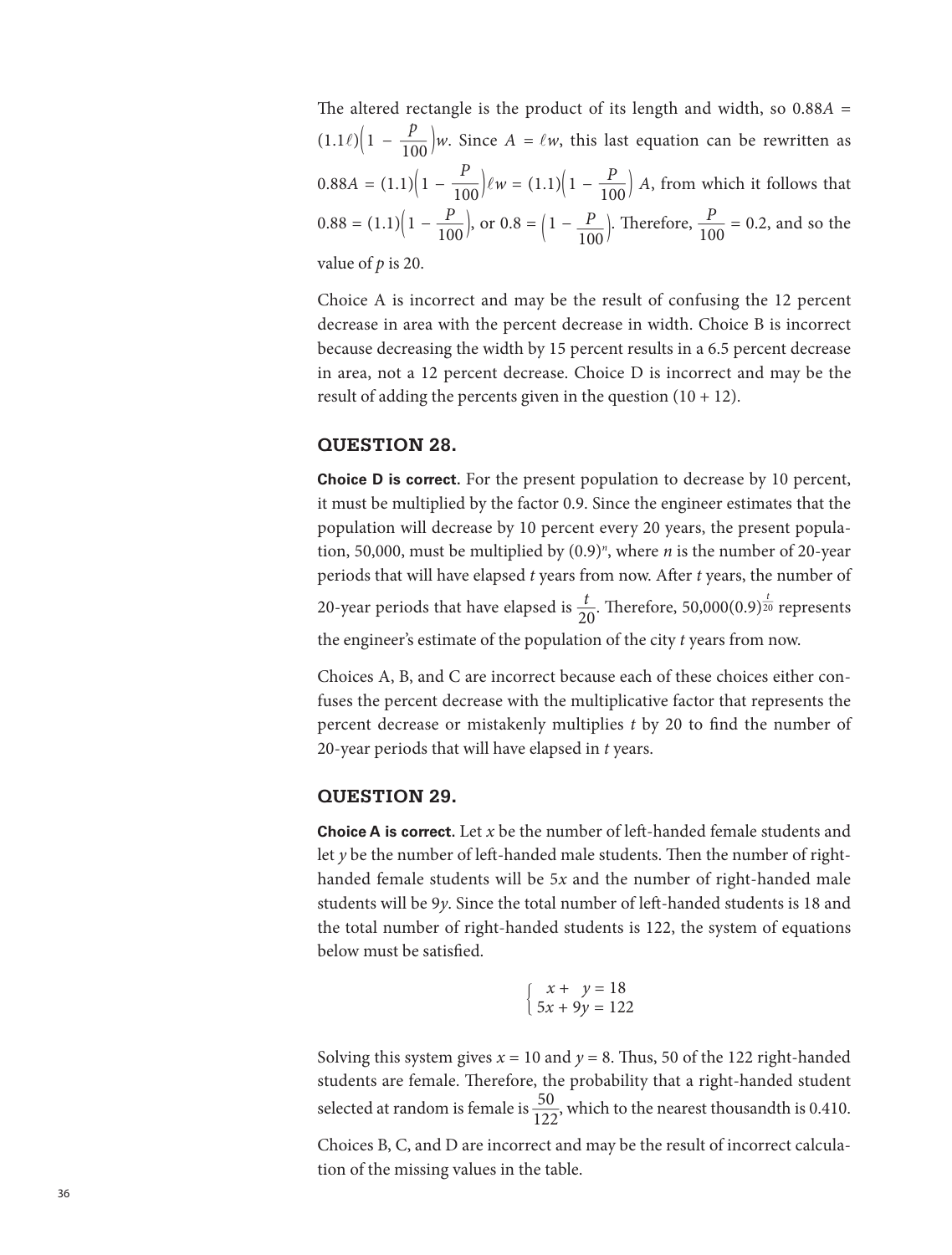## **QUESTION 30.**

**Choice A is correct.** Subtracting the sides of  $3y + c = 5y - 7$  from the corresponding sides of  $3x + b = 5x - 7$  gives  $(3x - 3y) + (b - c) = (5x - 5y)$ . Since *b* = *c* −  $\frac{1}{2}$ , or *b* − *c* = −  $\frac{1}{2}$ , it follows that  $(3x - 3y) + (-\frac{1}{2}) = (5x - 5y)$ . Solving this equation for *x* in terms of *y* gives  $x = y - \frac{1}{4}$ . Therefore, *x* is *y* minus  $\frac{1}{4}$ .

Choices B, C, and D are incorrect and may be the result of making a computational error when solving the equations for *x* in terms of *y*.

#### **QUESTION 31.**

**The correct answer is either 4 or 5**. Because each student ticket costs \$2 and each adult ticket costs \$3, the total amount, in dollars, that Chris spends on *x* student tickets and 1 adult ticket is  $2(x) + 3(1)$ . Because Chris spends at least \$11 but no more than \$14 on the tickets, one can write the compound inequality  $2x + 3 \ge 11$  and  $2x + 3 \le 14$ . Subtracting 3 from each side of both inequalities and then dividing each side of both inequalities by 2 yields  $x \ge 4$ and  $x \le 5.5$ . Thus, the value of x must be an integer that is both greater than or equal to 4 and less than or equal to 5.5. Therefore,  $x = 4$  or  $x = 5$ . Either 4 or 5 may be gridded as the correct answer.

## **QUESTION 32.**

**The correct answer is 58.6.** The mean of a data set is determined by calculating the sum of the values and dividing by the number of values in the data set. The sum of the ages, in years, in the data set is 703, and the number of values in the data set is 12. Thus, the mean of the ages, in years, of the first 12 United States data set is 12. Thus, the mean of the ages, in years, of the first 12 United States presidents at the beginning of their terms is  $\frac{703}{12}$ . The fraction  $\frac{703}{12}$  cannot be entered into the grid, so the decimal equivalent, rounded to the nearest tenth, is the correct answer. This rounded decimal equivalent is 58.6.

#### **QUESTION 33.**

**The correct answer is 9.** To rewrite the difference  $(-3x^2 + 5x - 2) - 2(x^2 - 2x - 1)$ in the form  $ax^2 + bx + c$ , the expression can be simplified by using the distributive property and combining like terms as follows:

 $(-3x^2 + 5x - 2) - (2x^2 - 4x - 2)$  $(-3x^2 - 2x^2) + (5x - (-4x)) + (-2 - (-2))$  $-5x^2 + 9x + 0$ 

The coefficient of *x* is the value of *b*, which is 9.

Alternatively, since *b* is the coefficient of *x* in the difference  $(-3x^2 + 5x - 2)$  –  $2(x^2 - 2x - 1)$ , one need only compute the *x*-term in the difference. The *x*-term is  $5x - 2(-2x) = 5x + 4x = 9x$ , so the value of *b* is 9.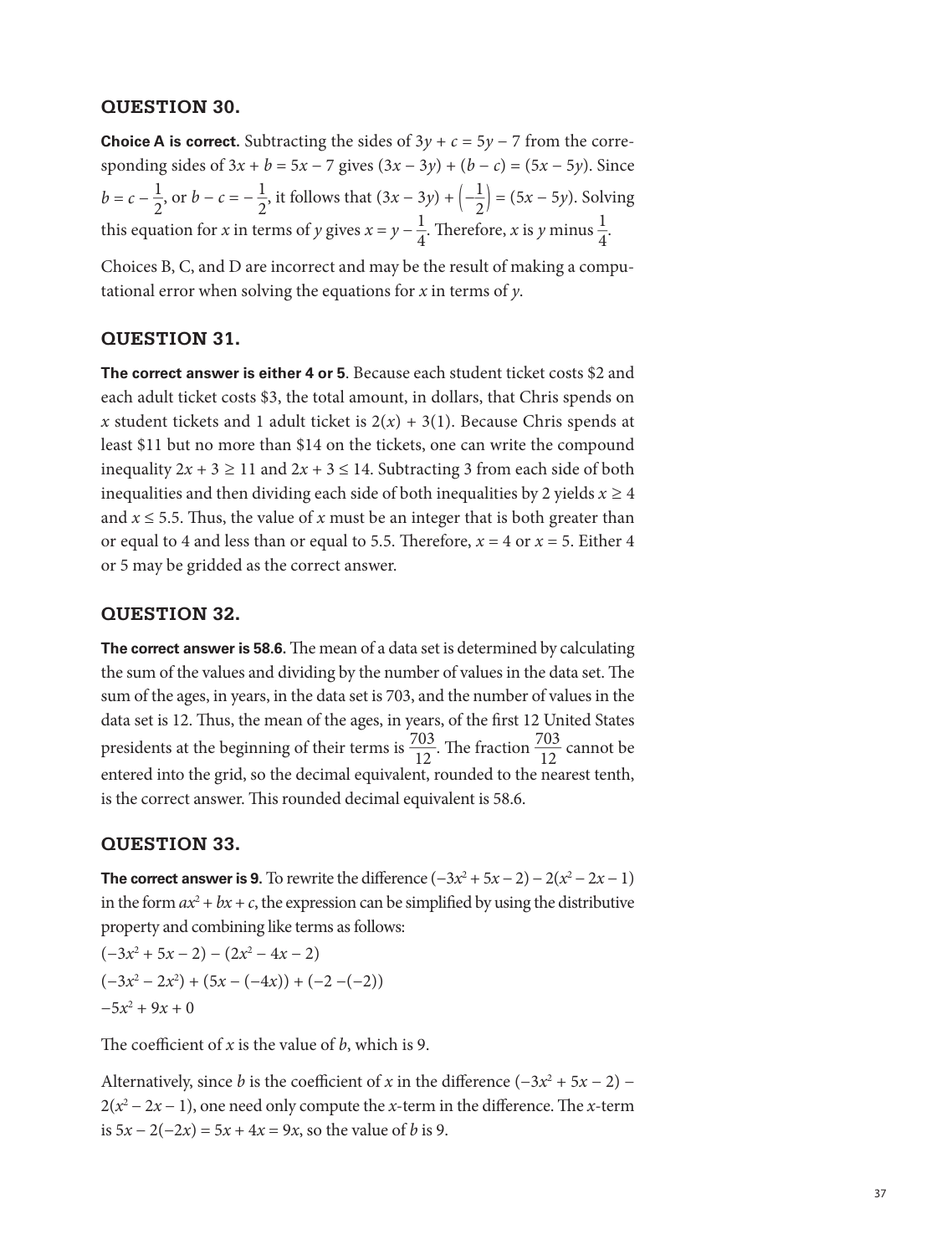#### **QUESTION 34.**

**The correct answer is**  $\frac{5}{8}$  **or .625.** A complete rotation around a point is 360° or 2π radians. Since the central angle *AOB* has measure  $\frac{5\pi}{4}$  radians, it rep-<br> $\frac{5\pi}{4}$ resents  $\frac{\frac{3\pi}{4}}{2\pi} = \frac{5}{8}$  of a complete rotation around point *O*. Therefore, the sector formed by central angle *AOB* has area equal to  $\frac{5}{8}$  the area of the entire circle. Either the fraction  $\frac{5}{9}$  $\frac{3}{8}$  or its decimal equivalent, .625, may be gridded as the correct answer.

#### **QUESTION 35.**

**The correct answer is 50.** The mean of a data set is the sum of the values in the data set divided by the number of values in the data set. The mean of 75 is obtained by finding the sum of the first 10 ratings and dividing by 10. Thus, the sum of the first 10 ratings was 750. In order for the mean of the first 20 ratings to be at least 85, the sum of the first 20 ratings must be at least  $(85)(20) = 1700$ . Therefore, the sum of the next 10 ratings must be at least 1700 − 750 = 950. The maximum rating is 100, so the maximum possible value of the sum of the 12th through 20th ratings is  $9 \times 100 = 900$ . Therefore, for the store to be able to have an average of at least 85 for the first 20 ratings, the least possible value for the 11th rating is  $950 - 900 = 50$ .

#### **QUESTION 36.**

**The correct answer is 750.** The inequalities  $y \le -15x + 3000$  and  $y \le 5x$ can be graphed in the *xy*-plane. They are represented by the half-planes below and include the boundary lines  $y = -15x + 3000$  and  $y = 5x$ , respectively. The solution set of the system of inequalities will be the intersection of these half-planes, including the boundary lines, and the solution (*a*, *b*) with the greatest possible value of *b* will be the point of intersection of the boundary lines. The intersection of boundary lines of these inequalities can be found by setting them equal to each other:  $5x = -15x + 3000$ , which has solution  $x = 150$ . Thus, the *x*-coordinate of the point of intersection is 150. Therefore, the *y*-coordinate of the point of intersection of the boundary lines is  $5(150) = -15(150) + 3000 = 750$ . This is the maximum possible value of *b* for a point (*a*, *b*) that is in the solution set of the system of inequalities.